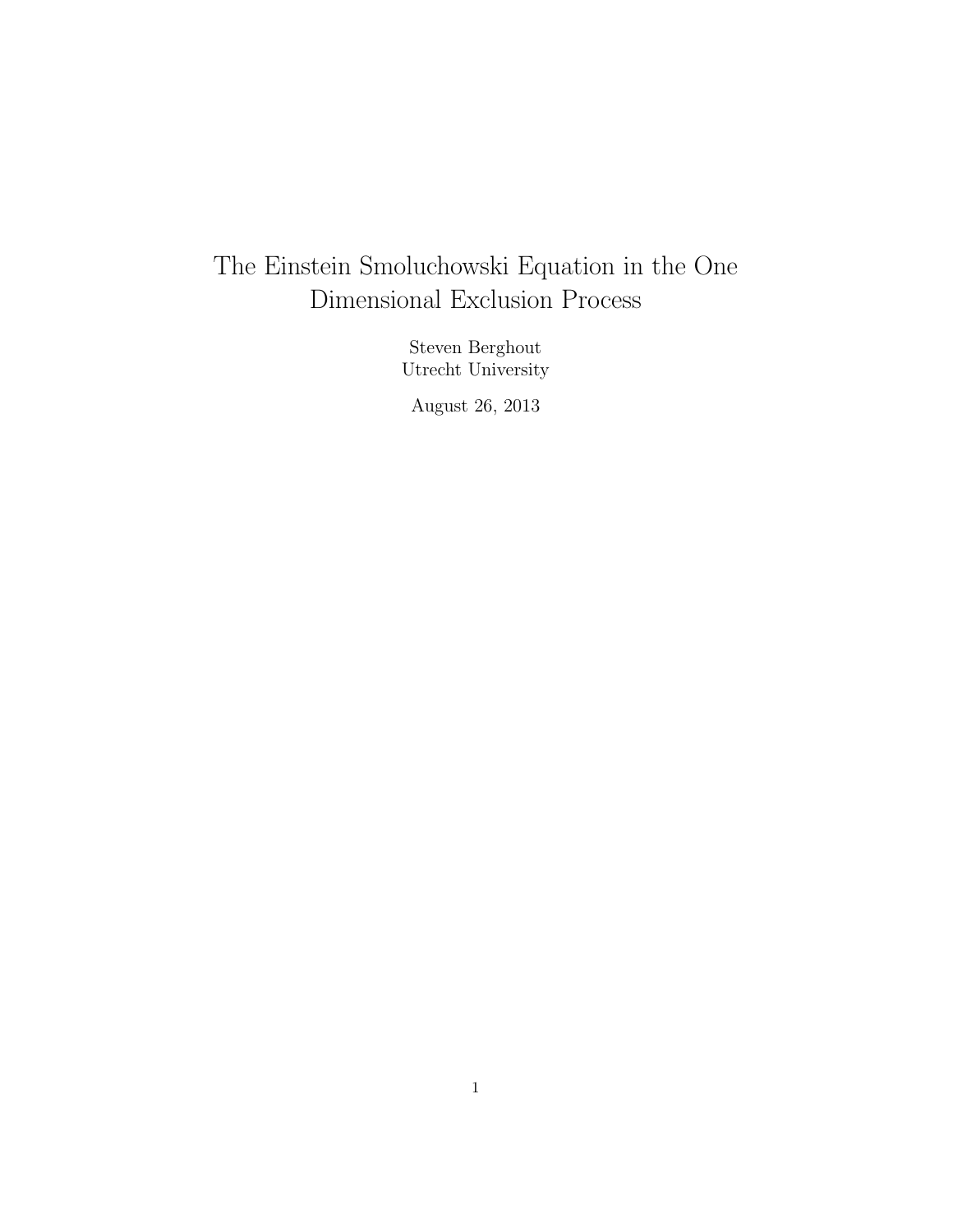#### Abstract

The Einstein-Smoluchowski equation is a major result in the study of diffusion. For systems with anomalous diffusive behaviour it is not always valid, however it does hold in the one dimensional exclusion process. This is shown by Landim, Olla and Volchan. In order to discuss their method the reader is first introduced in the theory of Markov chains. Then some definitions and methods to rigorously determine hydrodynamic limits will be introduced. Finally we discuss the outline of their proof that relies on these notions.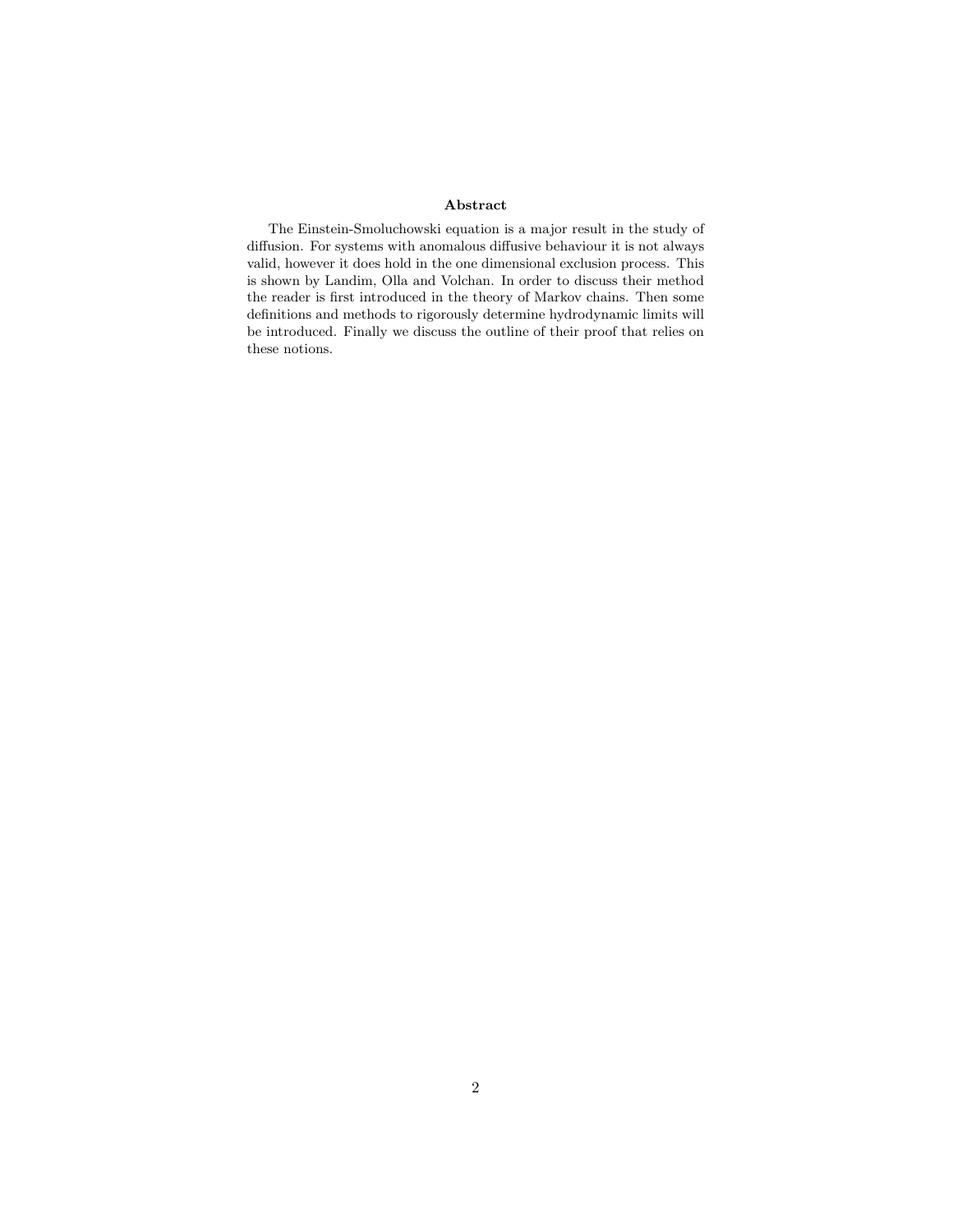# Contents

| 1        | Diffusion and the Einstein relation                                                                                                                                                                                                                                                                                                                                                                                                                                                             | $\bf{5}$       |
|----------|-------------------------------------------------------------------------------------------------------------------------------------------------------------------------------------------------------------------------------------------------------------------------------------------------------------------------------------------------------------------------------------------------------------------------------------------------------------------------------------------------|----------------|
|          | Normal diffusion<br>1.1<br>$\mathcal{L}^{(1)}\left(\mathcal{L}^{(1)}\left(\mathcal{L}^{(1)}\left(\mathcal{L}^{(1)}\left(\mathcal{L}^{(1)}\left(\mathcal{L}^{(1)}\left(\mathcal{L}^{(1)}\left(\mathcal{L}^{(1)}\left(\mathcal{L}^{(1)}\left(\mathcal{L}^{(1)}\left(\mathcal{L}^{(1)}\left(\mathcal{L}^{(1)}\right)\mathcal{L}^{(1)}\right)\right)\right)\right)\right)\right)\right)\right)\right)\right)\mathcal{L}^{(1)}\left(\mathcal{L}^{(1)}\left(\mathcal{L}^{(1)}\left(\mathcal{L}^{(1)}$ | $\overline{5}$ |
|          | 1.2                                                                                                                                                                                                                                                                                                                                                                                                                                                                                             | $9\phantom{.}$ |
|          | Anomalous diffusion and the exclusion process<br>1.3                                                                                                                                                                                                                                                                                                                                                                                                                                            | 11             |
| $\bf{2}$ | Introduction to Markov processes                                                                                                                                                                                                                                                                                                                                                                                                                                                                | 13             |
|          | 2.1<br>The simple random walk $\dots \dots \dots \dots \dots \dots \dots \dots \dots$                                                                                                                                                                                                                                                                                                                                                                                                           | 13             |
|          | 2.2                                                                                                                                                                                                                                                                                                                                                                                                                                                                                             | 15             |
|          | 2.3<br>The continuous time Markov chain $\ldots \ldots \ldots \ldots \ldots \ldots$                                                                                                                                                                                                                                                                                                                                                                                                             | 16             |
|          | 2.4                                                                                                                                                                                                                                                                                                                                                                                                                                                                                             | 17             |
|          | $2.5\,$                                                                                                                                                                                                                                                                                                                                                                                                                                                                                         | $19\,$         |
|          | 2.6                                                                                                                                                                                                                                                                                                                                                                                                                                                                                             | 20             |
| 3        | Hydrodynamic limits and the entropy method                                                                                                                                                                                                                                                                                                                                                                                                                                                      | 23             |
|          | 3.1<br>The zero range process $\ldots \ldots \ldots \ldots \ldots \ldots \ldots \ldots$                                                                                                                                                                                                                                                                                                                                                                                                         | 23             |
|          | 3.2                                                                                                                                                                                                                                                                                                                                                                                                                                                                                             | 26             |
|          | 3.3<br>Entropy and Dirichlet forms                                                                                                                                                                                                                                                                                                                                                                                                                                                              | 30             |
|          | 3.4<br>Guessing the differential equation $\ldots \ldots \ldots \ldots \ldots \ldots$                                                                                                                                                                                                                                                                                                                                                                                                           | 31             |
|          | $3.5\,$<br>Entropy method for the zero range process $\ldots \ldots \ldots \ldots$                                                                                                                                                                                                                                                                                                                                                                                                              | 33             |
|          | 3.6<br>Comments on lemma's of the entropy method $\ldots \ldots \ldots$                                                                                                                                                                                                                                                                                                                                                                                                                         | 36             |
| 4        | The driven tracer particle in the exclusion process                                                                                                                                                                                                                                                                                                                                                                                                                                             | 37             |
|          | 4.1<br>Defining the exclusion process $\dots \dots \dots \dots \dots \dots \dots$                                                                                                                                                                                                                                                                                                                                                                                                               | 37             |
|          | The behaviour of the tagged particle $\ldots \ldots \ldots \ldots \ldots$<br>4.2                                                                                                                                                                                                                                                                                                                                                                                                                | $38\,$         |
|          | 4.3                                                                                                                                                                                                                                                                                                                                                                                                                                                                                             | 40             |
| 5        | The structure of the proof for the $p = 1$ case                                                                                                                                                                                                                                                                                                                                                                                                                                                 | 42             |
|          | Transforming to the zero range process $\dots \dots \dots \dots \dots$<br>5.1                                                                                                                                                                                                                                                                                                                                                                                                                   | 42             |
|          | Weak solutions for the transformed system $\ldots \ldots \ldots$<br>5.2                                                                                                                                                                                                                                                                                                                                                                                                                         | 45             |
|          | The hydrodynamic limit and its implications $\ldots \ldots \ldots$<br>5.3                                                                                                                                                                                                                                                                                                                                                                                                                       | 46             |
|          | 5.4<br>Entropy method $\ldots \ldots \ldots \ldots \ldots \ldots \ldots \ldots \ldots$                                                                                                                                                                                                                                                                                                                                                                                                          | 48             |
| 6        | The $p < 1$ case and calculating the Einstein relation                                                                                                                                                                                                                                                                                                                                                                                                                                          | 51             |
|          | 6.1                                                                                                                                                                                                                                                                                                                                                                                                                                                                                             | 51             |
|          | 6.2<br>The properties of the transformation $\mathcal{T} \dots \dots \dots \dots$                                                                                                                                                                                                                                                                                                                                                                                                               | 52             |
|          | 6.3<br>Solving the differential equation $\ldots \ldots \ldots \ldots \ldots \ldots$                                                                                                                                                                                                                                                                                                                                                                                                            | 54             |
| 7        | Summary                                                                                                                                                                                                                                                                                                                                                                                                                                                                                         | 57             |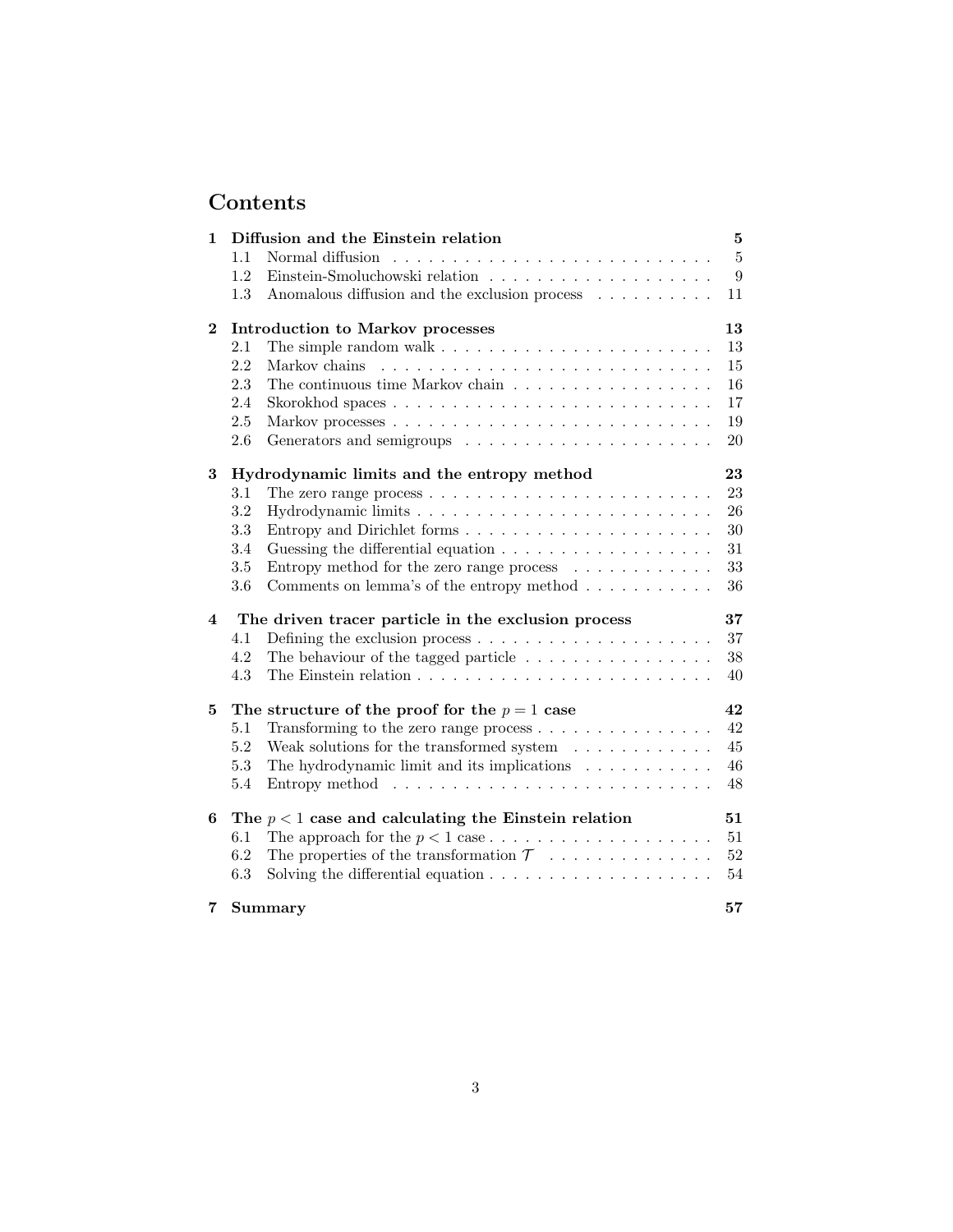#### Preface

This thesis was written as part of the masters programmes for Mathematical Sciences and Theoretical Physics at the University of Utrecht. I would like to thank Gerard Barkema and Roberto Fernandez both for giving up part of their time supervising my thesis. But also for the chance they thereby gave me to conclude my master programmes at a moment that it looked like I would have to abandon one of them. Furthermore I would like to thank Gerard Barkema for being very involved, even while supervising a large number of students, and also for giving a fun introduction in a subject completely new to me. I would like to thank Roberto Fernandez for helping me patiently when I had trouble with parts of the literature and for his supportive feedback.

Steven Berghout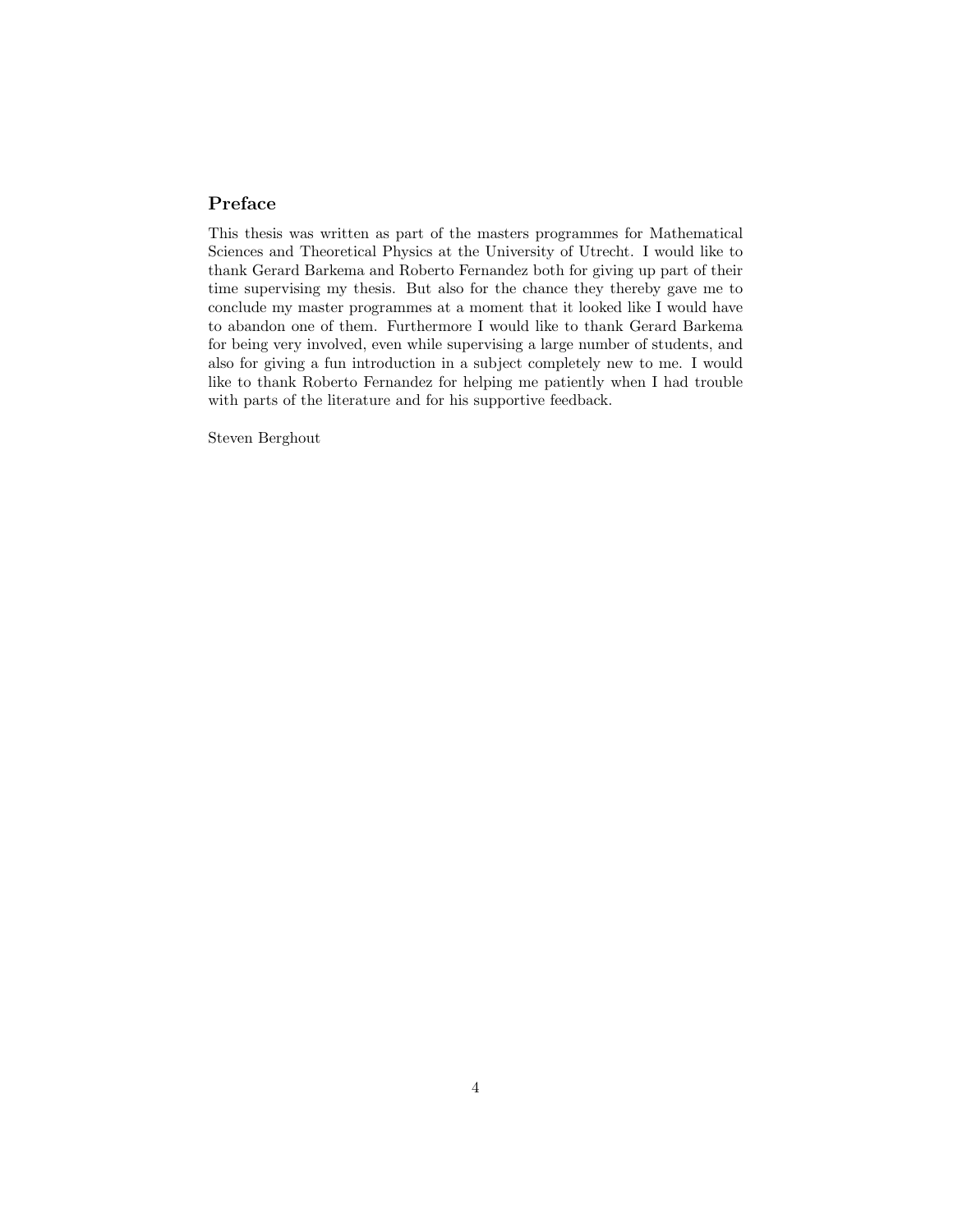## 1 Diffusion and the Einstein relation

#### 1.1 Normal diffusion

Diffusion is a process causing substances to redistribute themselves, such that there is a nett transport from areas with a higher concentration to areas with a lower concentration. Modern research on the subject started in the the first half of the nineteenth century. Early work was done by Thomas Graham who, between 1828 and 1833, investigated diffusion in gasses. However until 1855 there was no fundamental law of diffusion available. This was solved by Adolf Fick who formulated the law below that now bears his name, although he formulated it differently:

$$
\vec{J} = -D\vec{\nabla}\rho. \tag{1}
$$

Fick's law describes the evolution of a dilute tracer substance in a background. The left-hand side is the flux of this substance while the right-hand side is a multiple of the gradient of the density of this tracer substance. The coefficient  $D$  is called the diffusion constant and depends on the system at hand. The law is a phenomenological one and can be used, if combined with some other basic equations, to derive a mathematical framework for diffusion. An important equation in this context is the continuity equation

$$
\frac{\partial \rho}{\partial t} = -\vec{\nabla} \cdot \vec{J}.
$$
 (2)

This basically states that the change in density of a substance equals the divergence of the flux. Additional terms can be added if particles can be created or destroyed, but if we assume this is not the case the two equations combine to give Fick's second law

$$
\frac{\partial \rho}{\partial t} = D\Delta \rho,\tag{3}
$$

where  $\Delta = \vec{\nabla} \cdot \vec{\nabla}$  is the Laplacian. This is a differential equation for the density of the tracer substance. The complexity of the solution largely depends on the initial particle distribution, however quite some progress can be made before this is going to matter. A method that delays the usage of the initial distribution is solving the equation using Green's functions. The idea behind this method is to solve the equation

$$
\left(\frac{\partial}{\partial t} - D\Delta\right)G(r, t) = \delta^{(d)}(r)\delta(t). \tag{4}
$$

Note that this quantity must be interpreted in the context of distribution theory to make sense. For now the dimension of space,  $d$ , will not be specified. If one has a solution to this equation then the time dependent density is given, in terms of the initial density profile, by

$$
\rho(t, u) = \int G(r - r_0, t_0) \rho(r_0, 0) dr_0.
$$
\n(5)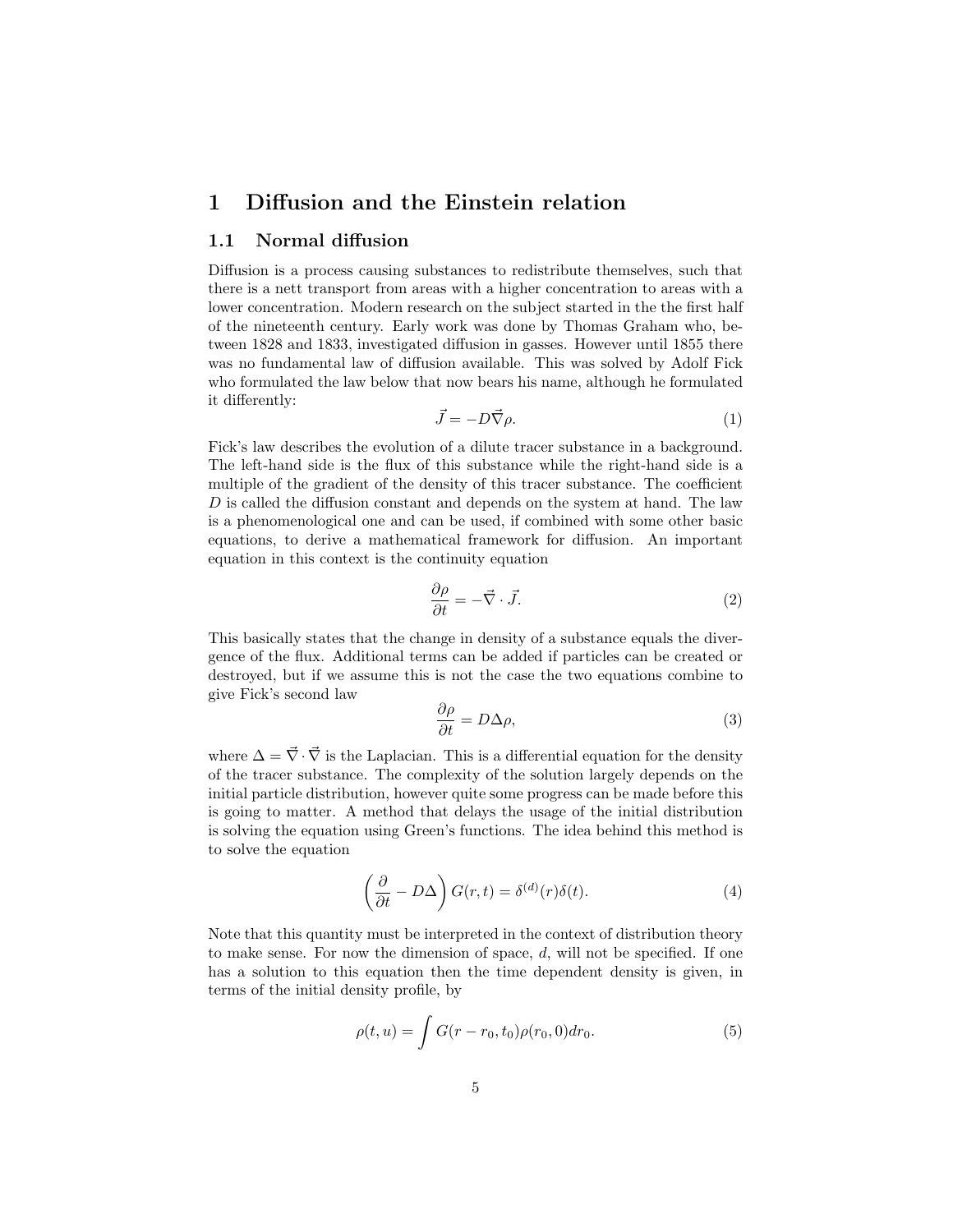The Green's function that solves the above differential equation is given by

$$
G(u,t) = \frac{e^{-\frac{\tau^2}{4Dt}}}{(4\pi Dt)^{d/2}}.
$$
\n(6)

In order to derive this result one can write the Dirac delta functions as a Fourier transform:

$$
\delta^{(d)}(x)\delta(t) = \frac{1}{(2\pi)^{d+1}} \int_{\mathbb{R}^d} \int_{\mathbb{R}} e^{i(px+ts)} dp ds.
$$
 (7)

Assume then that the Green's function can also be written as a Fourier transform of some unknown  $G(p, s)$ . If we then let the differential operator act on the Green's function we can exchange the order of differentiation and integration and perform the derivation explicitly. This yields a solution  $\tilde{G}(p, s) = \frac{1}{is + Dp^2}$ . To obtain the expression for G itself the inverse Fourier transform can be used. That integral can be performed by a smart choice of polar coordinates such that  $p \cdot x = ||p|| ||x|| \cos(\theta)$  where  $\theta$  is also the azimuthal angle in the coordinate system. Then the angle integrals can be performed, the remaining integrals require a contour integration. There are also other methods to approach this problem, for example one can expand the density in terms of eigenmodes of the differential operator. More general forms of the diffusion equation, where the diffusion coefficient can depend on position, can also be approached through Green's function methods [3]. A fundamentally different approach to diffusion is



Figure 1: An illustration of the distribution of particles, diffusing normally, when all start out in the origin. The circles represent 1, 2 and 3 unit lengths

offered if one starts out from the study of random walks and Brownian motions. Brownian motion is a process named after Robert Brown who observed the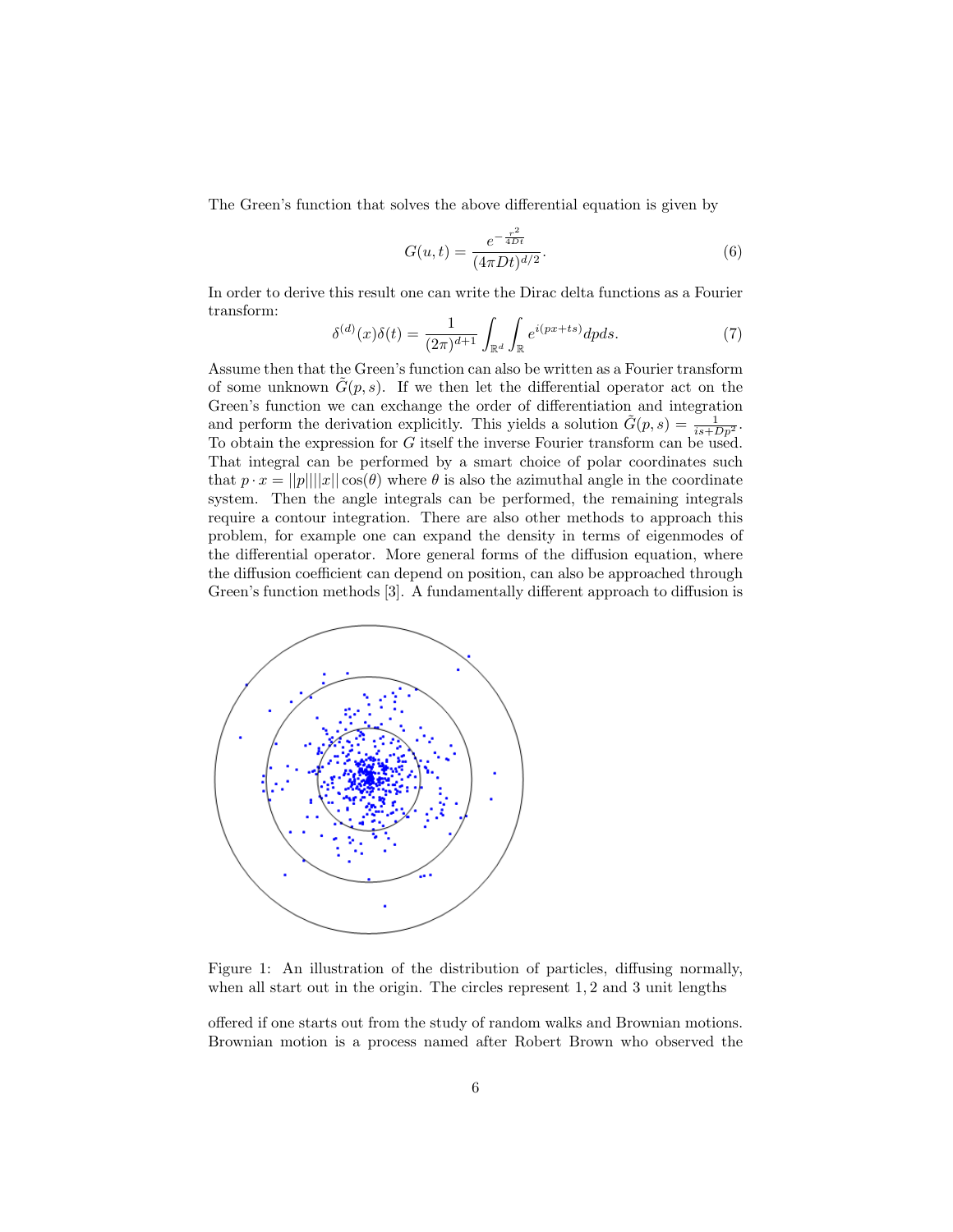behaviour of pollen grains in water. Such particles move through the liquid driven by the impulse transfer from the even smaller water molecules. Brownian motion itself is much more general than just the physical process of particles in a background substance. It even finds applications in the social sciences and economics. Major work on this subject was done by Albert Einstein. In [1] he determines the mean squared displacement of the particles, for large times, in a one dimensional system, to be equal to  $\langle R^2(t) \rangle = 2Dt$ , with D the diffusion coefficient. In a symmetric system the mean displacement  $\langle R(t) \rangle$  itself is zero, as is the velocity, thus this is indeed the important quantity at hand. His approach can be generalised to three dimensions where the mean squared displacement can be written as

$$
\langle R^2(t) \rangle = 6Dt,\tag{8}
$$

where  $D$  is the diffusion coefficient and the factor 6 can be replaced by 2d if one wishes to work in a different dimension. Assuming that the underlying mechanism, being the momentum transfer from particles in the background substance, he derived numerical predictions for the mean squared displacement of a Brownian particle. In the process he arrived at an equation that would allow for an experimental determination of the Avogadro constant. These results were indeed used in an experimental verification of the atomic model by Jean Baptiste Perrin who later received a Nobel prize for it. Nowadays a more abstract, mathematical approach exists to Brownian motion. In this context one can describe it as a stochastic process  $B_t$ , taking values in R with  $t \in \mathbb{R}$ , satisfying the following requirements

- 1.  $B_t$  is almost surely continuous.
- 2.  $B_t B_s$  has a Gaussian distribution with mean zero and variance  $t s$ .

3.  $B_0 = 0$ 

It is possible to realize a Brownian motion, or Wiener process as it is sometimes called, as a limit on random walks. Suppose that  $\{X_i : i \in \mathbb{N}\}\$ is a set of iid Bernouilli trials of parameter  $p = \frac{1}{2}$ . Then the following random variables  $S_N = \sum_{i=1}^N X_i$  form a simple random walk, by definition  $S_0 = 0$ . To let this become a Wiener process one would need to rescale the lattice on which the random variables take values. However, simply rescaling by a factor of N would cause all dynamics to disappear almost surely. This can be stated more formally as

$$
\lim_{N \to \infty} \mathbb{P}\left( \left| \frac{S_N}{N} \right| > \delta \right) = 0,\tag{9}
$$

for all  $\delta > 0$ . This is a direct consequence of the central limit theorem. In order to have nontrivial dynamics we can rescale time in such a way that the dynamics does not disappear nor blow up. Since the mean squared displacement in this systems scales with t we have a logical candidate for how to rescale the process.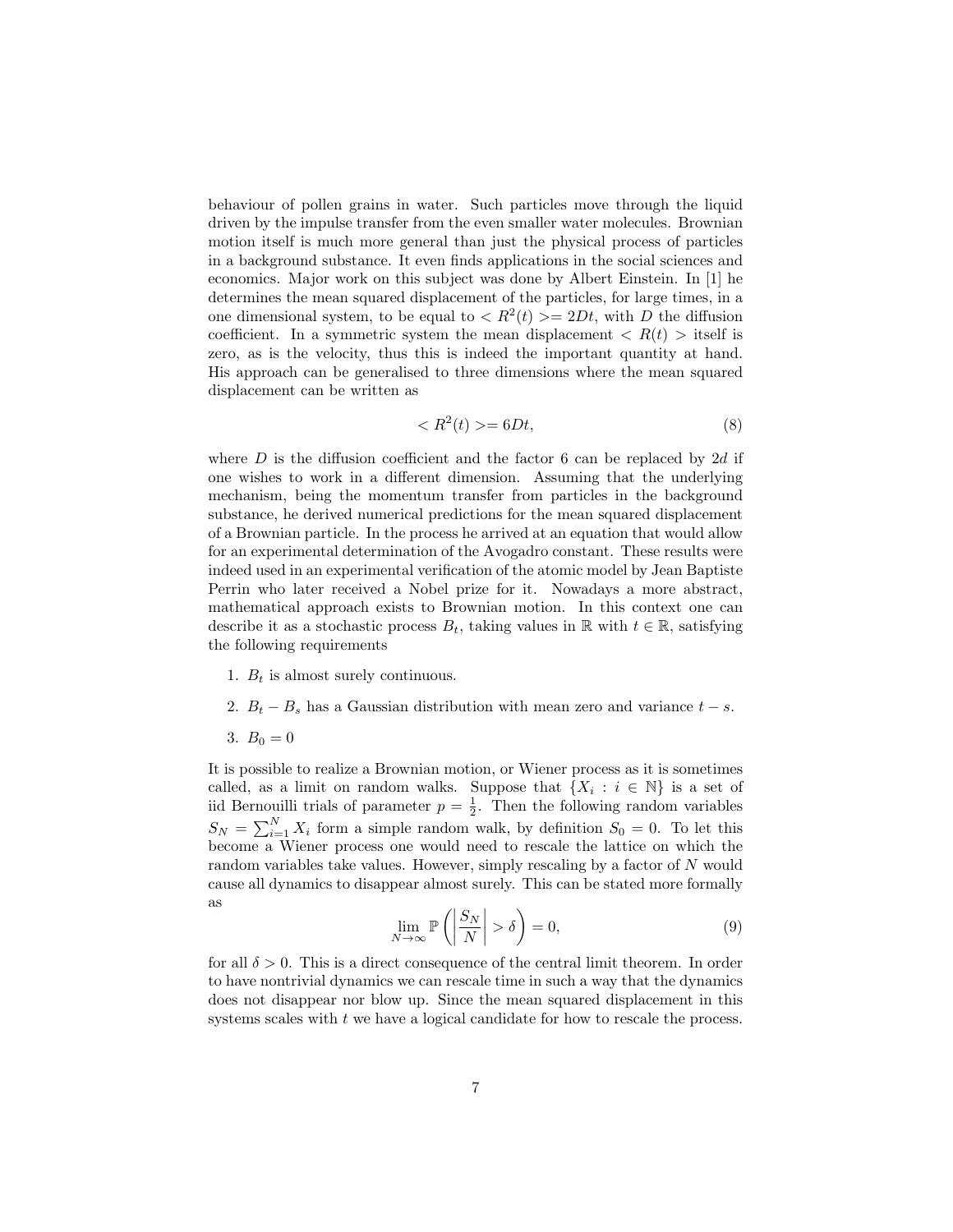Indeed the following random variable is a Brownian motion.

$$
B_t = \lim_{N \to \infty} \frac{S_{\lfloor Nt \rfloor}}{\sqrt{N}} \tag{10}
$$

It might come as a surprise that different rescalings exist that can lead to processes that neither vanish nor blow up. Consider the quantity  $\limsup_{N\to\infty} \frac{S_N}{N \log(\log(N))}$ , this is almost surely equal to  $\sqrt{2}$ . Brownian motion is indeed another approach to diffusion then Fick's law, however, it is still very much related. In fact it is a realisation of a system that behaves according to Fick's laws, since they are solved by a Gaussian distribution with variance scaling as  $2Dt$ . And for a large number of identical Brownian particles we expect the macroscopic density to correspond with their probability distributions. In a sense Brownian motion can be considered a microscopic description of certain diffusive processes whereas Fick's law gives a macroscopic description. As it turns out such a relation between a microscopic and macroscopic system can be key in solving questions about these systems. This feature will be a major theme throughout this text. A powerful tool in the study of Brownian motion is the Langevin equation, a stochastic differential equation used to describe the behaviour of such a particle:

$$
m\frac{\partial^2 x}{\partial t^2} = -\gamma \frac{\partial x}{\partial t} + m\xi(t). \tag{11}
$$

In this equation m is the mass of the particle,  $\gamma$  is a friction coefficient that arises due to the background fluid and  $m\xi(t)$  a random variable representing the force on the particle. The precise properties of the random variable are determined by the system at hand. A common choice is that of white noise, meaning that  $\xi$  is Gaussian and  $\langle \xi(t) \rangle = 0$ ,  $\langle \xi(t)\xi(t') \rangle = \frac{\lambda}{d} \delta(|t-t'|)$ , where  $\lambda$  is some parameter. From this equation we can estimate both the short and the long term behaviour of a Brownian particle quite easily as we will see now. If one multiplies both sides of the Langevin equation with  $x(t)$  and then takes the expectation of the random variables on both sides of the equation the result is

$$
m\frac{\partial \langle x\dot{x}\rangle}{\partial t} = m \langle \dot{x}^2 \rangle - \gamma \langle x\dot{x}\rangle, \tag{12}
$$

where it is used that the average  $\langle x(t)\xi(t)\rangle$  vanishes. If the background medium is in equilibrium then, by the equipartition theorem, the Kinetic energy of a Brownian particle is given by  $m < \dot{x}^2 > /2 = k_B T/2$ . Let  $c = \frac{\gamma}{m}$  then, with the above equalities the equation can be reduced to

$$
\left(\frac{\partial}{\partial t} + c\right) < x\dot{x} > = \frac{k_B T}{m}.\tag{13}
$$

A solution to this equation is given by

$$
\langle x\dot{x}\rangle = c_1 e^{-ct} + \frac{k_B T}{\gamma}.\tag{14}
$$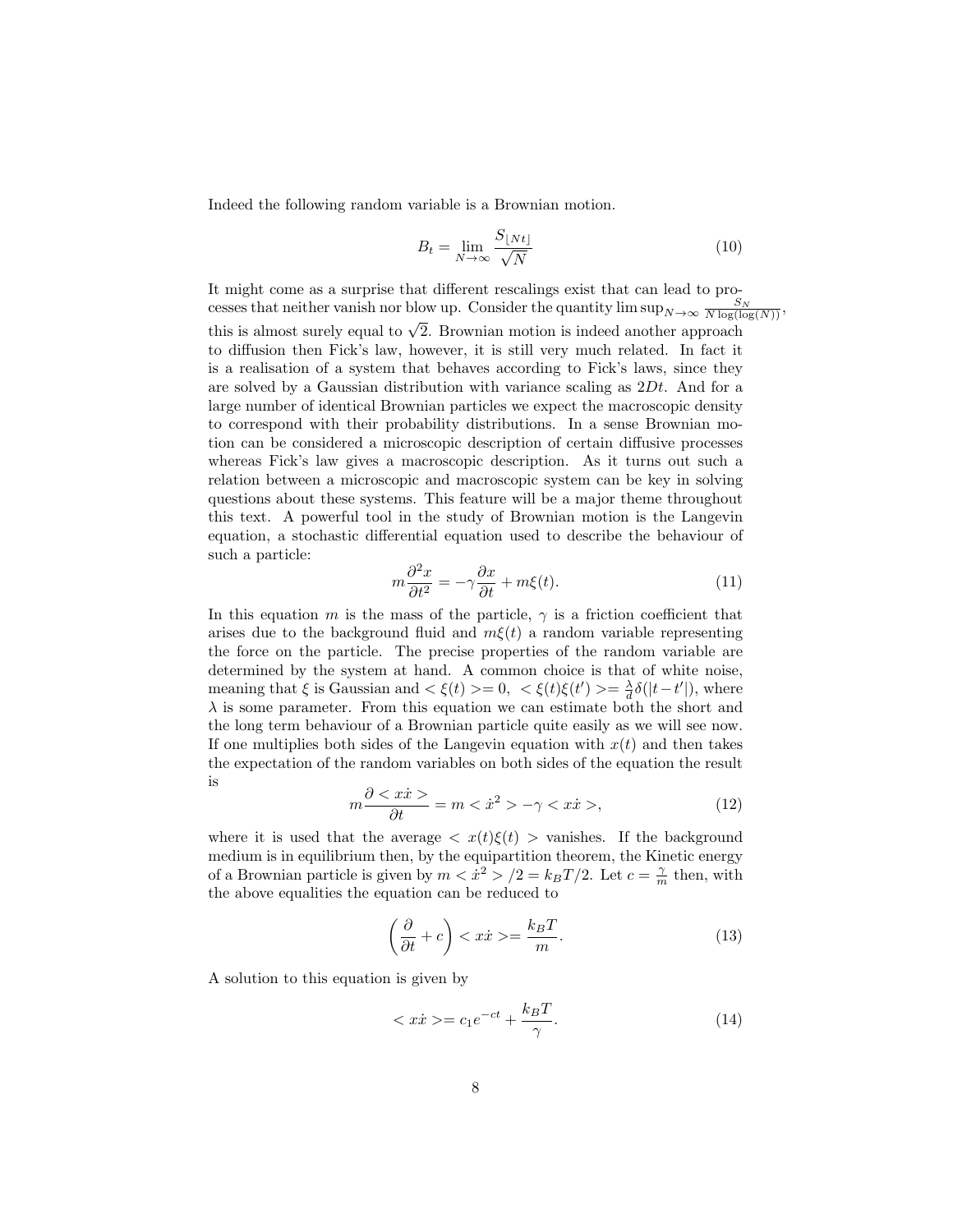Using the boundary condition that the mean square displacement is zero at  $t = 0$  we get  $c_1 = \frac{k_B T}{\gamma}$ , then by using  $\langle x \cdot \hat{x} \rangle = \frac{1}{2} \frac{\partial}{\partial t} \langle x^2 \rangle$  and explicit integration we get

$$
\langle x^2 \rangle = \frac{2k_B T}{\gamma} \left( t - \frac{1}{c} (1 - e^{-ct}) \right). \tag{15}
$$

For very short times  $t \ll \frac{1}{c}$  a second order Taylor expansion shows that  $\lt$  $x^2 > \propto t^2$  whereas for large time scales  $t \gg \frac{1}{c}$  we have  $\lt x^2 > \propto t$ . The long term relation is of course expected, and the short term describes the particle moving at its thermal speed  $\sqrt{\frac{k_B T}{m}}$ .

#### 1.2 Einstein-Smoluchowski relation

In the previous paragraph we referred to an article by Einstein published in 1905. This article was important in that it provided a testable prediction for the atomic theory of heat. However in the process he also derived an expression for the diffusion coefficient. This expression, the Einstein-Smoluchowski relation, is an important example of how a fluctuation in a system in equilibrium leads to similar behaviour as a small force acting on the system. In 1906, independent of Einstein, Marian Smoluchowski also published an article on Brownian motion. Let us, for now, follow the approach offered in [1] to see how Einstein arrived at this important relation. Consider a system of finite volume entirely occupied by a solvent. Now if one separates the system in two parts, by a wall permeable to this solvent, and dissolves another substance that cannot pass this wall in one side of the system then the wall will experience an osmotic pressure. This was a known phenomenon in that time. However if one would add small suspended particles to the system instead of the dissolved substance then the theory at that time did not predict an osmotic pressure. Einstein then made the important realisation that, if matter was made up of atoms and molecules, then there should be an osmotic pressure in both systems. The only difference, after all, was the size of the particles put in the solvent. Based on this idea the osmotic pressure can then be determined to be (approximately) equal to

$$
p = \frac{RT}{N}\nu\tag{16}
$$

with  $\nu$  the density of the added particles, R is the gas constant, T denotes temperature and N denotes Avogadro's number. Suppose that in the previous system the wall is removed. Then we can let a force be applied to the suspended particles, for example an electromagnetic force. After a while the system will reach an equilibrium state. At this point the effect of diffusion and the force acting on the system should cancel out. The resulting equations can then be combined with Fick's law to give an expression for the diffusion coefficient in terms of the response of the system to a force. Here we will derive this equation in a slightly different way using an approach by Kubo [4]. Consider the effect of a force  $F$  on a particle suspended in a medium with a friction coefficient  $\beta$ .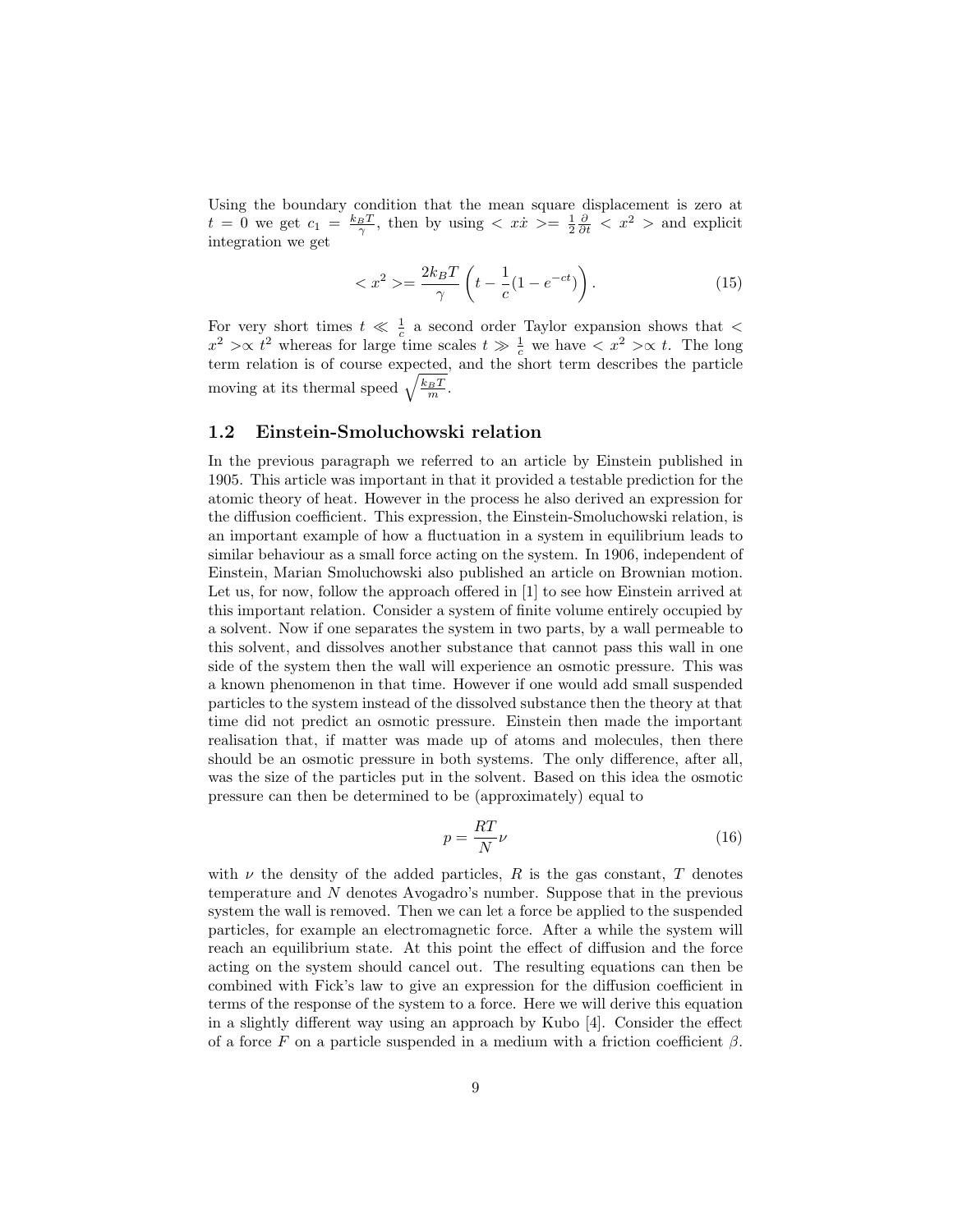For a small force we assume that there exists a terminal drift velocity  $v$  when the driving force and the force due to friction cancel. Using Stokes' law we can write frictional force as  $F_f = m\beta v$ , and therefore we associate to a driving force F a terminal velocity of  $v = \frac{F}{m\beta}$ . Mobility is a quantity usually defined as the coefficient that determines the response of a particle to a small force:

$$
\mu = \lim_{F \downarrow 0} \frac{v(F)}{F}.\tag{17}
$$

So in our case we have  $\mu = \frac{1}{m\beta}$ . Assume now that in a system with suspended Brownian particles a force is introduced via a potential field  $U(x)$ . The drift velocity of the Brownian particles, ignoring other effects, would be  $v = -\frac{\nabla U}{m\beta}$ . The flux due to diffusion is given by Fick's law, combining these results gives us the following expression for the nett flux

$$
j(x) = -D\nabla \rho - \frac{\nabla U}{m\beta}\rho.
$$
 (18)

In equilibrium the nett flux must vanish everywhere. Due to the Boltzmann statistics we also know that the density must scale as  $\rho(x) \propto e^{-\frac{U(x)}{k_B T}}$ . Substituting this expression leaves us with

$$
j(x) = \left(\frac{D}{k_B T} - \frac{1}{m\beta}\right) \nabla U \rho.
$$
 (19)

This directly implies that the Einstein relation holds:  $D = \mu k_B T$ . The interesting thing about this relation is that a quantity used to describe the behaviour of a substance in the absence of an external force actually tells you how that substance would, up to first order, react to a force.

Since the diffusion coefficient and mobility are so closely related any formalism used to determine one of the two immediately gives an expression for the other. The Green Kubo formalism gives us such a new expression for D. Let  $x(t)$ denote the position of a particle as a function of t and let  $v(t) = \frac{\partial x}{\partial t}(t)$ , then

$$
D = \lim_{t \to \infty} \frac{1}{2dt} < |x(t) - x(0)|^2 > \\
= \frac{1}{2d} \lim_{t \to \infty} \frac{d}{dt} < |r(r) - r(0)|^2) > \\
= \lim_{t \to \infty} \frac{1}{d} < (r(t) - r(0)) \cdot v(t) > \\
= \lim_{t \to \infty} \frac{1}{d} \int_0^t d\tau < v(\tau) \cdot v(t) > \\
= \lim_{t \to \infty} \frac{1}{d} \int_0^t d\tau < v(0) \cdot v(t - \tau) > \\
= \frac{1}{d} \int_0^\infty dt < v(0) \cdot v(t) > \n\end{math}
$$
\n(20)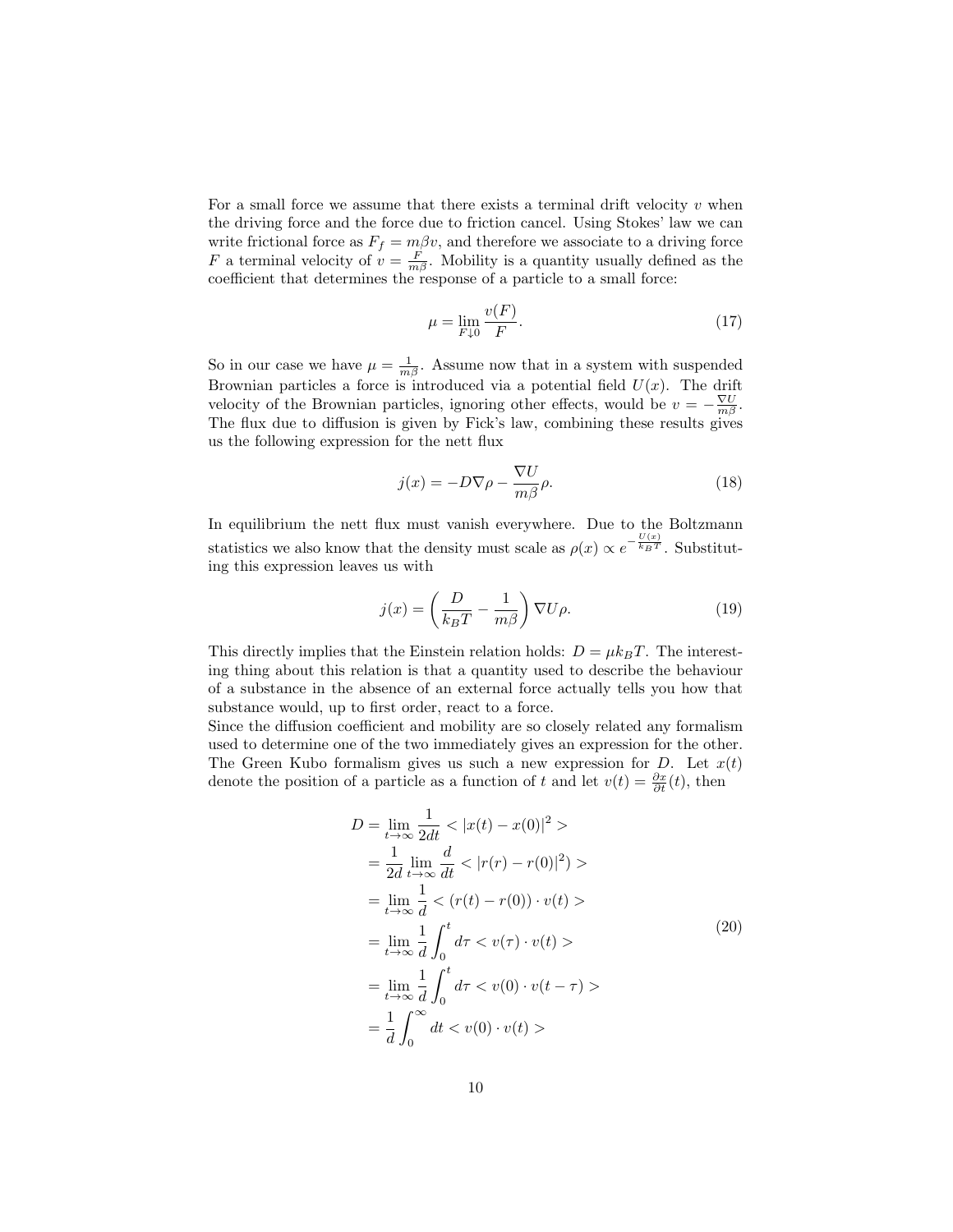This allows to calculate the diffusion coefficient as an autocorrelation of velocity and so we can do the same for mobility

$$
\mu = \frac{1}{dk_B T} \int_0^\infty \langle v(0) \cdot v(t) \rangle dt. \tag{21}
$$

#### 1.3 Anomalous diffusion and the exclusion process

If one considers a phenomenological description of the behaviour of a substance dissolved or suspended in another medium as the definition of diffusion then Fick's law is not necessarily correct in all diffusive systems. In the case of normal diffusion the square displacement, for large times, scales with  $t$ . However some diffusive systems do not have this property and scale as  $\langle R^2(t) \rangle \propto t^{\alpha}$  for some parameter  $\alpha \neq 1$ . The case  $\alpha > 1$  is called super-diffusion while the case  $\alpha$  < 1 is called sub-diffusion. In order to generalise to this wider class of diffusive systems we also have to have a definition of the diffusion coefficient that is independent of Fick's law. In normal diffusion we saw that the diffusion equation implied that

$$
D = \lim_{t \to \infty} \frac{<|x(t) - x(0)|^2>}{2dt}.
$$
 (22)

It is this relation with the mean squared displacement that we will use as a definition for the diffusion coefficient. An example of a sub-diffusive process is the motion of the middle monomers of polymers. Consider a phantom Rouse polymer, a polymer consisting of a chain of beads connected by harmonic strings with no other interactions with itself. The beads themselves are subject to a generalised version of the Langevin equation. The force on a monomer particle in this system can be written as

$$
\phi(t) = -\int_0^t \mu(t - t')v(t')dt' + \xi(t),
$$
\n(23)

where  $\xi$  is a random noise term, v the velocity of the monomer. The effect of the term containing  $\mu$  is such that it lets the current force on the monomer depend on its previous velocity, therefore it is called a memory kernel. These memory effects lie at the basis of the anomalous behaviour since it means that there is a negative feedback from moving in any direction. In the particular case of the phantom Rouse polymer this results in a mean squared displacement of a monomer scaling with  $t^{1/2}$ . Eventually this behaviour breaks down because the diffusion of the polymer itself becomes dominant, meaning that eventually the mean squared displacement starts to scale with  $t$ . The order of magnitude of the time when normal diffusion takes over is given by the terminal relaxation time  $\tau$  of the polymer in question. This kind of behaviour is common for a larger variety of polymers and the parameters corresponding to the different models can be found in  $[5]$ . Superdiffusion can be realised by so called Lévy flights, being random walks where the step size is heavy-tailed. Another system where superdiffusion occurs is in the growth of admixture clouds in a turbulent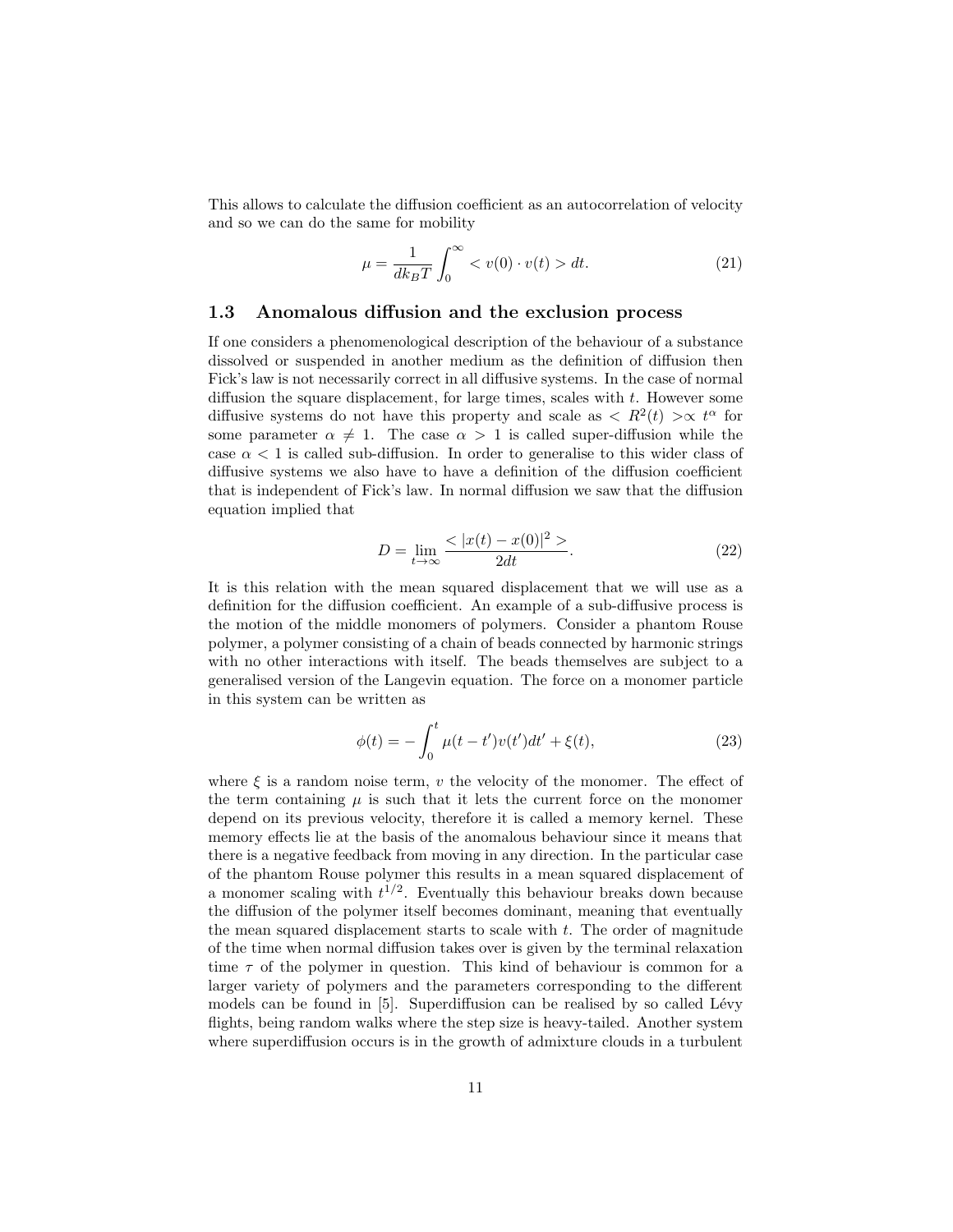atmosphere. This growth scales with  $t^{3/2}$ , this was discovered by Richardson in 1926 [6]. This phenomenon is explained by considering the diffusion coefficient to be a system size dependent quantity, namely  $D \propto r^{4/3}$  [7]. Given the existence of these systems that have anomalous diffusive behaviour one could ask what properties of normal diffusion are conserved for these systems. In particular the derivation of the Einstein relation relied heavily on Fick's law and it is thus not a priori clear that it should hold in these systems. As it turns out its validity fails in some systems [8], even though many systems with anomalous behaviour do satisfy the equation. The exclusion process in one dimension is an example of an anomalous system for which the Einstein relation holds. This process can be described by multiple random walks on Z where the particles cannot occupy the same position or pass each other. Intuitively we can already see that the motion of a tagged particle in this system could well be anomalous. If a particle moved a distance  $\delta x$  to the right then it seems more likely that the next particle to its right is closer then the closest particle to its left. Since the particles cannot pass each other this causes a negative feedback on the motion of the particle. The behaviour of a tagged particle in this system is treated extensively in the literature. The most interesting result is the proof that the probability distribution of  $\frac{X_t - X_0}{t^{1/4}}$  converges, for one of the simplest varieties where particles jump with rate 1 per unit of time, to a Gaussian with variance [10]

$$
\frac{1}{1-\alpha}\sqrt{\frac{2}{\pi}}.\tag{24}
$$

Here  $\alpha$  is a parameter that gives the probability for any of the sites to be occupied in the original distribution. Since the variance in the position of the particle is immediately related to the mean squared displacement of the particle we obtain an expression for the diffusion coefficient in this system. In this system we would expect that on very short time scales, until the memory effects kick in, the mean squared displacement scales with t rather then  $t^{1/2}$ . This is confirmed in research on the short term behaviour of this system [9]. In [9] the short term behaviour is investigated in detail and a Taylor expansion of the mean squared displacement is given up to fifth order in time. The subject of the next chapters will now be to discuss the results in [11], showing that the Einstein relation indeed holds in this system.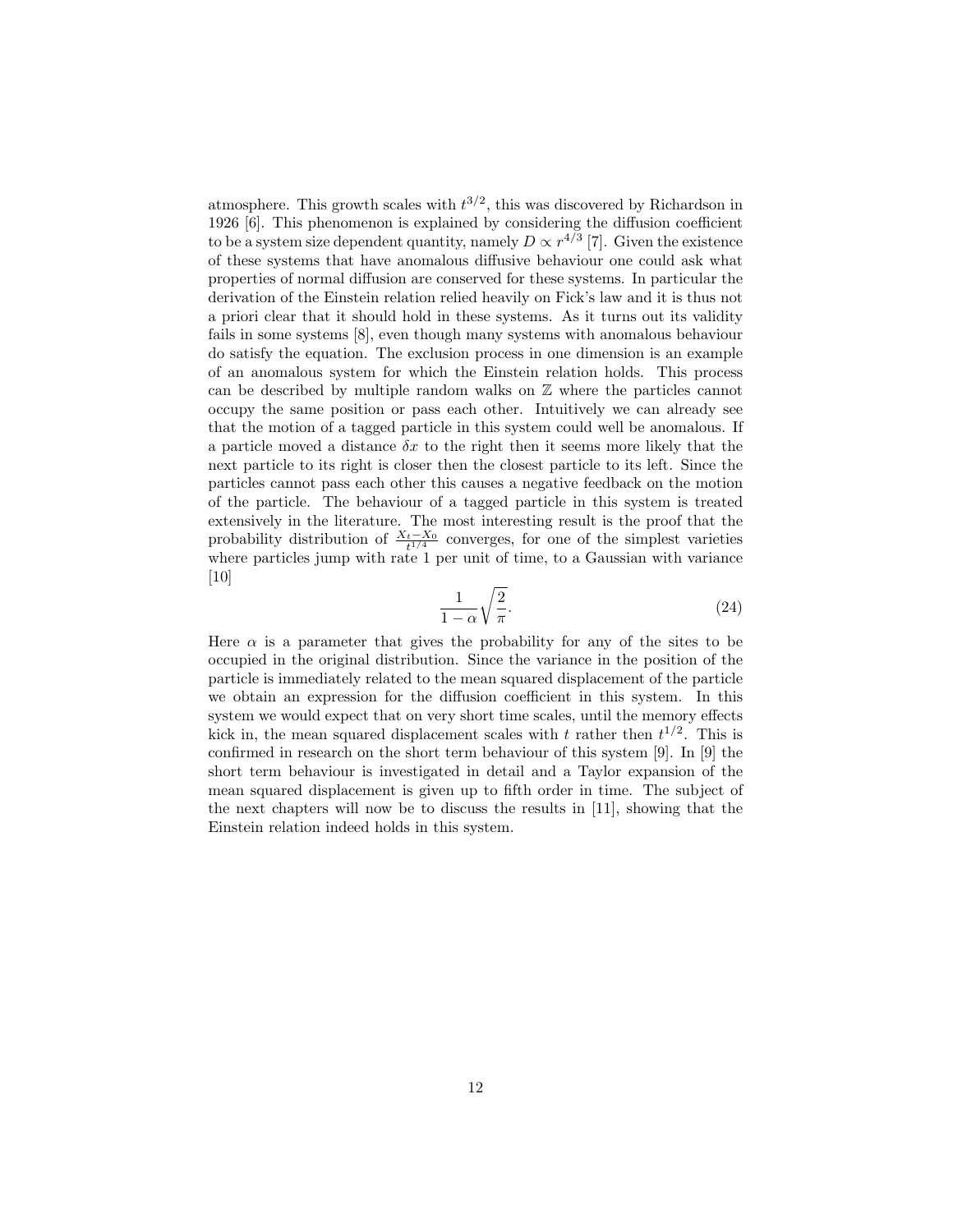## 2 Introduction to Markov processes

The problem of the validity of the Einstein relation has been rigorously solved for a variety of particle systems, amongst those is the exclusion process. Since this text aspires to discuss this proof, some of the necessary background has to be discussed. The first goal will be to get the tools needed to precisely define such discrete particle systems. The most natural way to precisely define models like the exclusion process is in the form of a stochastic process.

**Definition 2.1.** A stochastic process is a collection of random variables  $\{X_i, j \in$ J} indexed by a set J, defined on a probability space  $(\Omega, \mathcal{F}, P)$ .

The probability space that will eventually be used is a set of functions, where each function will sent a time parameter  $t$  to the state of the system at time t. We can then let the random variables correspond to the relevant aspects of the state the system is in, while the index set is our time line. The choice of sigma-algebra is less relevant to the interpretation of the system, but it will require some thought in order to have a well defined process. In this chapter we will mainly look at the theory of Markov processes, since this lies at the basis of the remainder of this text. The first step in this direction is considering one very interesting property of the exclusion process, it lacks a memory of what happened in the past. To clarify, if we know the current state of the system, then the past of our system is irrelevant for its future evolution. This property, often called the Markov property, leads us to the subset of stochastic processes called Markov processes. In this chapter we will introduce several such processes of increasing complexity, this will then lead towards the definition of a Markov process. This approach has the advantage that the definition, that otherwise might seem to have a lot of cumbersome details, looks a lot more natural. In using this approach we follow [16] closely and the theorems in this chapter can be found, sometimes in a slightly more general form, in this book.

#### 2.1 The simple random walk

To get a feeling for what we are working with, let us consider a basic example of a stochastic process that is somewhat similar to the exclusion process. The example is the discrete-time, symmetric random walk on  $\mathbb{Z}$ . Let  $\{X_i : i \in \mathbb{N}\}\$ denote a collection of independent random variables with a probability distribution given by  $\mathbb{P}(X_i = 1) = \mathbb{P}(X_i = -1) = \frac{1}{2}$ . Then define  $S_n = \sum_{i=1}^n X_i$ and  $S_0 = 0$ . The collection  $\{S_n : n \in \mathbb{N}_0\}$  forms a stochastic process on the space  $\mathbb{Z}$ . One interpretation of  $S_n$  is that it denotes the position of a particle after n jumps on a one-dimensional lattice. Since this system is closely related to the exclusion process it is worthwhile to further investigate some of its properties. First we can derive its distribution since it follows from symmetry and the following expression

$$
\mathbb{P}(|S_n| = k) = \binom{n}{k} \frac{1}{2^n}
$$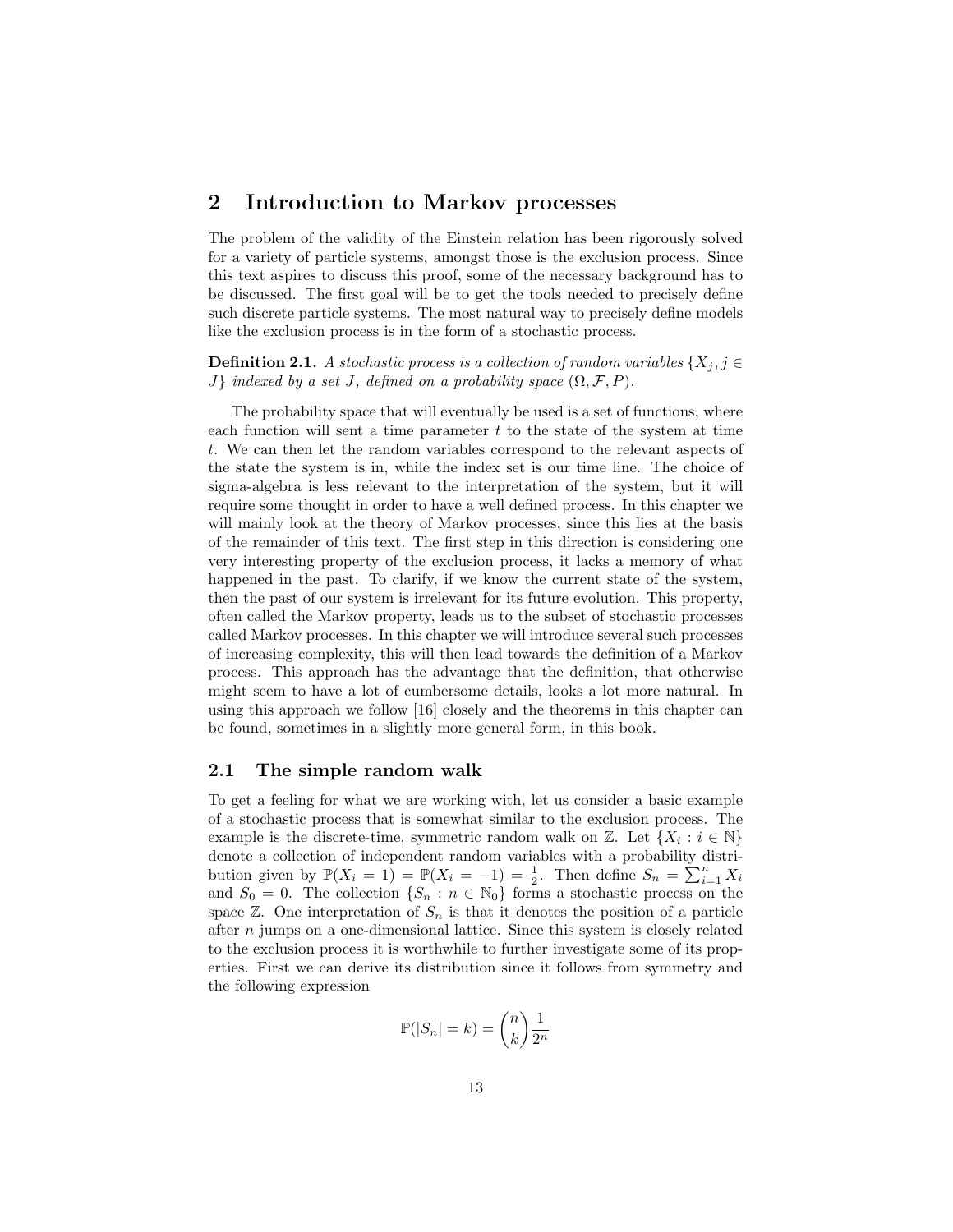As expected this process has normal diffusive behaviour at large scales. To see this assume  $n \gg k$ . Since, for large n, the standard deviation is relatively small, the probability distribution is dominated by values around its mean. These values correspond with a  $k$  much smaller then  $n$  so the assumption is reasonable. Making this assumption then leads to the approximation

$$
\mathbb{P}(|S_n| = k) \approx \sqrt{\frac{2}{\pi n}} e^{-k^2/2n}.
$$

Now one can choose a step size and the time between two steps, denote them by  $x_0$  and  $t_0$  respectively. The nett displacement of the particle is given by  $x = x_0k$ and the time it took to get there is  $t = nt_0$ . This gives us an expression for the position distribution of the particle at time  $t$  in a continuum limit:

$$
p_t(x) \approx \frac{1}{\sqrt{4\pi Dt}} e^{-x^2/4Dt}
$$

.

Here  $D = \frac{x_0^2}{2t_0}$  equals the diffusion coefficient. This derivation is in no way rigorous, however it does provide an idea of how one could relate a discrete particle system to a continuous probability density. In the next chapter a precise definition of what is meant by the continuum limit of such a system will be given. Afterwards a technique will be discussed to define and prove continuum limits of a discrete particle system. As mentioned before the exclusion process obeys the Markov property, so does the example above. This can be made more precise by looking at the interdependence of elements of the set  $\{S_n\}$ . Suppose we know the value of  $S_n$  then clearly  $S_{n+1}$  is either equal to  $S_n + 1$  or  $S_n - 1$  with equal probabilities. If instead we are given a more general distribution for  $S_n$ , then the distribution of  $S_{n+1}$  still follows. Just assign for each point of Z the probability to be occupied based on the probability its neighbors were occupied. So the distributions of the random variables  $\{S_m : m < n\}$  are irrelevant for the distribution of  $S_{n+1}$ , if we know the distribution of  $S_n$ . We can immediately generalise it for stochastic processes of the form  $\{X_n : n \in \mathbb{N}_0\}$  on a countable probability space  $\Omega$ , it can then be formulated as

$$
\mathbb{P}(X_{n+1} = k_{n+1} : X_n = k_n, ..., X_0 = k_0) = \mathbb{P}(X_{n+1} = k_{n+1} : X_n = k_n)
$$
 (25)

where  $k_0, ..., k_{n+1} \in \Omega$ . One way to work with this kind of process, sometimes suitable for simple chains, is by writing each step the system takes as a matrix acting on a vector. This can be done if for all states  $x, y \in \Omega$  the transition is time homogeneous (independent of  $n$ ). The system then gives rise to a well defined matrix given by

$$
p(x, y) = \mathbb{P}(X_{n+1} = y : X_n = x).
$$

Now define vectors  $\vec{a}^{(i)} = (\mathbb{P}(X_i = x_1), ..., \mathbb{P}(X_i = x_n)).$  The vector  $\vec{a}^{(i)}$  then contains all the information about the distribution of  $X_i$ . By using the following relation between two subsequent vectors we can express the distribution of  $X_n$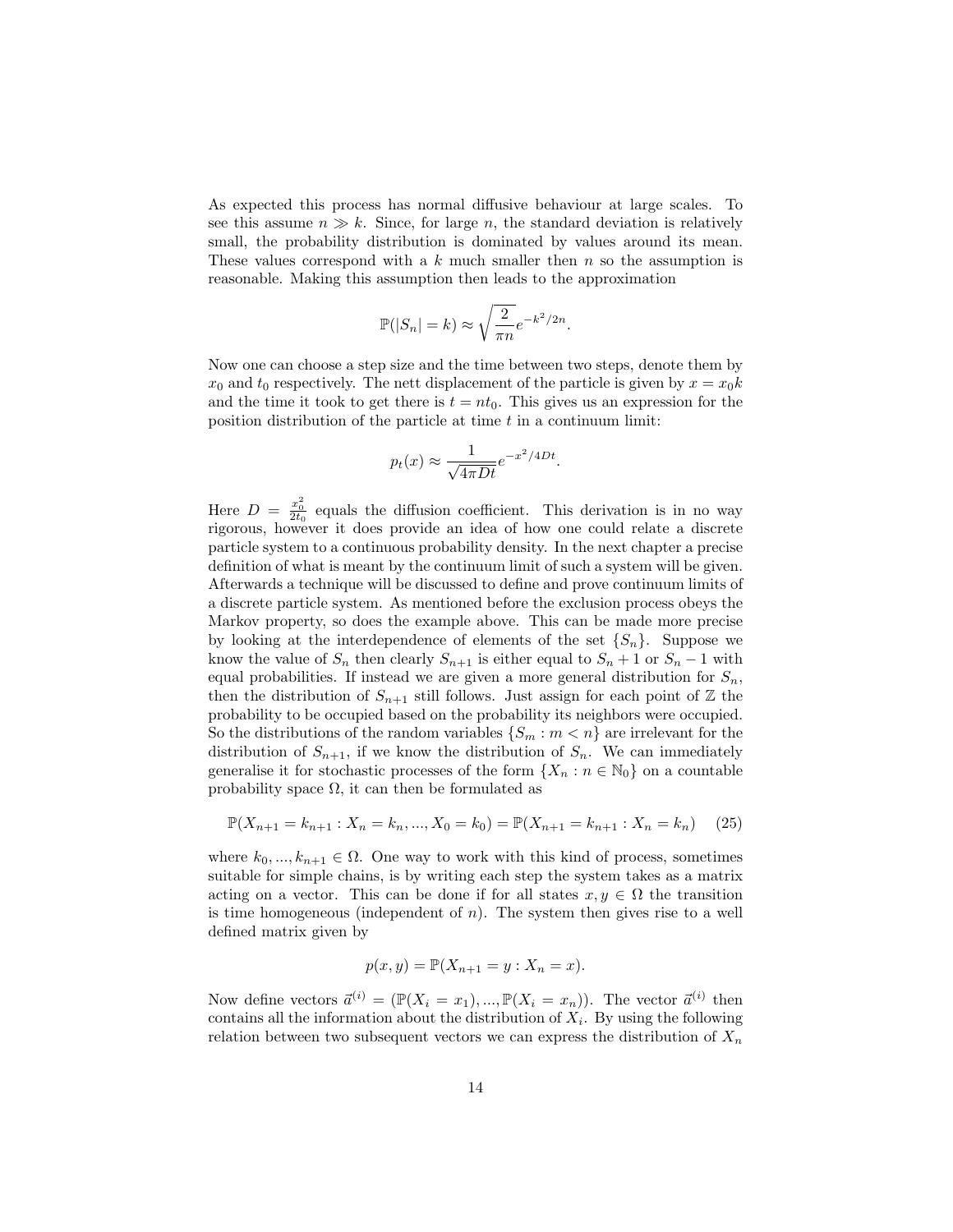in terms of the distribution of  $X_i$  for any  $i < n$ :

$$
\vec{a}_j^{(i)} = \sum_{k=1}^n p(x_k, x_j) \vec{a}_k^{(i-1)}.
$$

This method however, although straightforward, quickly becomes tedious if the system is large.

#### 2.2 Markov chains

The discrete time, time-homogeneous Markov chain on a countable state space  $\Omega$  is a generalisation of the example of the previous paragraph. It also brings us one step closer to the exclusion process. Let  $p(x, y)$  be a stochastic matrix, meaning  $p(x, y) \geq 0$  for all  $x, y \in \Omega$  and

$$
\sum_{y\in \Omega} p(x,y)=1
$$

**Definition 2.2.** A collection  $\{X_n, n \in \mathbb{N}_0\}$  of random variables on a probability space  $(\Omega, \mathcal{F}, P)$  is a Markov chain with transition probability  $p(x, y)$ ,  $x, y \in \Omega$ , if for all  $n \geq 0$  and  $k_0, ..., k_n \in \Omega$  we have

$$
\mathbb{P}(X_{n+1} = k_{n+1} : X_n = k_n, ..., X_0 = k_0) = p(k_n, k_{n+1})
$$

An immediate, but nontrivial, problem with this definition is whether a Markov chain exists if a transition matrix and initial state are given. In the case of a chain of finite length  $m \geq 0$  on a countable state space S, it can easily be shown that it does. In fact such a process can be constructed explicitly. Define  $\Omega = S^{m+1}$ , then we can think of the elements  $\omega = (s_0, ..., s_m) \in \Omega$  as functions from  $\{0, ..., m\}$  to S or, equivalently, as paths through the state space. Given an initial state,  $X_0 = x_0$  almost surely, we can write down the probability for any given element of  $\Omega$ :

$$
\mathbb{P}(\omega) = \mathbb{1}_{\{x_0\}}(s_0) p(s_0, s_1) \dots p(s_{m-1}, s_m).
$$

From this we can define a chain  $\{X_n: 0 \leq n \leq m\}$  via

$$
X_n(\omega) = s_n.
$$

A generalization of this approach to an infinite chain is nontrivial, because the probability of most  $\omega \in \Omega$  will vanish. In order to avoid this problem we must assign probabilities to smartly chosen subsets of  $\Omega$  instead of single elements. This boils down to making a smart choice for our sigma-algebra  $\mathcal F$ . Some events we should include in  $\mathcal F$  are those where we fix the states for the first m steps. These events correspond precisely, in a natural way, to events in the finite chain. Therefore, if we denote these events as  $F_k = \{ \omega \in \Omega : s_0 = k_0, ..., s_m = k_m \},\$ with  $\{k_0, ..., k_m\} \in S$ , we can write down the probabilities explicitly. The sets  ${F_k}$  are called cylinder sets and based on what we found before:

$$
\mathbb{P}(F_k) = \mathbb{1}_{\{x_0\}}(k_0)p(k_0, k_1)...p(k_{m-1}, k_m).
$$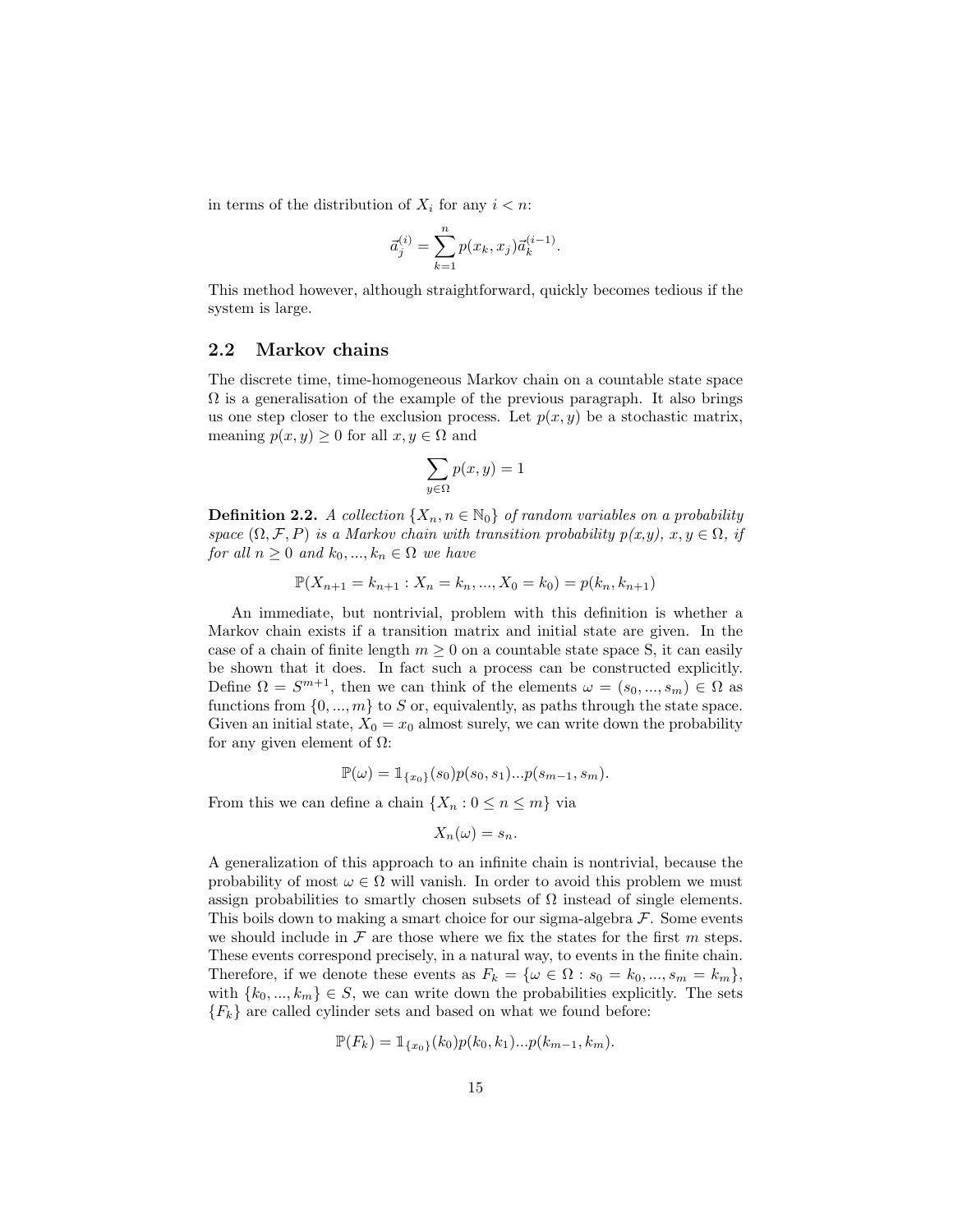The question now is whether this is sufficient to get the sigma-algebra and probability measure that we want. The answer follows from Kolmogorov's extension theorem.

**Theorem 2.1.** Suppose S is a complete separable metric space,  $I = \{i_1, i_2, i_3, ...\}$ a countable index set, and  $\Omega = S^I$ , the space of functions  $\omega$  from I into S. Let F be the product sigma-algebra on  $\Omega$ , which is by definition the smallest sigmaalgebra that contains all sets of the type  $\{\omega : \omega(i) \in B\}$  for Borel sets  $B \subset S$ and  $i \in I$ . Suppose that for each n we are given a probability measure  $\mu^n$  on the space  $S<sup>n</sup>$ . Assume that the collection  $\mu<sup>n</sup>$  is consistent in this sense: for each n and Borel set  $A \subset S^n$ ,

$$
\mu_{n+1}(\{(s_1, ..., s_{n+1}) \in S^{n+1} : (s_1, ..., s_n) \in A\}) = \mu_n(\{(s_1, ..., s_n) \in A\})
$$

Then there exists a probability measure P on  $(\Omega, \mathcal{F})$  such that for all finite n,

$$
\mu_n(A) = \mathbb{P}(\{\omega \in \Omega : (\omega(i_1), ..., \omega(i_n)) \in A\})
$$

This theorem guarantees that we can define a probability measure  $\mathbb{P}^x$  on  $\Omega$ leading to a chain with initial condition  $X_0 = x$  a.s. and transition probabilities  $p(x, y)$ . If we want a more general starting condition where  $X_0$  has a probability distribution  $\mu$  we can define a probability measure on  $\Omega$  via

$$
\mathbb{P}^{\mu}(A) = \sum_{x \in S} \mu(x) \mathbb{P}^x(A)
$$

for all  $A \in \mathcal{F}$ .

#### 2.3 The continuous time Markov chain

Until now our attention was restricted to discrete time Markov chains, however this restriction is too strong for the exclusion process as we described it. Instead we want that particles can jump at any moment in time. So the aim is to construct a stochastic process  $\{X_t : t \geq 0\}$  taking values in a countable state space S that reflects this behaviour. More precisely we require that there must exist a countable collection of times  $t_i$  at which the system jumps from one state to the next. In between those times  $X_t$  must be a constant, also the time intervals  $(t_i, t_{i+1})$  should have independent negative exponentially distributed length  $\delta t_i$ . Finally we must have a distribution to determine the state after a jump. This last requirement can, once more, be satisfied by using a stochastic matrix  $p(x, y)$  with  $x, y \in S$ . Once again we want this matrix to be timeindependent. The jump rate of the process could depend on the state but for the exclusion process this dependence can be dropped as well. One of the most intuitive ways to construct this process is by taking a discrete time Markov Chain, as we had before, and a collection of appropriately determined times  $\{t_i\}$  when the particle should jump. Then define the new process to take the same values as the discrete process in between jumps and to take the  $i^{th}$  jump at  $t_i$ . Let us try to do this in a more precise manner. Let S be our state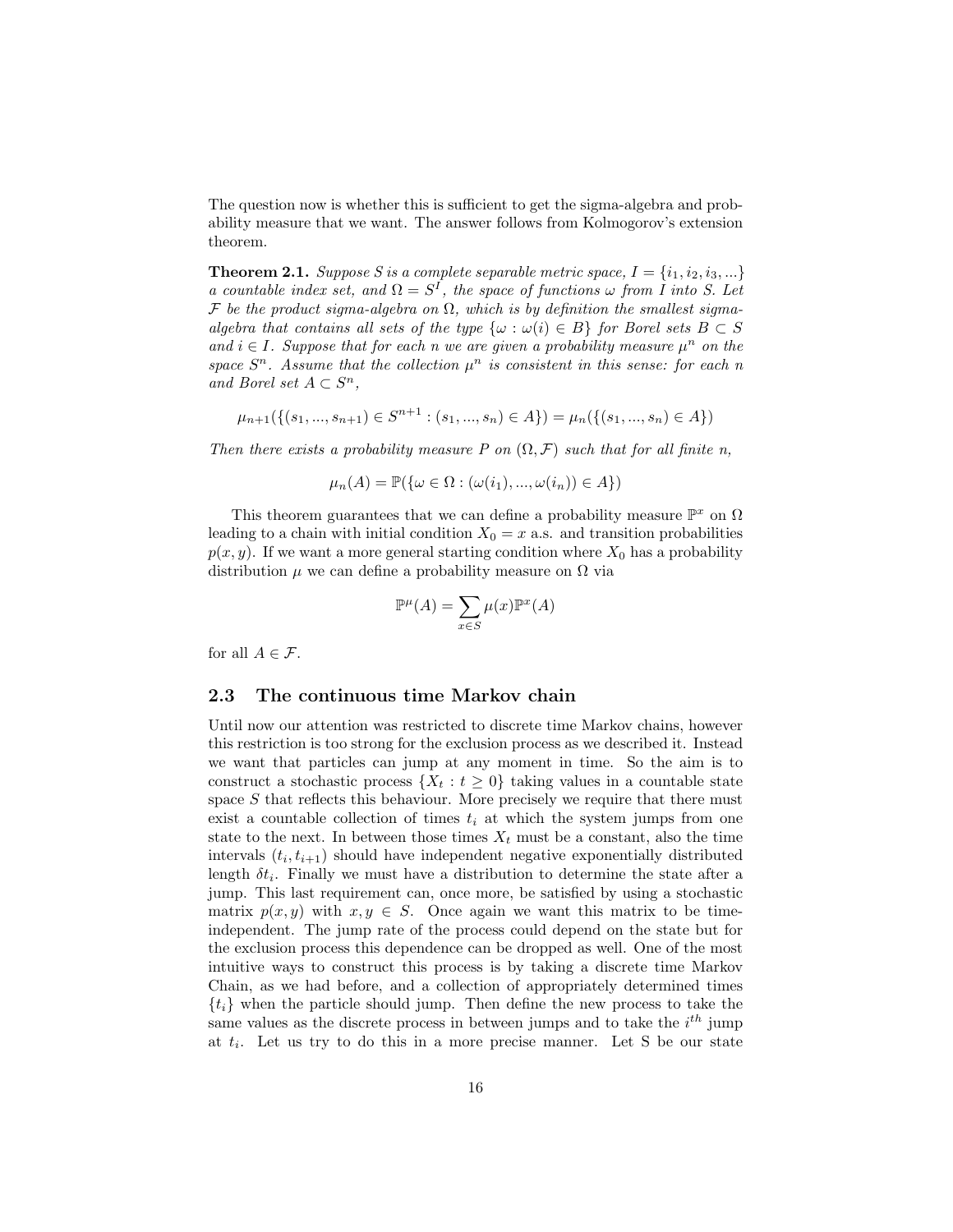space and  $x \in S$  a given initial state. Denote by  $p(x, y)$  a stochastic matrix describing transitions in S and let  $R$  be the rate at which the system jumps. Now let  ${Y_n : n \in \mathbb{N}_0}$  be a discrete time Markov chain on the probability space  $(\Omega, \mathcal{F}, \mathbb{P}^x)$  as we encountered it before. Let  $(\tau_j)_{j \in \mathbb{N}_0}$  be a sequence of exponentially distributed i.i.d. random variables with mean  $\mathbb{E}\tau_j = 1$ . The latter random variables are defined on a probability space that we shall denote as  $(\Omega_{\tau}, \mathcal{F}_{\tau}, \mathbb{P}_{\tau})$ . The probability space of the continuous time Markov chain is now given by

$$
(\mathbf{\Omega}, \mathbf{F}, \mathbf{P}^x) = (\Omega \times \Omega_\tau, \mathcal{F} \otimes \mathcal{F}_\tau, \mathbb{P}^x \otimes \mathbb{P}_\tau).
$$

We can then define the holding times as  $\sigma_n = \frac{\tau_n}{R}$  and from these the random variables  $T_i = \sum_{j=0}^{i-1} \sigma_j$ . This leads to the following definition for  $X_t$ :

$$
X_t = Y_n \text{ for } T_n \le t < T_{n+1}, n \in \mathbb{N}_0.
$$

One possible complication would be that  $X_t$  is ill-defined when  $T_n$  does not go to  $\infty$  for  $n \to \infty$ . However for the constant rate R that we use  $T_n$  diverges almost surely. The memorylessness of this process can be formulated as follows. Let  $p_t(x, y) = \mathbf{P}^x(X_t = y)$ , then for any collection of times  $0 \le t_0 < t_1 < ... < t_n$ and states  $x_0, x_1, ..., x_n$  it can be proven that

$$
\mathbf{P}^x(X_{t_0}=x_0,...,X_{t_n}=x_n)=p_{t_0}(x,x_0)p_{t_1-t_0}(x_0,x_1)...p_{t_n-t_{n-1}}(x_{n-1},x_n).
$$

From this we immediately get the Markov property in the following form:

$$
\mathbf{P}^x(X_{t_n}=x_n:X_{t_0}=x_0,...,X_{t_{n-1}}=x_{n-1})=p_{t_n-t_{n-1}}(x_{n-1},x_n),
$$

whenever this is well defined.

#### 2.4 Skorokhod spaces

The construction of a continuous time Markov chain is rather intuitive once you know how to construct a discrete time Markov chain. However, by using this intuition, a difference in notation between the two processes was introduced. For the discrete time chain we defined a probability space  $\Omega = S^{\mathbb{N}_0}$ , whereas for the continuous time chain we merged two independent stochastic processes and defined our probability space as the product of the two. It turns out that the continuous time chain can be formulated in a similar way, so let us see how this is done. First we need a probability space that is similar to  $S^{\mathbb{N}_0}$ . Since  $S^{\mathbb{N}_0}$  can be seen as the space of functions from  $\mathbb{N}_0$  to S, we will consider functions (or paths if you like) from  $\mathbb{R}_+$  to S. However we will be putting some continuity restrictions on the functions in this space, to reflect the behaviour of the jumps. Notice that in the construction of the continuous time chain we chose to let a jump work in the following way. If a particle jumps at time  $t$  then shortly before that time it will occupy its old position while at  $t$  itself it already occupies its next position. Therefore an appropriate restriction would be to take the set of Càdlàg functions (from  $\mathbb{R}_+$  to S) as our probability space. Those are the functions that are continuous from the right and whose left limit exists for all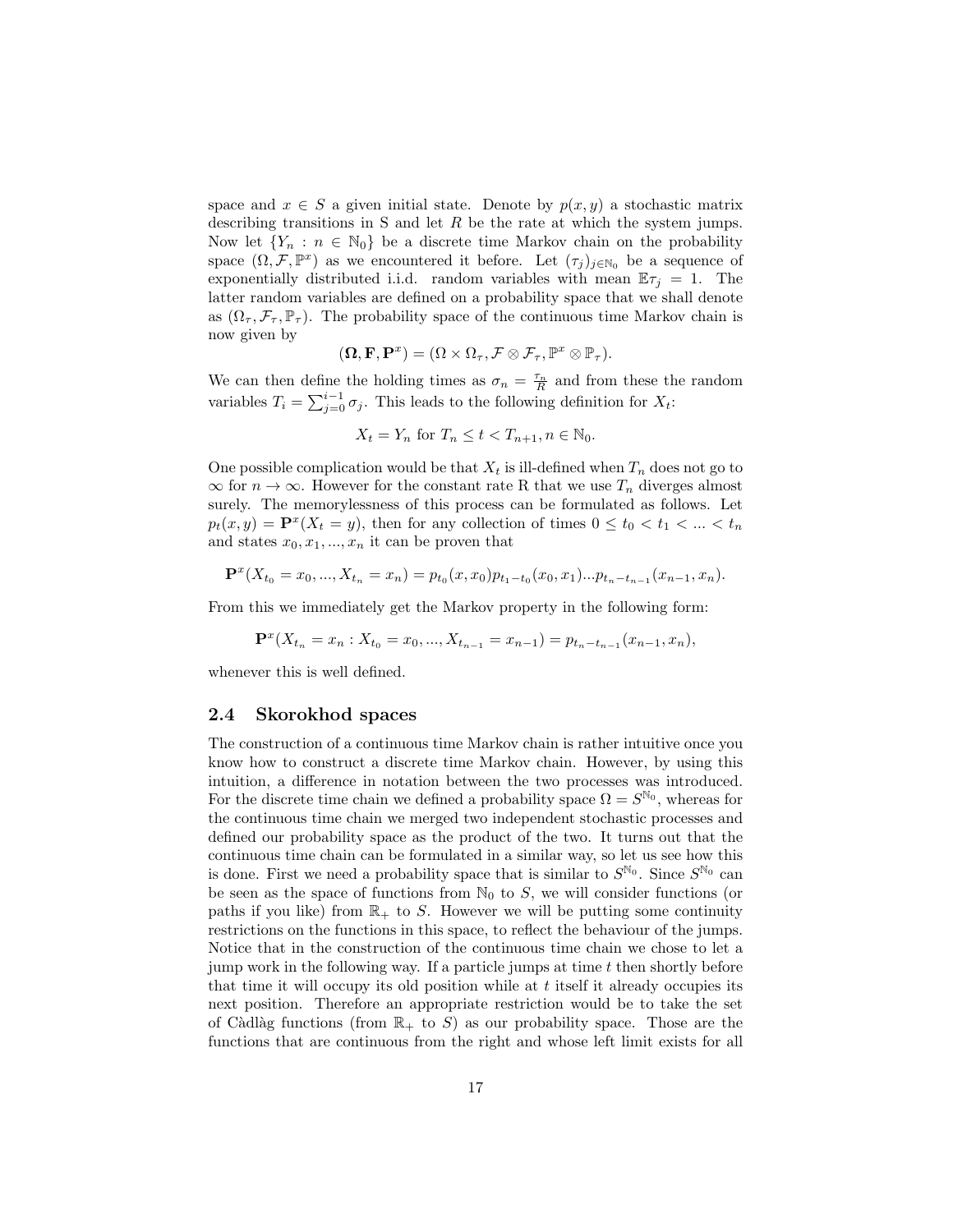

Figure 2: An plot of a (part of a) Cádlág function, this particular example is constant in between jumps

points in the domain. This reflects jumps the way we defined them before. In figure 2 we see a particular example of such a function, in that case even more adapted to our situation since we also have that the paths of the particles are constants in between jumps. Now denote the set of Càdlàg functions from  $\mathbb{R}_+$ to S by  $D(\mathbb{R}_+, S)$ , the sigma-algebra  $\mathcal{F}_S$  on this set will be the one generated by the coordinate mappings that send  $\xi \in D(\mathbb{R}_+, S)$  to its value at time t,  $\xi(t)$ . So  $\mathcal F$  is the smallest sigma-algebra such that the coordinate maps are measurable. Now let  $X = (X_t : 0 \le t < \infty)$  be a  $D_s$  valued random variable, then we get the measure of the probability space by  $\mathbb{P}^{x}(A) = \mathbf{P}^{x}(X \in A)$ , for all  $A \in \mathcal{F}$ . Here the measure  $\mathbf{P}^x$  is the one we used before to describe the continuous time Markov process with initial state x. For all  $x \in S$  we will denote the expectation of a random variable Y under  $\mathbb{P}^x$  by  $\mathbb{E}^x Y$ . Adjusting to this description we will also introduce a different notation for the Markov property. First define the transition probabilities as

$$
p_t(x, y) = \mathbb{P}^x(\xi(t) = y),
$$

with  $x, y \in S$ ,  $t \in \mathbb{R}_+$  and  $\xi \in D(\mathbb{R}_+, S)$ . Now we can define a set of useful maps by  $(\tau_t \xi)(s) = \xi(t+s)$ , they are called shift maps. On an event these shifts act naturally via

$$
\tau_t(A) = \{ \xi \in D(\mathbb{R}_+, S) : \tau_t \xi \in A \}.
$$

This allows a very intuitive expression of the Markov property. First recall that in the discrete case we introduced a sigma-algebra generated by cylinder events, the continuous time counterpart is the sigma-algebra  $\mathcal{F}_t$  generated by  $\{\xi(s): 0 \le s \le t\}$ . The events in the generating set constrain only what happens up to time t. In this notation the Markov property becomes

$$
\mathbb{P}^x(\theta_t^{-1}A:\mathcal{F}_t)(\xi) = \mathbb{P}^{\xi(t)}(A),
$$

for all  $x \in S$ ,  $A \in \mathcal{F}$  and  $\mathbb{P}^x$ -almost every  $\xi \in D(\mathbb{R}_+, S)$ . The left hand side can be read as the probability that, given what happened up to time  $t$ , A happens from that time onward. The right hand side can then be interpreted as the probability that A happens when starting the process in the point  $\xi(t)$ . So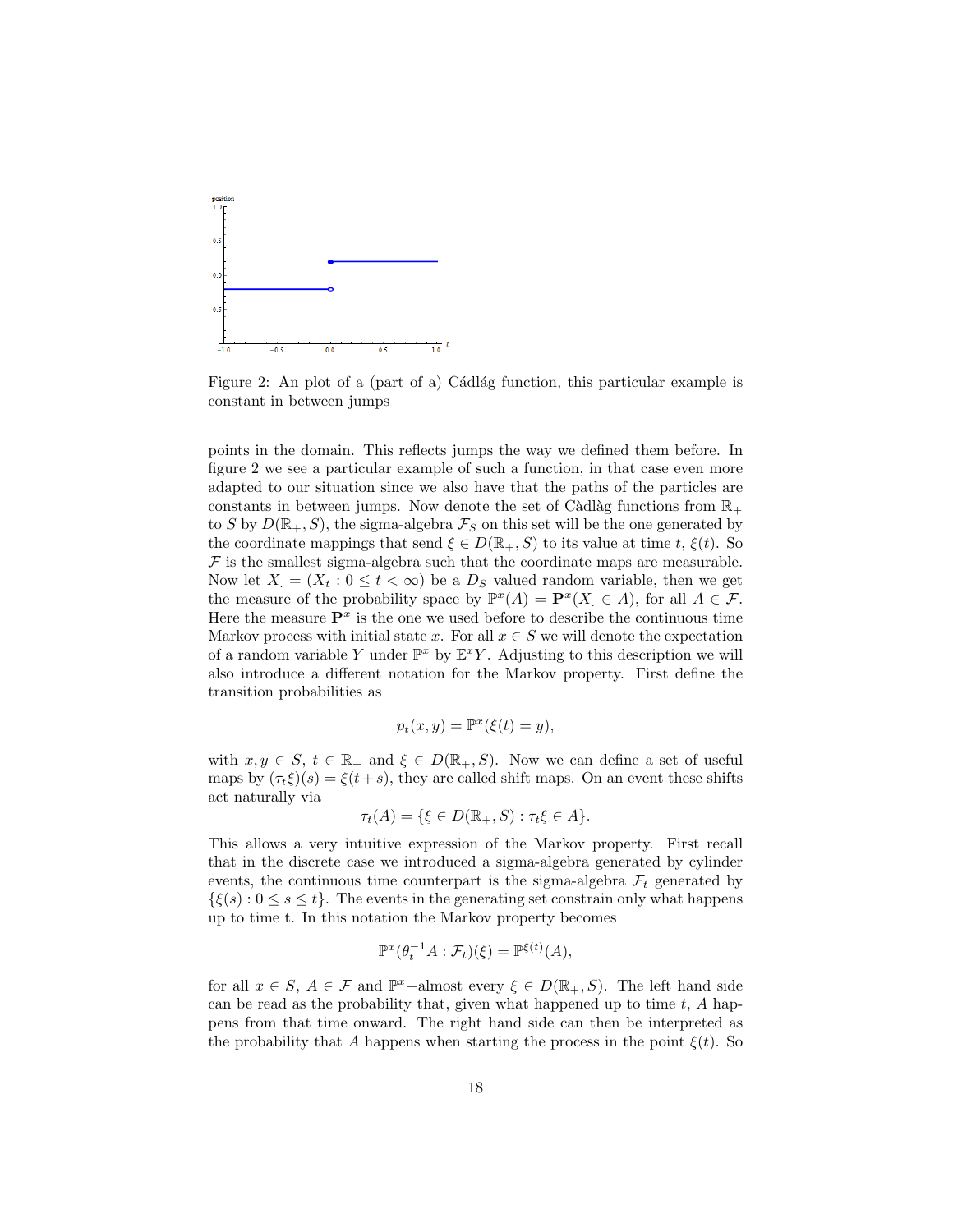when the process is at time t in a certain state  $\xi(t)$  we can treat it as a new process starting in  $\xi(t)$ . Later on convergence of measures on this space will be needed so the topology matters. The usual topology on the set of Càdlàg functions in this context is the Skorokhod topology. Equipped with this topology the space is called a Skorokhod space. This is a metrizable and separable topology, intuitively two paths remain close if space and time are only changed a little. This idea is illustrated in figure 3 where the blue and red functions are



Figure 3: Two Cádlág functions can be close even if they are not at all times spatially close

closer then they would have been under the supremum norm since a relatively small variation in time will make the spatial difference between the two functions everywhere small. Of particular importance are Skorokhod spaces with functions defined on  $[0, T]$ , these will be used to study the behaviour of the relevant processes for finite times. Now we can define a norm on this space that behaves in the way described above. Let  $D([0,T], M)$  be a Skorokhod space, where M is a metric space. Then let  $\Lambda$  denote the space of strictly increasing continuous functions  $f : [0, T] \to [0, T]$ . Then let  $||f|| = \sup_{t \in [0, T]} |f(t)|$  be the uniform norm on  $C([0, T], M)$ . The Skorokhod metric is now given by

$$
d(f,g) = \inf_{\lambda \in \Lambda} \max\{||\lambda - \mathbf{1}||, ||f - g \circ \lambda||\}.
$$
 (26)

The function  $\lambda$  corresponds to the spatial variation and the element  $||\lambda - 1||$ measures how much time is changed. The element  $||f - g \circ \lambda||$  is almost the distance between the two functions under the supremum norm, except that the distance can be decreased by reparametrizing time. Balancing these two results in the norm that we want. Some important properties can be found in the third lecture of [14]. In particular the convergence of measures on the Skorokhod space is of importance in the theory. Most of this however is used in lemma's of which the proofs will be omitted in this text.

#### 2.5 Markov processes

The definition of a Markov process can be stated in a single notation, such that it covers both the discrete and continuous time examples we have seen. This notation can easily be used to cover quite a large collection of Stochastic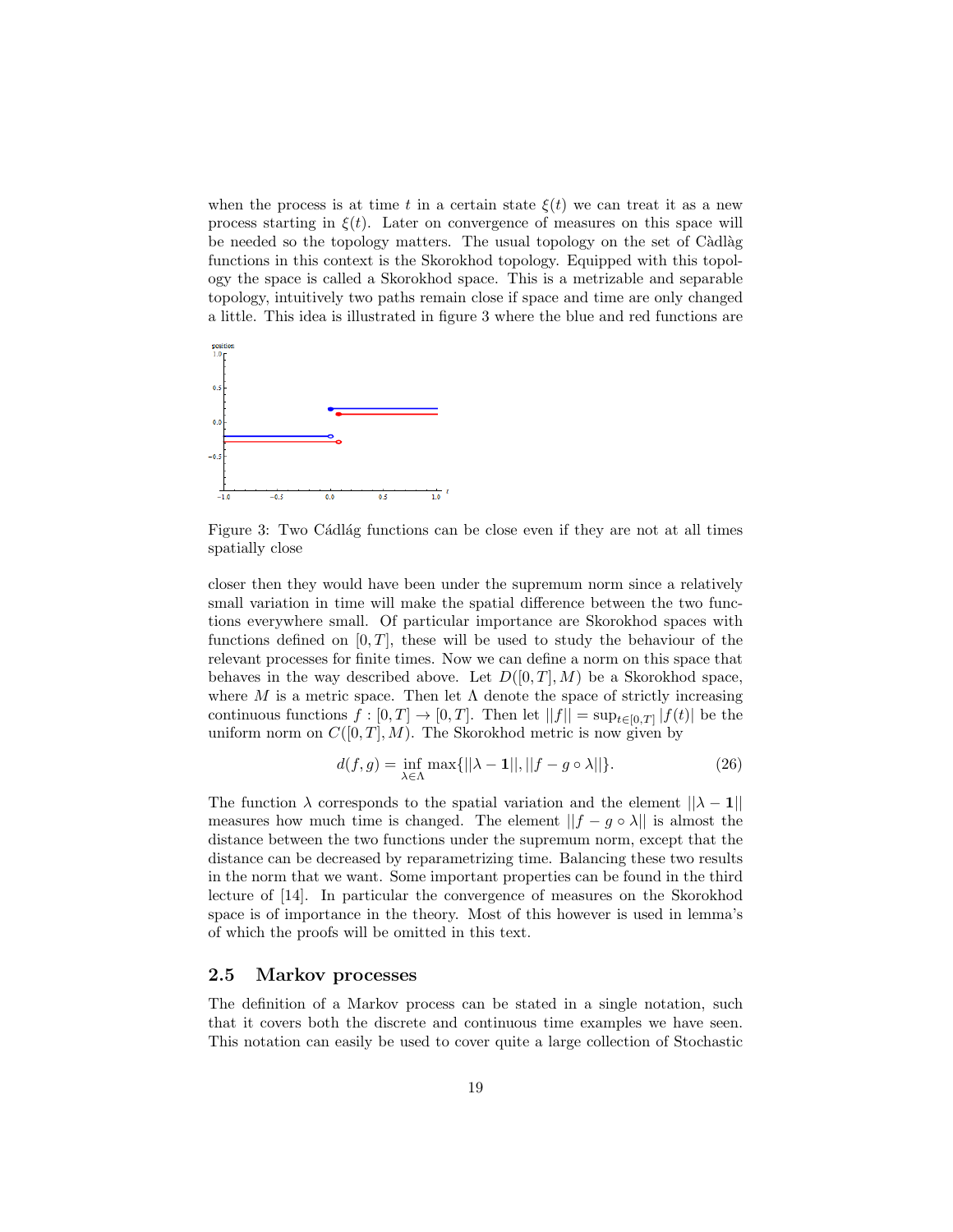processes that all share the properties we expect a Markov chain to have. Let Y be a separable metric space and  $D(\mathbb{R}_+, Y)$  the space of Càdlàg functions  $\omega$  from  $\mathbb{R}_+$  into Y. Since Y is a metric space it is a topological space and therefore we can equip Y with the Borel sigma-algebra.  $D(\mathbb{R}_+, Y)$  also has a separable metric and we can therefore define  $\mathcal F$  to be the Borel sigma-algebra. Let  $X = (X_t : t \geq 0)$  be the process defined by  $X_t(\omega) = \omega(t)$ , with  $\omega \in D_Y$ . As before let  $\mathcal{F}_t$  denote the sigma-algebra generated by  $\{X_s: 0 \le s \le t\}$ . For all  $t \geq 0$  define  $\tau_t : D(\mathbb{R}_+, Y) \to D(\mathbb{R}_+, Y)$  as the shift map  $(\tau_t \omega)(s) = \omega(s+t)$ .

**Definition 2.3.** A Markov process is a collection of probability measures  $\{\mathbb{P}^x$ :  $x \in Y$  on  $D(\mathbb{R}_+, Y)$  such that

- 1.  $P^x(\{\omega \in D(\mathbb{R}_+, Y) : \omega(0) = x\}) = 1$
- 2. For any  $A \in \mathcal{F}$  the map  $x \to \mathbb{P}^x(A)$  is measurable on Y
- 3.  $\mathbb{P}^{x}(\theta_t^{-1}A:\mathcal{F}_t)(\omega) = \mathbb{P}^{\omega(t)}(A)$  for  $\mathbb{P}^{x}-almost$  every  $\omega$ , for all  $x \in Y$  and  $A \in \mathcal{F}$

The first requirement ensures we have proper initial conditions. The second requirement basically guarantees that the process behaves nicely. It is not something we checked for the previously given processes, but it does hold in those cases. The third requirement corresponds to the Markov property. Some nice properties can be given immediately. Firstly, we can choose a much more general starting condition. Given a probability measure  $\mu$  on Y we can use it as the initial condition for a Markov process on  $D<sub>Y</sub>$ . In this case we can put the following probability measure on the probability space:

$$
\mathbb{P}^{\mu}(A) = \int_{Y} \mathbb{P}^{x}(A) \mu(dx),
$$

with  $A \in \mathcal{F}$ . Secondly we can define transition probabilities  $p(t, x, B) =$  $\mathbb{P}^{x}(X_t \in B)$  for  $t \geq 0, x \in Y$  and B a Borel subset of Y. As a consequence of the Markov property these transition probabilities satisfy the Chapman-Kolmogorov equations

$$
p(s+t, x, B) = \int_{Y} p(s, y, B)p(t, x, dy).
$$

In words this says that the probability of going from  $x$  to the set  $B$  in time  $s + t$  equals the probability of going from x to y in time t and then from y to B in time s integrated over all  $y \in Y$ . Clearly a property we would expect of a transition probability.

#### 2.6 Generators and semigroups

Now that we have the basic framework to describe the exclusion process we will introduce yet another way to describe a Markov process. It turns out that it is often more practical to write down the infinitesimal behaviour of a Markov process then to directly use a description in terms of the above probability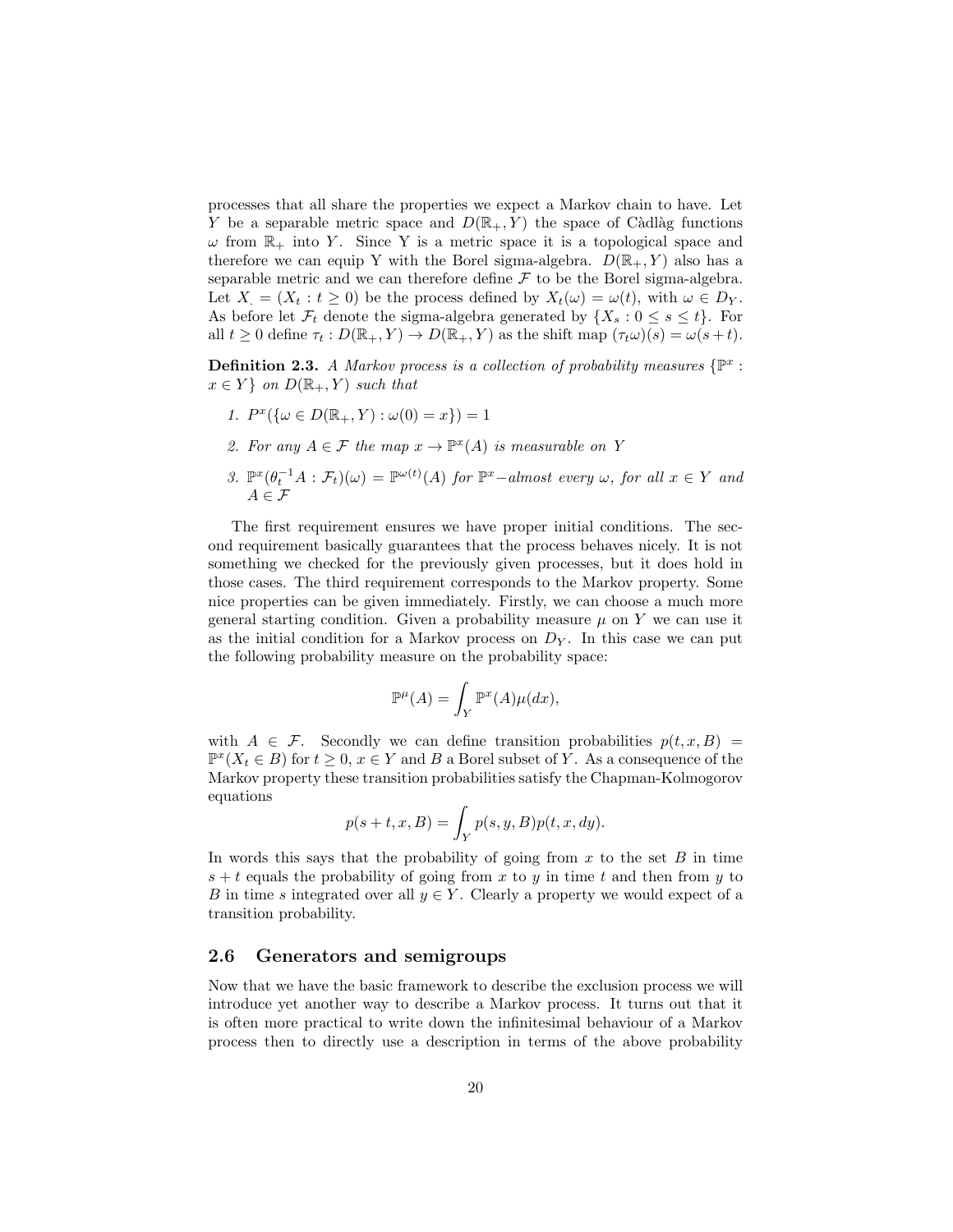measures. This is done by looking at the expectation of a function on the state space as a function of time. Assume we have a countable state space  $S$ , let  $f$ be a bounded function on  $S$  and let  $R$  be a fixed jump rate. We define the generator of a Markov process as the linear operator  $L$  satisfying

$$
(Lf)(x) = R \sum_{y \in S} p(x, y) (f(x) - f(y)).
$$

Of course one can generalise to position dependent jump rates, something that will be needed later. This operator corresponds to the description given above because of the following theorem.

**Theorem 2.2.** Assume the rate  $R > 0$ ,  $\xi \in D_S$  and let f be a bounded function on S. Then the following continuity property holds

$$
\lim_{t \to 0} \sup_{x \in S} |\mathbb{E}^x[f(\xi(t))] - f(x)| = 0
$$

Furthermore L acts like a differentiation operator

$$
\lim_{t \to 0} \sup_{x \in S} |\frac{\mathbb{E}^x[f(\xi(t))] - f(x)}{t} - Lf(x)| = 0
$$

This theorem links L to another useful operator, or rather a collection of operators. Given a bounded measurable function  $f$  on  $S$  we define the operator  $S(t)$ , for  $t \geq 0$  as

$$
S(t)f(x) = \mathbb{E}^x[f(X_t)].
$$

This definition can equivalently be written as

$$
S(t)f(x) = \int_Y f(y)p(t, x, dy).
$$

The last equality shows that, for all  $t \geq 0$ ,  $S(t)$  acts linearly on functions in its domain. This set of operators satisfies for  $s, t \geq 0$  and  $x \in Y$ 

$$
S(t+s)f(x) = S(t)S(s)f(x).
$$

This identity, together with  $S(0) = 1$  makes this set a semigroup. Since  $||S(t)f||_{\infty} \leq ||f||_{\infty}$ , for all f in the domain of  $S(t)$ , the operators are contractions. The correspondence with the infinitesimal generator of a Markov process follows from the second identity in theorem 2.2 which can be written as

$$
\lim_{t\to 0}\sup_{x\in S}|\frac{(S(t)f)(x)-f(x)}{t}-Lf(x)|=0.
$$

A direct correspondence with the Markov process can also be found. The probability measures  $P^x$  are uniquely determined by  $S(t)$ . This follows because, given  $\{S(t)\}\$ , the probabilities  $p(t, x, dy)$  are uniquely determined. From these probabilities the finite dimensional distributions of measures  $P<sup>x</sup>$  can be computed by repeated integration. That is, for any  $n \in \mathbb{N}_0$  we can obtain the quantity

$$
\mathbb{E}^x \Phi(X_{t_1}, X_{t_2}, \ldots, X_{t_n})
$$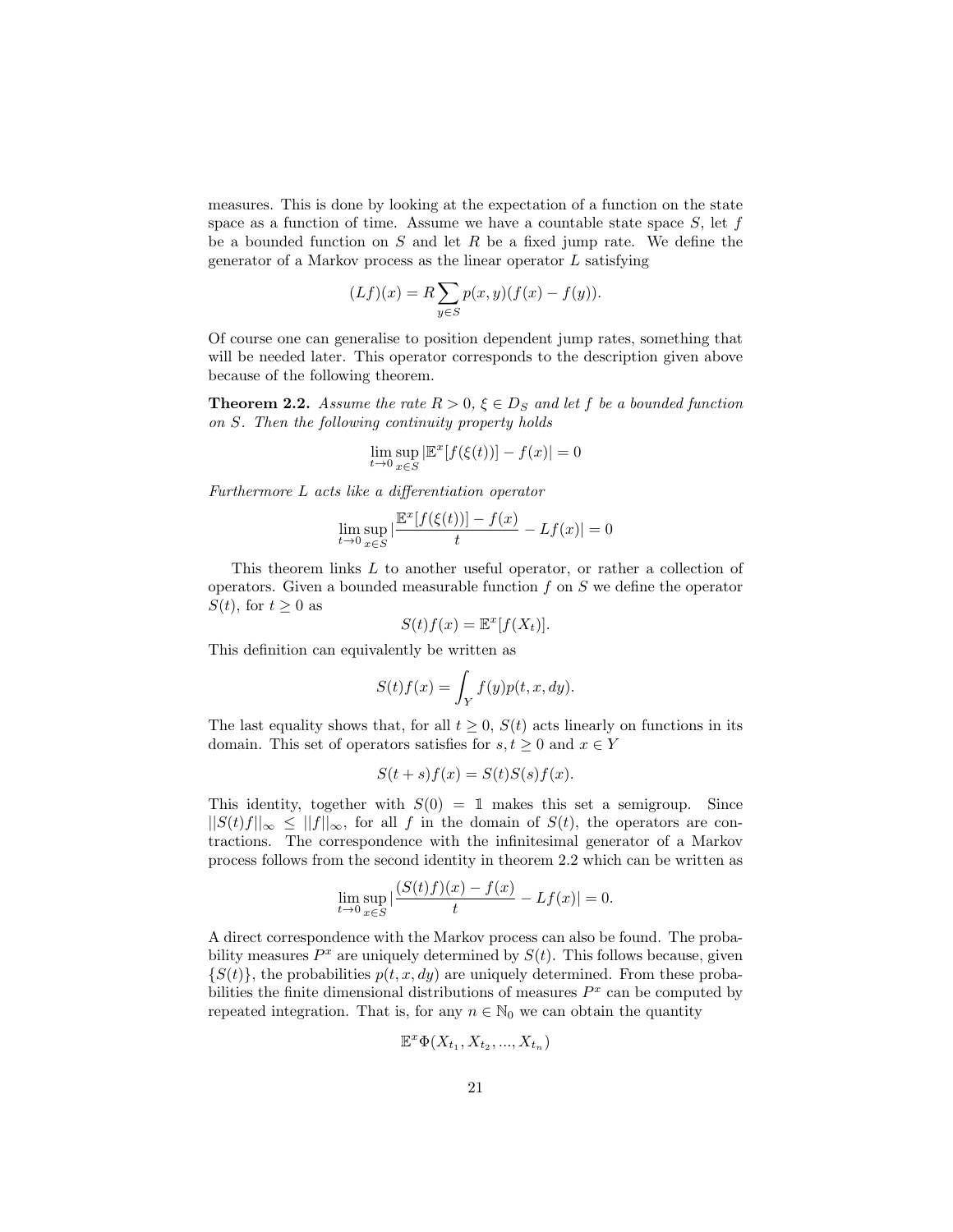for any bounded measurable function  $\Phi$  on  $Y^n$  and any  $0 \le t_1 < t_2 < \ldots < t_n$ . These finite dimensional distributions of  $\mathbb{P}^x$  can be uniquely extended to the whole sigma-algebra of  $D_Y$ , as an application of the so called  $\pi$ - $\lambda$ -theorem. Many useful theorems regarding these semi-groups and generators can be found in [16]. In this chapter we will only discuss its action on measures. The above analysis only holds if, for a given generator, a corresponding Markov process actually exists. This is not the subject of this text and whenever a Markov process is introduced its existence will be assumed. Moving on, we will restrict ourselves to a relatively nice subset of Markov processes. Denote the space of bounded continuous functions on Y by  $C_b(Y)$ 

**Definition 2.4.** A Markov process is a Feller process if  $C_b(Y)$  is closed under the action of  $S(t)$ .

This translates to transition probabilities as  $p(t, x, dx)$  being a weakly continuous function of x for all  $t \geq 0$ . The exclusion process is an example of a Feller process, so this is an appropriate restriction. For a Feller process we can let the semigroup act on probability measures on Y via its action on functions. Define this action via

$$
\int f d[\mu S(t)] = \int S(t) f d\mu
$$

for all  $f \in C_b(Y)$  and  $\mu \in M_1(Y)$ , the set of probability measures on Y. This can also be written as

$$
\mu S(t)(B) = \int P^x[X_t \in B] \mu(dx)
$$

For all Borel measurable subsets  $B$  of  $Y$ . Note that we therefore can, for all  $t \geq 0$ , interpret  $\mu S(t)$  as the probability distribution of  $X_t$  with  $\mu$  as the initial distribution. Invariant distribution are then characterized by  $\mu = \mu S(t)$ . We will finish this chapter with an invariance criterion

**Theorem 2.3.** Let  $D(L)$  be the domain of L, a generator of a strongly continuous contraction semigroup  $S(t)$  corresponding to a Markov process  $X_t$ . The probability measure  $\mu$  is invariant for this process iff

$$
\int Lfd\mu=0
$$

for all  $f \in D(L)$ .

In fact we can make the statement stronger, instead of  $f \in D(L)$  we can require that the integral vanishes for all  $f$  in a core of L. Here a core is defined as a linear subspace of the domain of  $L$ , with the property that the graph of  $L$ equals the closure of the graph of L restricted to the core. So this adjustment makes the application of this theorem easier by restricting the requirements to a smaller subset of functions. In this text the invariant measures are used to study the long term behaviour of discrete particle systems.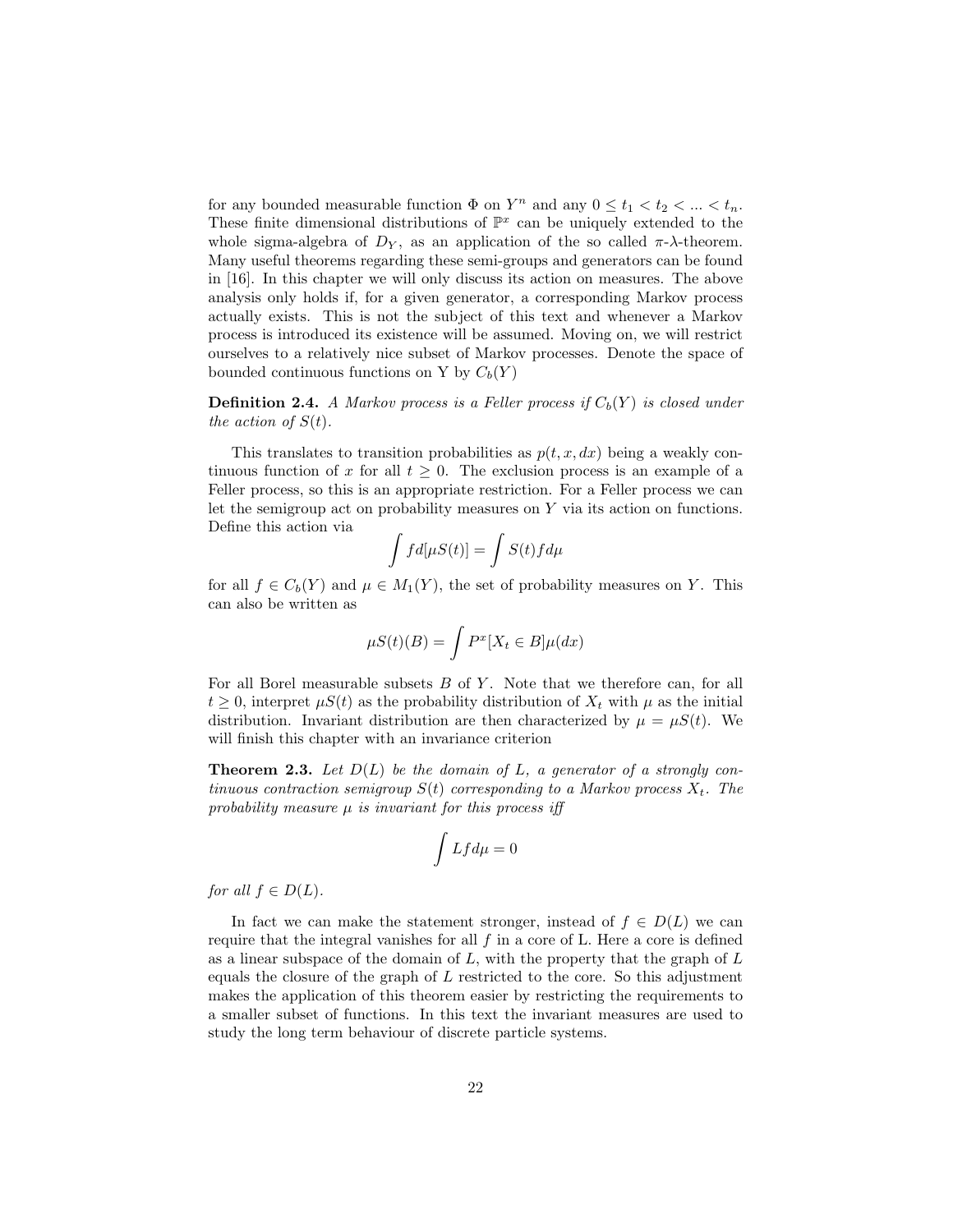## 3 Hydrodynamic limits and the entropy method

The proof of the Einstein relation for the exclusion process relies on taking the continuum limit of discrete particle systems. Meaning that the discrete system, in a sense, converges to a system that can be described by a time dependent density profile on the real numbers. With the tools of the previous chapter a rigorous framework can be constructed to let a discrete particle system converge to such a system. After discussing the definitions we will work towards the entropy method, which can be used to prove the hydrodynamic behaviour of a variety of particle systems. The content of this chapter is largely based on three sources, namely [11], [12], [14] and for most of the definitions en theorems in this chapter one can find more information in those texts. This chapter should provide sufficient background to understand the underlying methods for the next, where the formalism introduced here will be applied. Since we will skip many technical aspects of the proof for the Einstein relation we will likewise not go into full detail here. In one aspect this text is, at least for while, more general then needed in that  $d \geq 1$  dimensional systems are discussed.

#### 3.1 The zero range process

In this paragraph some of the background for hydrodynamic limits will be discussed, then a new particle system will be defined. That particle system will, in later paragraphs, be used to demonstrate the outline of the entropy method. This system will also play an important part in proving the Einstein relation. The general idea in taking hydrodynamic limits is considering a particle system on a lattice and letting the distance between sites scale as  $1/N$ , while accelerating time by an N dependent factor, where  $N \in \mathbb{N}$ . The comparison between a distribution for the particle system and a particle density on a smooth manifold will be made by how the two integrate functions, a notion that will be made precise later. Most of the work will be done on the torus rather then  $\mathbb{R}^d$ , this has the advantage of easy boundary conditions and a finite number of particles in the discrete systems. Of course any system on the torus corresponds to a periodic system on  $\mathbb{R}^d$ . Let  $\mathbb{T}_N = \mathbb{Z}/n\mathbb{Z}$  be the one dimensional discrete torus with N points and let  $\mathbb{T}_N^d = (\mathbb{T}_N)^d$  be its d-dimensional counterpart. Addition and subtraction on the tori will be inherited from addition and subtraction on Z. The discrete systems will often be called the microscopic system, while the smooth torus is called the macroscopic system. Figure 4 illustrates, for the exclusion process, the idea of how particles can be distributed on a torus corresponding to a continuous density function. In this case increasing  $N$  would make the discrete system a better and better approximation of the continuous density profile. All of course at a single moment in time. An additional constraint we put on the treated processes is translation invariance of  $p(x, y)$ , such that  $p(y-x) = p(x, y)$  can be considered to be a function of merely one variable  $z = y - x$ . Furthermore we demand that p is finite and positive and be chosen such that the process is irreducible. Loosely speaking the last requirement says that, if unhindered, any particle can reach any site of the system in a finite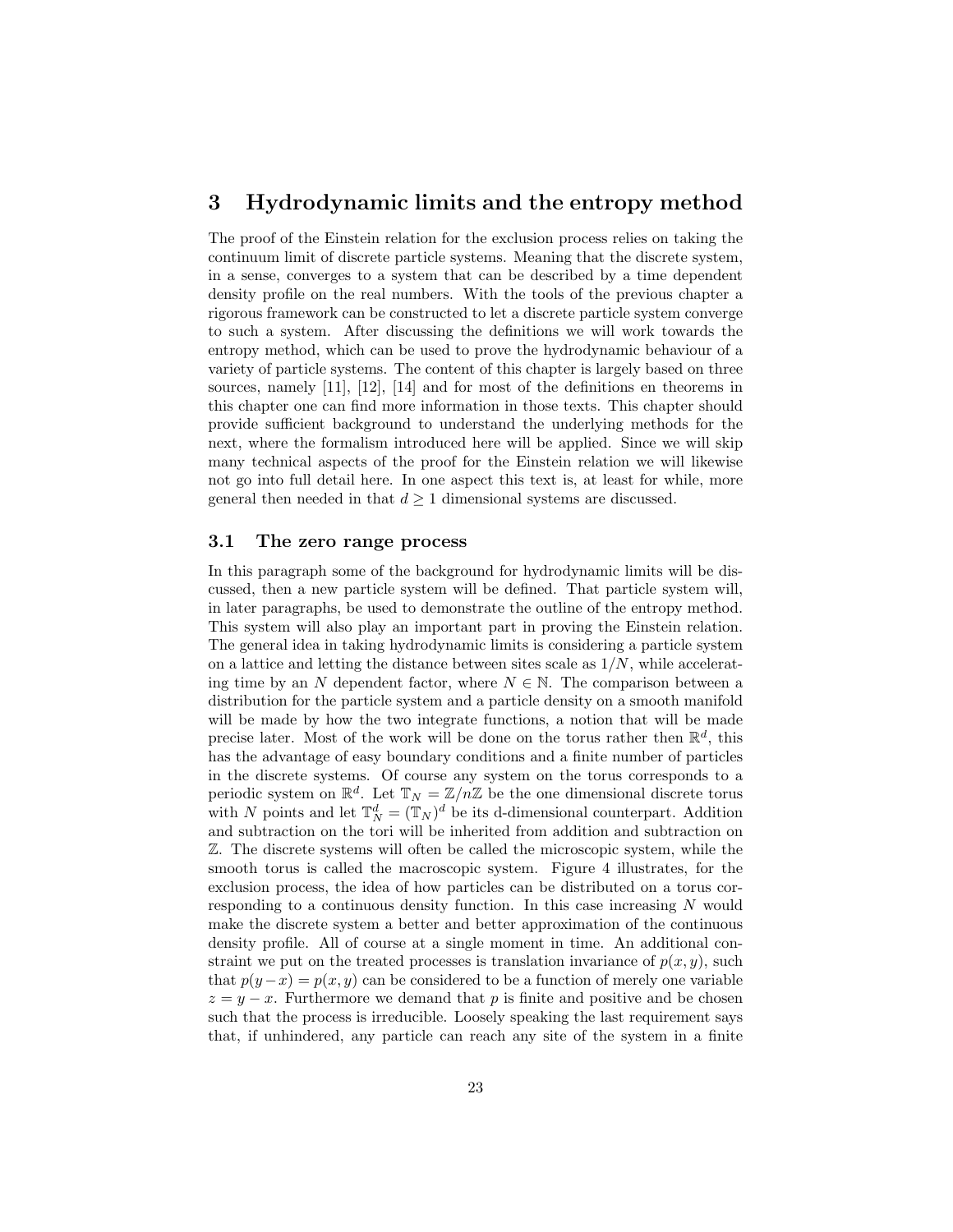

Figure 4: Particles distributed on a torus for different numbers of sites, in each case they are associated to a density function on the torus given by a sinus

number of steps. Note that, at this point, jumps are not restricted to neighboring sites. One particle system with such properties is the zero range process on the torus. Remember that the goal is to obtain information about the limiting behaviour of the exclusion process, however this is not the process of which the hydrodynamic limit will be taken in a usual way. Instead we will do this for the zero range process, a process that can be obtained from the exclusion process by a transformation that will be defined later. Roughly speaking this process describes piles of particles at each point of  $\mathbb{T}_N^d$ , a particle can jump to another pile at a rate that depends on the number of particles in the original pile. Using the formalism introduced in the previous chapter the zero range model can be defined more precisely. Let  $\Omega = \mathbb{N}_0^{\mathbb{T}_N^d}$  be the state space consisting of functions assigning to each vertex of a one dimensional torus a number of particles. Let  $p: \mathbb{T}_N^d \to \mathbb{R}$  be the translation-invariant jump probability. If we denote by  $\eta_t$ the configuration at time  $t \geq 0$ , then the generator of the process is given by

$$
(Lf)(\eta) = \sum_{x,y} g(\eta(x))p(y) (f(\eta^{x,y}) - f(\eta)), \qquad (27)
$$

where  $\eta^{x,y}$  is the state you get from  $\eta$  by moving a single particle from position  $x$  to position  $y$ . Formally:

$$
\eta^{x,y}(z) = \begin{cases} \eta(x) - 1 & \text{when } z = x \\ \eta(y) + 1 & \text{when } z = y \\ \eta(z) & \text{otherwise} \end{cases}
$$
 (28)

The factor  $p(y)$  in the generator represents the possible, translation invariant, jumps, while  $f(\eta^{x,y}) - f(\eta)$  accounts for the change in f, the remaining factor  $g(\eta(x))$  gives the jump rate. That is, given a number of particles at one site there is a rate at which a jump will be made away from that site. The dependence of this jump rate on the number of particles at a site is determined by  $g : \mathbb{N}_0 \to \mathbb{R}$ . Some restrictions have to be put on  $g$ :

- 1.  $|g(k + 1) g(k)| \le a_0$  for some  $a_0$  and all  $k \ge 0$
- 2.  $\sup_{k\geq 0} g(k) \leq a_1$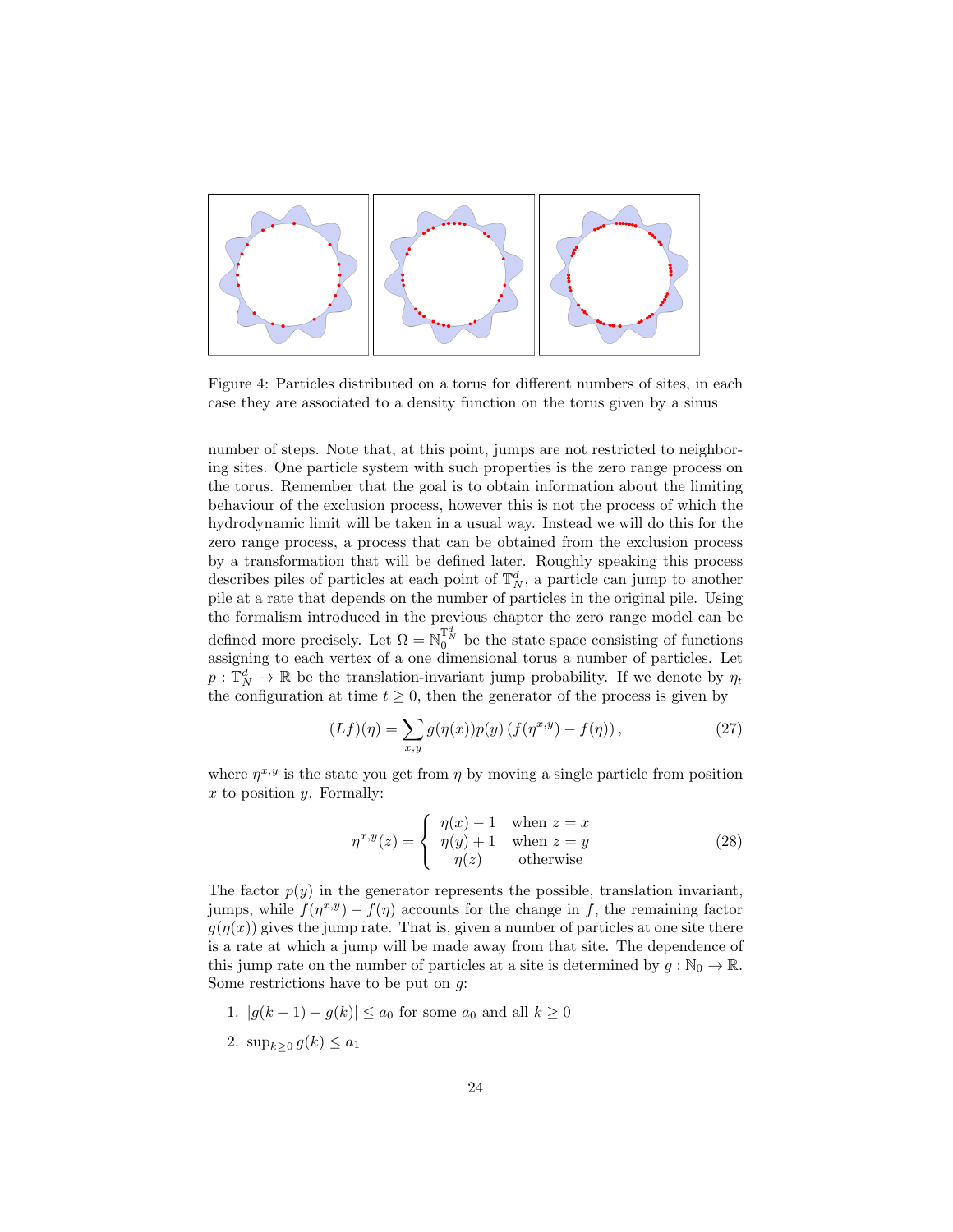#### 3.  $g(k+1) \ge g(k)$  for all  $k \ge 0$

Note that the non-interacting zero range process where  $q(k) = k$ , consisting particles of particles that perform a free random walk with transition matrix  $p$ , does not fall under this definition. The zero range process that we get from the aforementioned transformation has  $g(k) = 1_{[1,\infty)}$  so for this system these restrictions are fine. When checking the Einstein relation a small force will be applied on the tagged particle. The corresponding adjustment in the zero range process results in a slightly different behaviour for the jump rates at a certain site. For now such anomalies will be ignored. What will be important, however, are the invariant measures of the system. It can easily be checked that the following set of product measures  $\{\bar{\nu}_{\alpha}^N\}_{\alpha}$  having marginals  $\kappa_{\alpha}$  given by

$$
\kappa_{\alpha}(k) = \begin{cases} \frac{1}{Z(\alpha)} \frac{\alpha^{k}}{g(1) \dots g(k)} & \text{when } k \ge 0\\ \frac{1}{Z(\alpha)} & \text{when } k = 0 \end{cases}
$$
 (29)

is invariant. If  $0 \leq \alpha < \limsup_k g(k)$  the factor  $Z(\alpha)$  is finite and uniquely determined by imposing normalisation. In the case of non-interacting particles,  $g(k) = k$ , these are Poisson measures of parameter  $\alpha$  and then  $Z(\alpha) = e^{\alpha}$ . In all cases a density can be assigned to these measures by  $\rho(\alpha) = \mathbb{E}_{\bar{\nu}_{\alpha}}(\eta(0))$ , since the density is a strictly increasing function of  $\alpha$  it is injective. Therefore  $\alpha$  can be considered a function of the density  $\rho$  allowing for the following definition:

$$
\nu_{\rho}^{N} = \bar{\nu}_{\alpha(\rho)}^{N},\tag{30}
$$

being an invariant measure corresponding to an average number of particles  $\rho$ at each site. Another set of measures one could consider are those that require the number of particles to be constant. Particle density is after all a conserved quantity (in time) for this system. However if we define

$$
\nu_{N,K}(.) \equiv \nu_{\alpha}^N \left( . \left| \sum_{x \in \mathbb{T}_N^d} \eta(x) \right| = K \right) \tag{31}
$$

then the dependence on  $\alpha$  vanishes. These measures converge to the measures  $\nu_{\alpha(K/N^d)}^N$  in the following sense. For all parameters  $B > 0$  and all bounded functions  $f: \mathbb{N}_0^{\mathbb{T}_N^d} \to \mathbb{R}$ 

$$
\lim_{N \to \infty} \sup_{0 \le K \le B N^d} \left| \mathbb{E}_{\nu_{N,K}}(f) - \mathbb{E}_{\nu_{\alpha(K/N^d)}}(f) \right| = 0.
$$
 (32)

The parameter  $B$  can be interpreted as a bound on the density and so we see that the two measures behave similarly as long as they correspond to the same average density. The measures where the particle numbers can change form the so called grand canonical ensemble, while the measures that keep the total number of particles constant form the canonical ensemble. The relation between the two is often called the equivalence of ensembles. This is, in a more general form, an important theorem in statistical physics.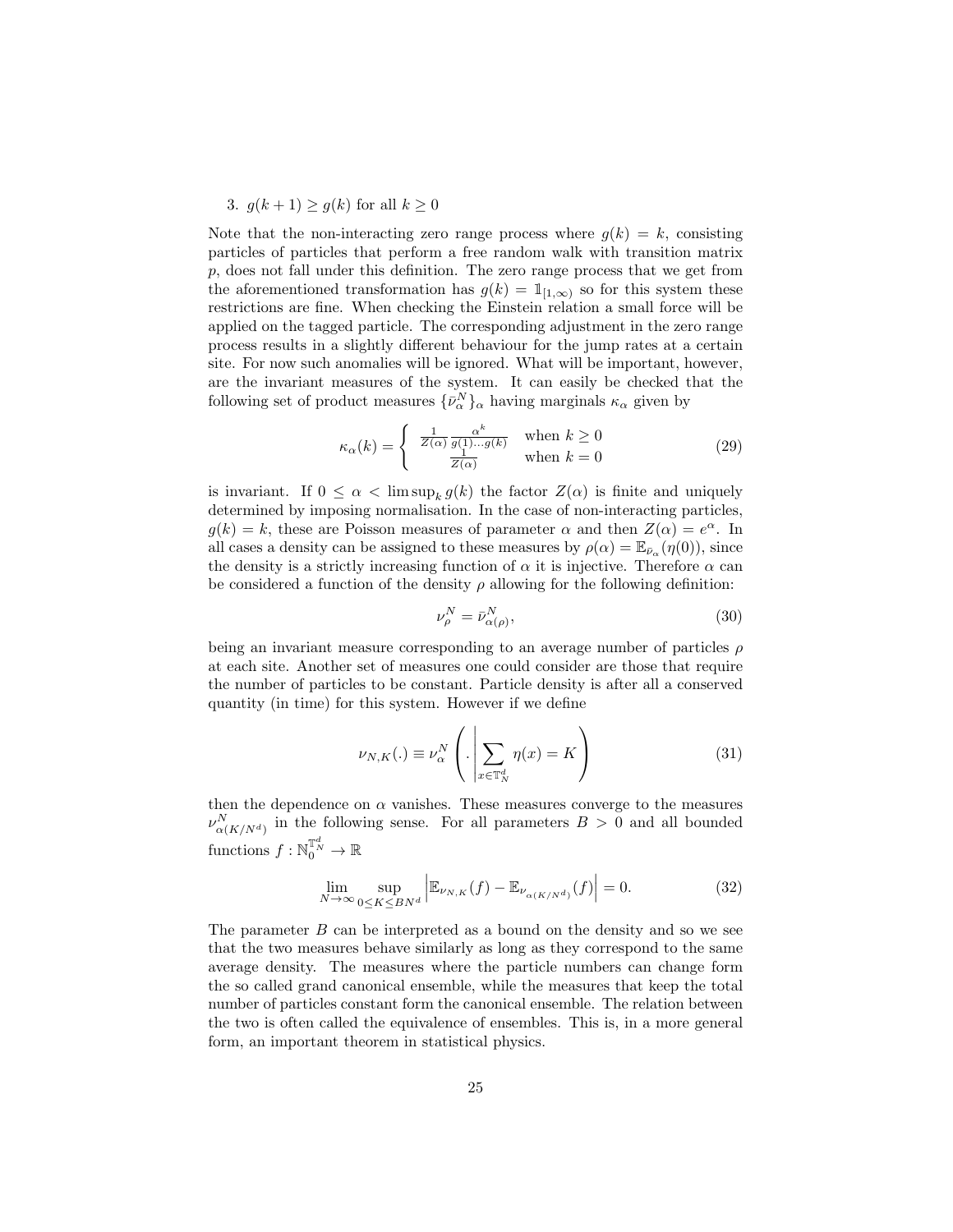#### 3.2 Hydrodynamic limits

In the previous paragraph the zero range process was defined on the torus and some of its invariant measures were discussed. However the invariant measures give trivial dynamics no matter how much time is accelerated, so, in addition to those, more general measures should be discussed. If we were given a particle density function, then at least we would want to be able to define a sequence of measures indexed by  $N$ , such that for each  $N$  the corresponding measure reflects the macroscopic density profile. Clearly these measures are not, in general, invariant, but they lead to far more interesting dynamics. We would expect that proper rescaling of time, for such a system, results in a change in the density profile over time. First we make precise what it means for a single measure to be associated to a density profile. Then sequences of measures, indexed by  $N$  will be considered and finally the system will be made time dependent. Given a density profile  $\rho_0 : \mathbb{T}^d \to \mathbb{R}_+$  we would require, for a measure to be associated to  $\rho_0$ , that the expected number of particles of a position in the microscopic system is equal to the value of  $\rho_0$  in the corresponding position of the macroscopic system. To this end we define, for a single value of  $N$ , a product measure associated to a profile  $\rho_0$  as follows [11].

**Definition 3.1.** Given a continuous profile  $\rho_0: \mathbb{T}^d \to \mathbb{R}_+$ , we denote by  $\nu_{\rho_0(.)}^N$ the product measure on  $\mathbb{N}_0^{\mathbb{T}_N^d}$  with marginals given by

$$
\nu_{\rho_0(.)}^N \{ \eta : \eta(x) = k \} = \nu_{\rho_0(x/N)}^N \{ \eta : \eta(0) = k \}
$$
 (33)

for all  $x \in \mathbb{T}_N^d$ ,  $k = 0, 1$ . This measure is called the product measure with slowly varying parameter associated to  $\rho_0(.)$ 

Here the right hand side uses the definition for the product measure from the previous with density parameter  $\rho_0(x/N)$ . The factor  $1/N$  corresponds to the way the discrete torus is embedded in the smooth torus. Note that a generalisation for other particle systems is quite natural. The strength of this notion becomes more apparent if we look at the behaviour of sequences of measures  $\nu_{\rho_0(.)}^N$  associated with a density profile  $\rho_0$ . First we define two functions, let  $\Psi : \mathbb{N}_0^{\mathbb{Z}^d} \to \mathbb{R}$  be a cylinder function and associated to it let  $\tilde{\Psi}: \mathbb{R}_+ \to \mathbb{R}$  be given by

$$
\tilde{\Psi}(\alpha) \equiv E_{\nu_{\alpha}}(\Psi) = \int \Psi(\eta) \nu_{\alpha}(d\eta). \tag{34}
$$

Let  $\tau_x$  denote translation by x, meaning  $\tau_x \eta(y) = \eta(x+y)$ . Naturally we can let this operator act on functions via  $(\tau_x\Psi)(\eta) = \Psi(\tau_{-x}\eta)$ . If we are now given a density profile  $\rho_0: \mathbb{T}^d \to \mathbb{R}_+$  and a sequence  $\nu_{\rho_0(.)}^N$  of measures with slowly varying parameter, each associated to  $\rho_0$ , then for all continuous functions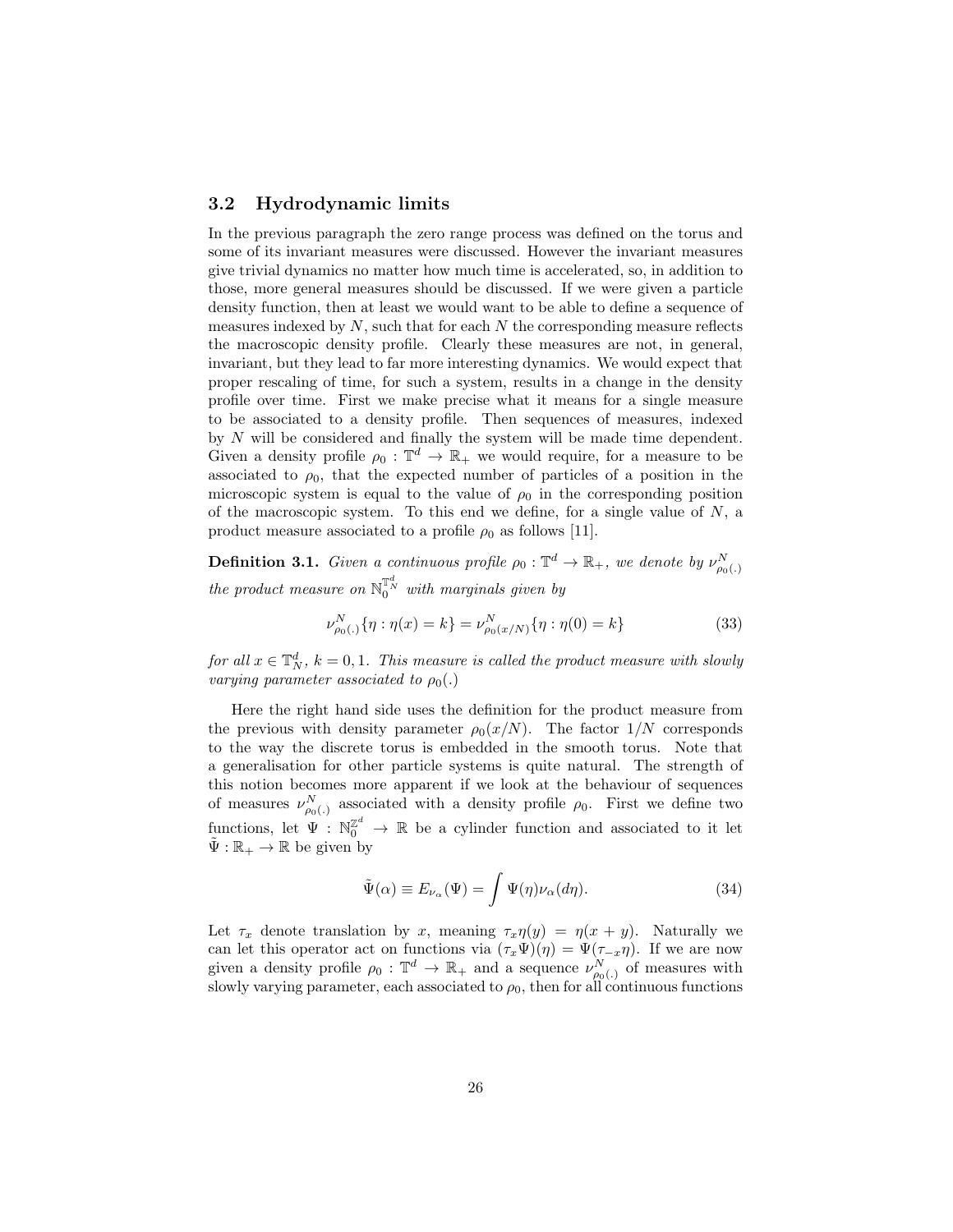$G: \mathbb{T}^d \to \mathbb{R}$ , all bounded cylinder functions  $\Psi$  and  $\delta > 0$ 

$$
\lim_{N \to \infty} \nu_{\rho_0(.)}^N \left( \left| \frac{1}{N^d} \sum_{x \in \mathbb{T}_N^d} G(x/N)(\tau_x \Psi)(\eta) - \int_{\mathbb{T}^d} G(u)\tilde{\Psi}(\rho_0(u))du \right| > \delta \right) = 0.
$$
\n(35)

The proof of this equation relies on the dominated convergence theorem and Chebyshev's inequality and can be found in [12]. Any sequence of measures satisfying the above equation is said to be a weak local equilibrium of the density  $\rho_0$ . This is in fact a stronger requirement than what is needed for a sequence of probability measures to be associated to a profile  $\rho_0$ . This latter notion is the one on which we base hydrodynamic limits. A central role in its definition is played by the cylinder function  $\Psi(\eta) = \eta(0)$ . Motivated by the fact that the product measures  $\nu_{\rho_0(.)}^N$  form a weak local equilibrium of  $\rho_0$  the following requirement seems a realistic goal, if not too weak.

**Definition 3.2.** A sequence  $(\mu^N)_{N \geq 1}$  of probability measures on  $\mathbb{N}_0^{\mathbb{T}^d_N}$  is associated to a density profile  $\rho_0 : \mathbb{T}^d \to \mathbb{R}_+$  if, for every continuous function  $G: \mathbb{T}^d \to \mathbb{R}$ , and for every  $\delta > 0$ , we have

$$
\lim_{N \to \infty} \mu^N \left( \left| N^{-d} \sum_{x \in \mathbb{T}_N^d} G(x/N) \eta(x) - \int_{\mathbb{T}^d} G(u) \rho_0(u) du \right| > \delta \right) = 0 \tag{36}
$$

Since the product measures  $\nu_{\rho_0(\cdot)}^N$  are a weak local equilibrium of  $\rho_0$  they are also associated to  $\rho_0$ . But it can also be shown directly, because the variance of  $N^{-d} \sum_{x \in \mathbb{T}_N^d} \eta(x)$  vanishes for  $N \to \infty$ . And since the expectation of  $\tau_x\eta(0)$  is equal to  $\rho(x/N)$  this can be recognized as a Riemann sum. Using Chebyshev's inequality and combining it with an estimate of the expectation of  $N^{-d} \sum_{x \in \mathbb{T}_N^d} \eta(x)$  by the corresponding integral, the limit is obtained. So, as was mentioned before, discrete and smooth systems can be compared by looking at how they integrate functions. It is in the above sense that  $G$  is integrated in the same way by the discrete system as by  $\rho_0 du$ . To make this integration on the torus more specific, consider the following set of measures on the torus:

$$
\pi^N(\eta, du) = N^{-d} \sum_{x \in \mathbb{T}_N^d} \eta(x) \delta_{x/N}(du)
$$
\n(37)

These are called empirical measures, the advantage of considering this set of measures is that we can work in the space of probability measures on the smooth torus  $\mathcal{M}_{+}(\mathbb{T}^d)$ , instead of having a different set of measures for each N. The space  $\mathcal{M}_+(\mathbb{T}^d)$  is a topological space equipped with the weak topology. The integral of a continuous function  $G$  with respect to the empirical measure is now given by

$$
\langle \pi^N, G \rangle = N^{-d} \sum_{x \in \mathbb{T}_N^d} G(x/N) \eta(x).
$$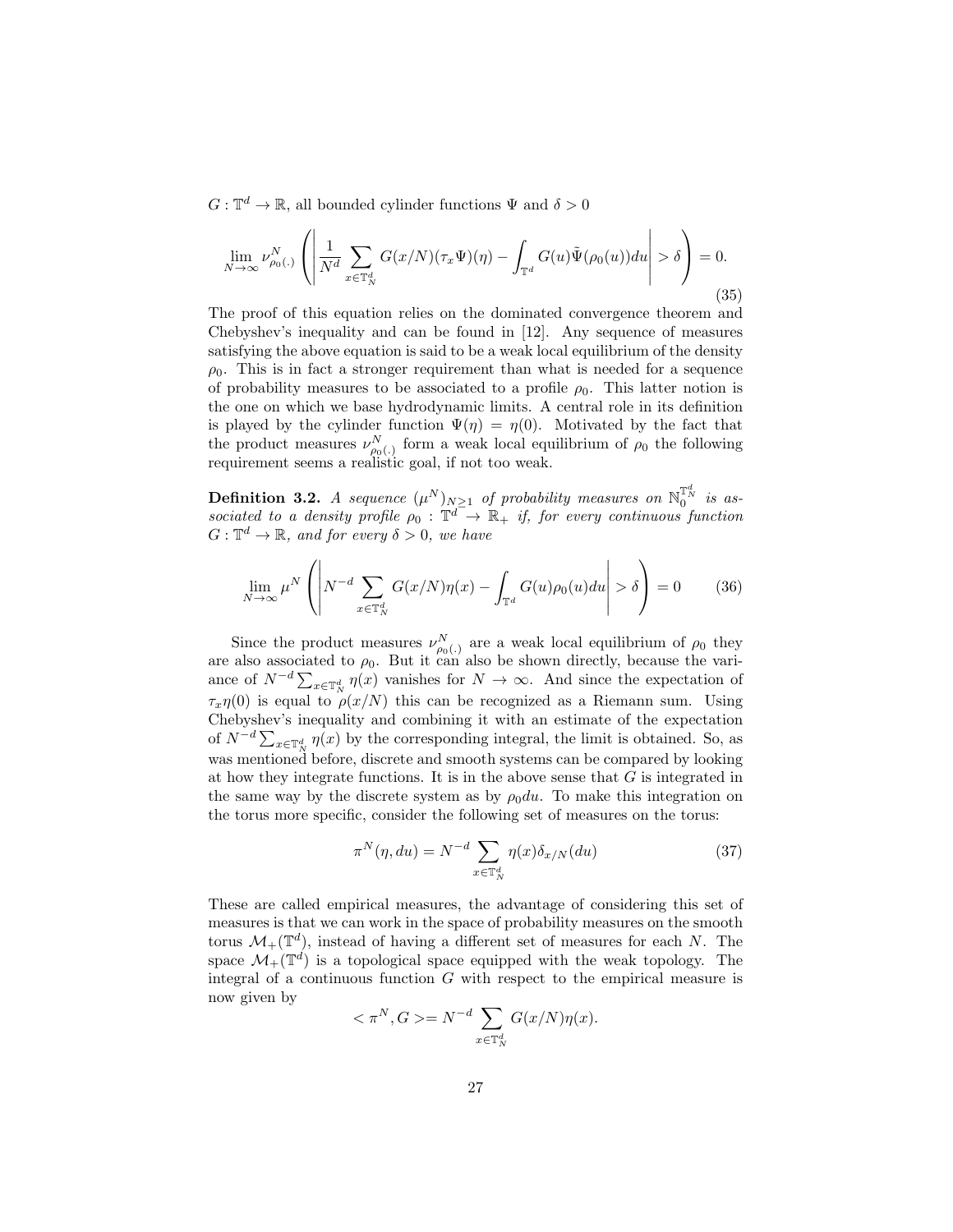This concludes the framework for the convergence from a discrete to a smooth system. The final piece of the puzzle is adding time dependence. Doing this naively might very well result in a situation where all dynamics disappears. Rescaling time with an appropriate N-dependent factor  $\theta_N$  can then restore nontrivial dynamic behaviour. So, starting out with a sequence of measures associated to an initial distribution  $\rho_0$ , the goal will be finding a time dependent density function such that for all continuous  $G: \mathbb{T}^d \to \mathbb{R}$ , the following holds:

$$
\lim_{N \to \infty} \mu^N \left( \left| N^{-d} \sum_{x \in \mathbb{T}_N^d} G(x/N) \eta_{t\theta_N}(x) - \int_{\mathbb{T}^d} G(u)\rho(t,u) du \right| > \delta \right) = 0, \quad (38)
$$

where  $\rho$  is a solution to some partial differential equation with initial condition that  $\rho(0, u) = \rho_0(u)$ . Often  $\rho$  is, a priori, only a solution to a weak differential equation. Therefore we will now give a short introduction to weak solutions. In physics one often finds solutions to equations that are only piecewise differentiable. Therefore it is not surprising that, given a set differential equations, one might allow solutions that do not satisfy these equations in the normal sense. Such a broader set of solutions can be obtained by allowing weak solutions. The idea is based on the notion of partial integration. Consider, for example, the equation  $\frac{\partial^2 f}{\partial x^2}(x) = g(x)$  where f and g are real functions. Suppose we would have a solution, then, for all smooth functions  $\phi$  on  $\mathbb R$  with compact support, we expect the following to hold:

$$
\int_{\mathbb{R}} g(x)\phi(x)dx = \int_{\mathbb{R}} \frac{\partial^2 f}{\partial x^2}(x)\phi(x)dx = \int_{\mathbb{R}} f(x)\frac{\partial^2 \phi(x)}{\partial x^2}dx.
$$
 (39)

The boundary terms disappear because the test function,  $\phi$ , has compact support. This is a motivation for defining a weak solution of the above equation as any function  $f$  on  $\mathbb R$  that satisfies

$$
\int_{\mathbb{R}} g(x)\phi(x)dx = \int_{\mathbb{R}} f(x)\frac{\partial^2 \phi(x)}{\partial x^2}dx.
$$
\n(40)

Now we will discuss the precise definition of a weak solution for the following class of differential equations:

$$
\begin{cases}\nLu = f & \text{in } U \\
u = 0 & \text{on } \partial U\n\end{cases}
$$
\n(41)

Where  $L$  is of the form

$$
Lu = -\sum_{i,j=1}^{n} a^{ij}(x)u_{x_ix_j} + \sum_{i=1}^{n} b^i(x)u_{x_i} + c(x)u
$$
 (42)

and U is an open bounded subset of  $\mathbb{R}^n$  and  $f \in L^2(U)$ . The restriction that the solution vanishes on the boundary is not a very strong one in that a transformation can be used to relate a solution for non vanishing boundaries to a solution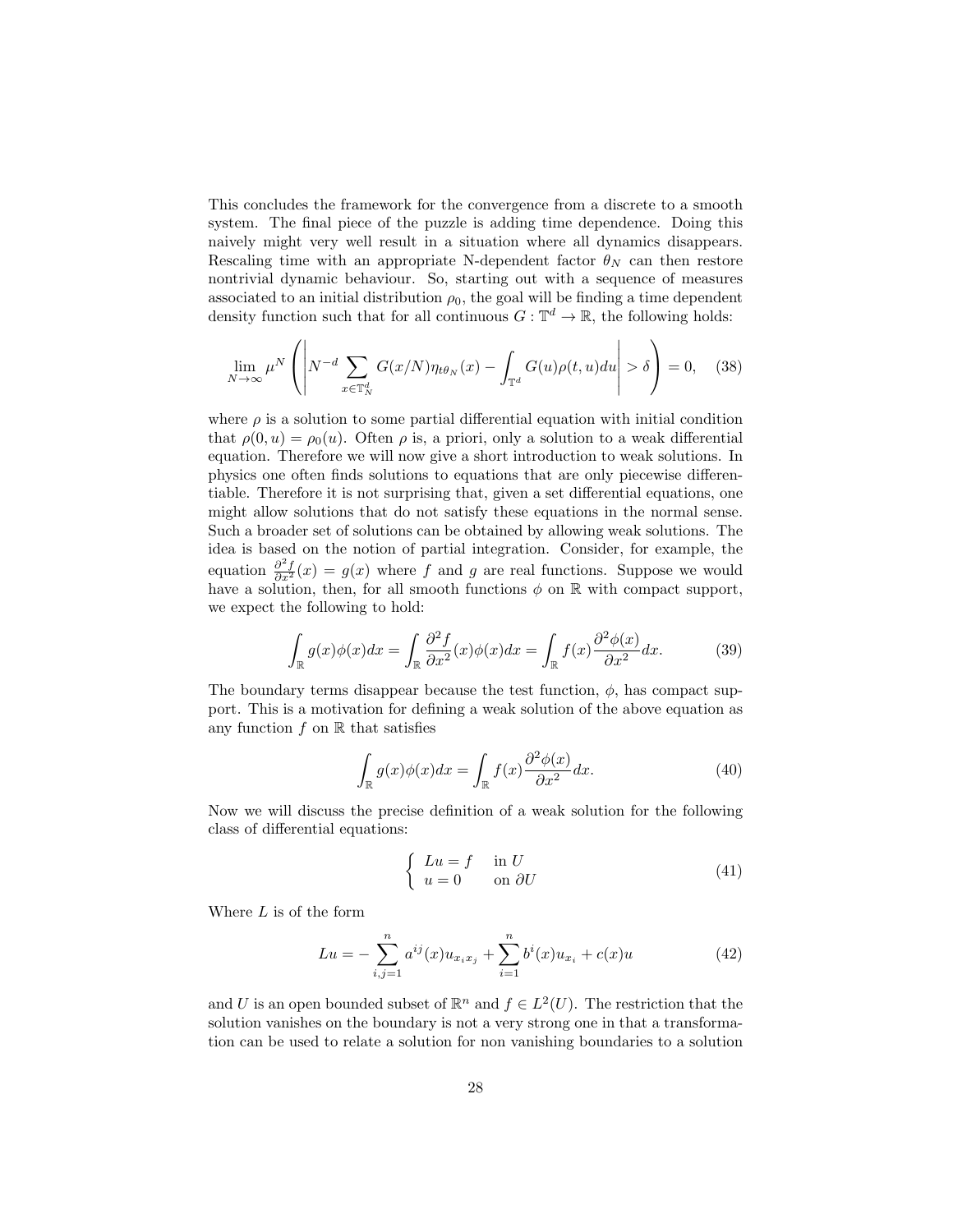of the problem above. This paragraph is largely based on [19] and further details can be found there. Before we continue a little background information about the spaces at hand is needed. In particular we must choose a space in which we look for solutions, this will be a so called Sobolev space. This is the definition of a Sobolev space as it is given in [19]

**Definition 3.3.** The Sobolev space  $W^{k,p}(U)$  consists of all locally summable functions  $u: U \to \mathbb{R}$  such that for each multi-index  $\alpha$  with  $|\alpha| \leq k$ ,  $D^{\alpha}u$  exists in the weak sense and belongs to  $L^p(U)$ 

So for this definition to be useful we need to understand what it means to be a weak derivative, we say that the  $\alpha^{th}$ -weak partial derivative of u is given by  $v$  if

$$
\int_{U} u D^{\alpha} \phi dx = (-1)^{|\alpha|} \int_{U} v \phi dx \tag{43}
$$

for all functions  $\phi \in C_c^{\infty}(U)$ . The Sobolev spaces can be equipped with a norm that turns them into a Banach space. Using this topology the boundary conditions can be incorporated naturally by defining  $W_0^{k,p}$  as the closure of  $C_c^{\infty}(U)$  in  $W^{k,p}$ . Finally let  $H_0^k(U) \equiv W_0^{k,2}(U)$ . The definition of a weak solution to our boundary value problem is now given by

**Definition 3.4.** Let the bilinear form associated to the operator  $L$  be given by

$$
B(u,v) = \int_{U} \sum_{i,j=1}^{n} a^{ij} (\partial_{x_i} u)(\partial_{x_j} v) + \sum_{i=1}^{n} b^i \partial_{x_i} v + cuv dx \tag{44}
$$

for  $u, v \in H_0^1(U)$ . We then say that  $u \in H_0^1(U)$  is a weak solution of the boundary-value problem (41) if

$$
B(u, v) = (f, v) \tag{45}
$$

for all  $v \in H_0^1(U)$ , where  $(.,.)$  denotes the inner product in  $L^2(U)$ .

Existence and uniqueness theorems for such solutions can be found in [19]. However a final note on the boundary conditions is needed. A boundary value problem of the form

$$
\begin{cases}\nLu = f & \text{in } U \\
u = g & \text{on } \partial U\n\end{cases}
$$
\n(46)

where  $\partial U$  is a  $C^1$  boundary, can be transformed to a new boundary value problem:

$$
\begin{cases}\nL\hat{u} = \hat{f} & \text{in } U \\
\hat{u} = 0 & \text{on } \partial U\n\end{cases} (47)
$$

where  $\hat{u}$  is related to u via  $\hat{u} = u - \omega$  and  $\hat{f} = f - L\omega$ , with  $\omega$  a function in  $H^1$ with trace equal to  $g$ .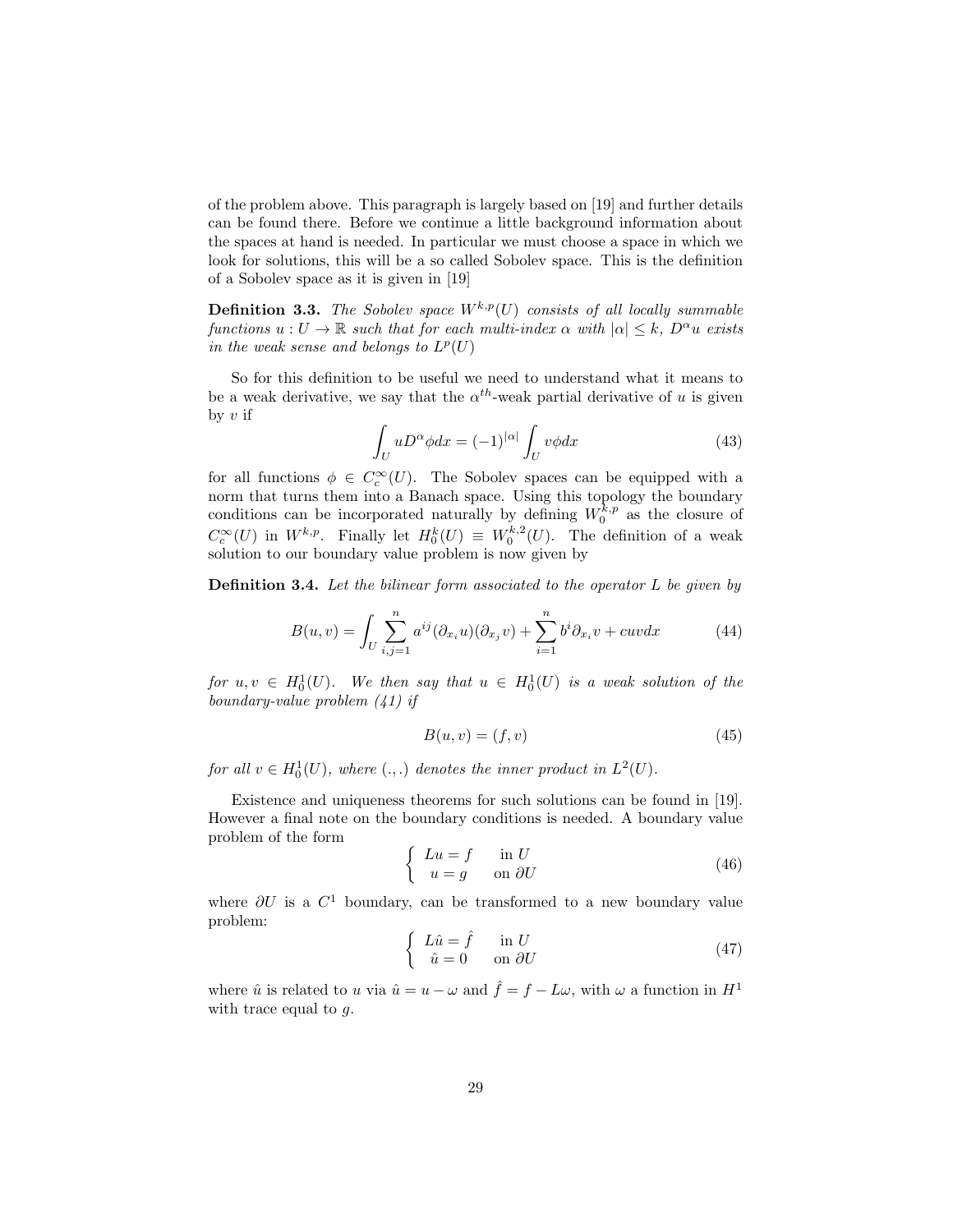#### 3.3 Entropy and Dirichlet forms

Now, given a particle system, demonstrating the existence of a set of differential equations for  $\rho$  such that equation (38) is indeed satisfied by its solution is the main goal. An important method to this end is called the entropy method. It is a method that, for a variety of particle systems, can be used to solve the above problem. Originally it was introduced by Guo, Papanicolaou and Varadhan [18]. In applying the entropy method to the zero range process we will closely follow a set of lecture notes by Sethuraman[14]. Further information about the entropy method can also be found in [11]. In this paragraph some background is provided that is needed to treat the entropy method. First relative entropy is introduced, a quantity from which the entropy method derives its name. Second the Dirichlet form is defined and third we will introduce a particle system, the zero range process, that will be analysed using this method. The definitions and properties of entropy and the Dirichlet form are included in the text as a matter of reference. Their use is largely restricted to a set of (essential) lemma's for which proofs the reader will be directed at other texts. Let us start with the definition of entropy, denote by  $H(\mu|\nu)$  the relative entropy of  $\mu$  with respect to  $ν$ , both probability measures on a countable space  $Ω$ . This quantity is defined as

$$
H(\mu|\nu) = \sup_{f} \left( E_{\mu} f - \log(E_{\nu}(e^{f})) \right), \qquad (48)
$$

where the supremum is over all bounded, measurable functions  $f : \Omega \to \mathbb{R}$ . If this entropy is finite then it is equal to

$$
H(\mu|\nu) = \sum_{x \in \Omega} \mu(x) \log \left( \frac{\mu(x)}{\nu(x)} \right). \tag{49}
$$

This quantity has an interesting property in the context of Markov chains. If  $\nu$ is an invariant measure of a Markov chain on a countable space E and if  $\{S(t)\}\$ is the semigroup associated to this chain then the following holds.

**Theorem 3.1.** For every probability measure  $\mu$ , we have

$$
H(\mu S(t)|\nu) \le H(\mu|\nu) \tag{50}
$$

If both sides are equal and finite then, for an indecomposable chain, the measures are equal.

This shows that, in a Markov chain, the relative entropy of the measure describing the state of the system with respect to an invariant measure will not increase. This becomes very useful if a relevant quantity can be estimated by relative entropy with respect to an invariant measure, since a bound on the initial relative entropy gives a bound on the relative entropy at all times. This is a feature used in the entropy method.

The second quantity, the Dirichlet form, is one that is relevant at a technical level and will therefore not be as important in this text. However it does occur and its definition will be given as a matter of reference. The Dirichlet form on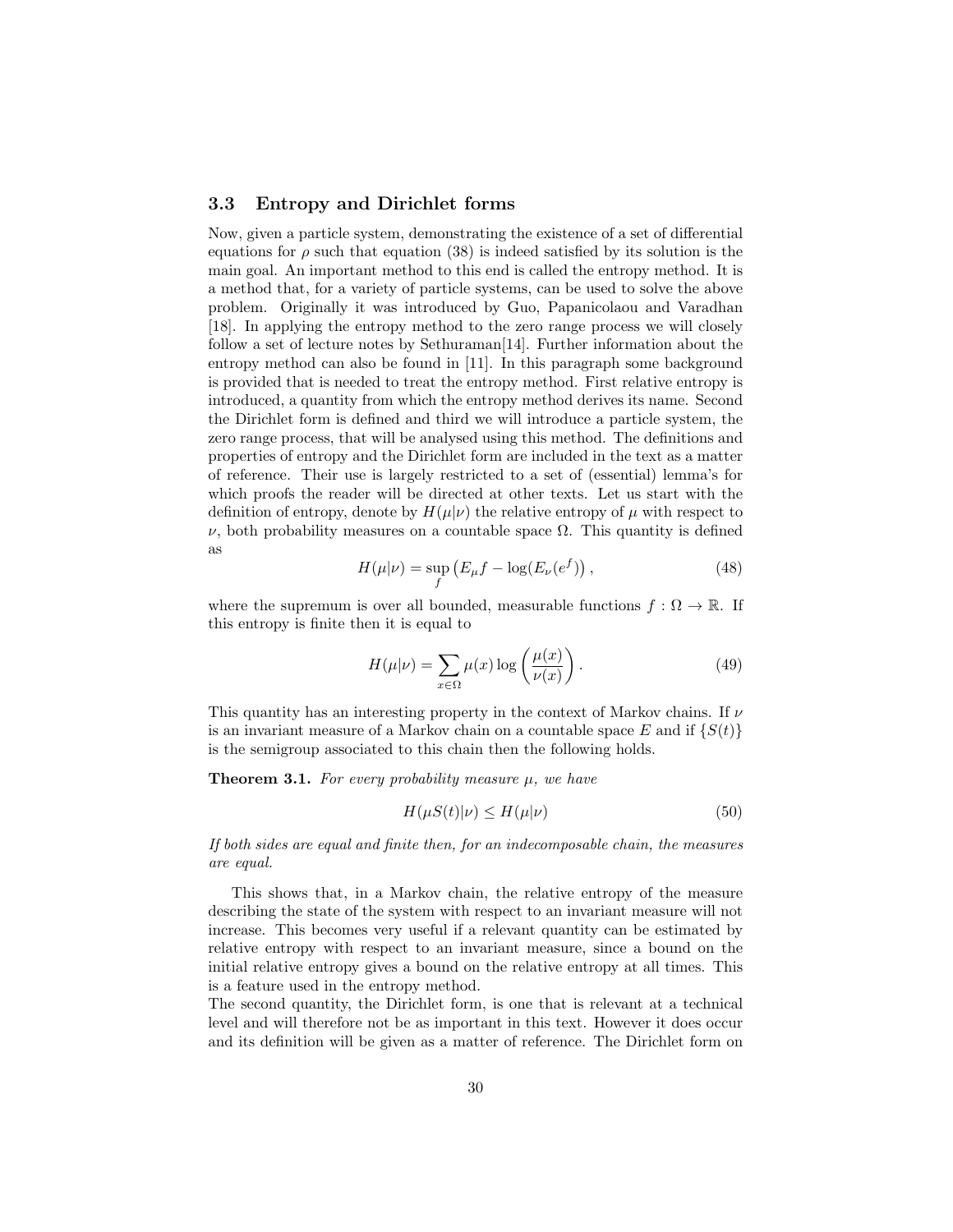$L^2(\pi)$ , with  $\pi$  an invariant measure of a continuous time, irreducible Markov process with a finite state space  $S$ , is given by

$$
D(f) = -\langle f, LF \rangle_{\pi} \tag{51}
$$

for all  $f \in L^2(\pi)$ , where L is the generator of that Markov process. Several results, relevant to the entropy method, about Dirichlet forms and entropy can be found in [12] and [14].

#### 3.4 Guessing the differential equation

With the tools and definitions from the previous paragraphs an attempt can be made to guess the appropriate differential equations for  $\rho$ . From this point onward the system will be one dimensional. Let the initial distribution be given by  $\nu_{\rho_0(.)}$ , such that given N and a site  $x \in \mathbb{T}_N$  that site has a number of particles distributed as  $\kappa_{\alpha(\rho(x/N))}$ . Once again we use the time dependent empirical measure

$$
\pi_t^N = \frac{1}{N} \sum_{x \in \mathbb{T}_N} \eta_t(x) \delta_{x/N}.\tag{52}
$$

The strategy that will be used is as follows. First a new martingale, consisting of several terms, will be defined. Next it will be shown that the martingale vanishes for  $N \to \infty$ . Therefore the terms of the martingale must either vanish or cancel out. Then we will attempt to write these terms as functions of the empirical measure. The result will then consist of three integrals with  $\rho(t, u)$ dependent integrands, thereby forming a weak formulation of the corresponding differential equation. Some background for martingales can be found in most textbooks on stochastic processes. If  $X_t$  is a Markov process on a countable state space and  $f$  is a function on the state space then the following object is a Martingale

$$
M_t = f(X_t) - f(X_0) - \int_0^t Lf(x_s)ds.
$$
 (53)

Therefore, if we accelerate the zero range process by a factor  $\theta_N$ , and make a specific choice for  $f$ , we also get a martingale:

$$
M_{\theta_{N}t}^{G} = \langle G, \pi_{\theta_{N}t}^{N} \rangle - \langle G, \pi_{0}^{N} \rangle - \theta_{N} \int_{0}^{t} L \langle G, \pi_{\theta_{N}s}^{N} \rangle ds, \qquad (54)
$$

where  $G$  is, again, a continuous function on the torus. Now an estimate will be made in order to show that the martingale vanishes. Given a martingale  $M_t$  its quadratic variation is defined as

$$
\langle M_t \rangle = \lim_{||P|| \to 0} \sum_{k=1}^{n} (M_{t_k} - M_{t_{k-1}})^2,\tag{55}
$$

where P is a partition of the interval  $[0, t]$  and  $||P|| = \max\{t_n - t_{n-1}, t_{n-1}$  $t_{n-2},..., t_1 - t_0$ , the length of the longest interval in the partition. So, in the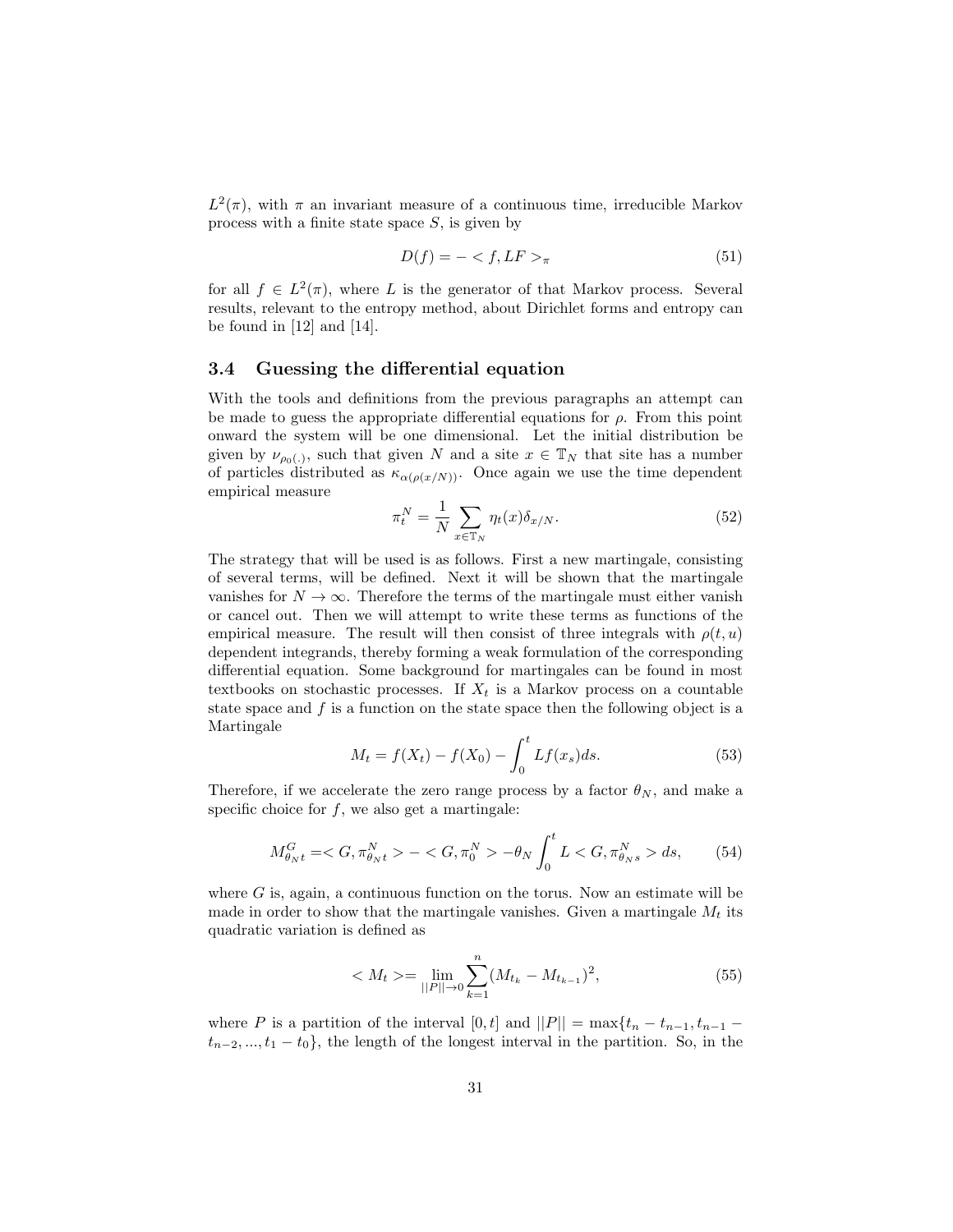limit, the length of all intervals of the partition goes to 0. Now the quadratic variation can be used to put an estimate on the martingale, using the Burkholder-Davis-Gundy inequality. Computing the quadratic variation of the above martingale, using rules derived from the above definition, results in

$$
\langle M_{\theta_{N}t}^{G} \rangle = \theta_{N} \int_{0}^{t} L(\langle G, \pi_{\theta_{N}s}^{N} \rangle)^{2} - 2 \langle G, \pi_{\theta_{N}t}^{N} \rangle L \langle G, \pi_{\theta_{n}s}^{N} \rangle ds
$$
  

$$
= \frac{\theta_{N}}{N^{4}} \sum_{x,y} (\nabla_{x,x+y}^{N} G)^{2} g(\eta(x)) p(y),
$$
 (56)

where  $\nabla_{x,x+y}^N$  is a discrete derivative, defined as

$$
\nabla_{a,b}^N f = N(f(a/N) - f(b/N)).\tag{57}
$$

The above expression for the quadratic variation is of the order  $O(\theta_N N^{-3})$ . At this point we will assume that  $\theta_N = N^2$ , then it follows that the martingale vanishes in the limit  $N \to \infty$ . The justification of the choice for  $\theta_N$  follows when the process turns out to have nontrivial dynamics. Now consider the term containing the generator. Using explicit computation one arrives at

$$
\theta_N L < G, \pi_{\theta_N t}^N > = \frac{\theta_N}{N^2} \sum_{x,y} g(\eta(x)) p(y) N\left(G\left(\frac{x+y}{N}\right) - G\left(\frac{x}{N}\right)\right). \tag{58}
$$

Using a technique called summation by parts, a discrete analogue to integration by parts, this can be reduced to

$$
\frac{\theta_N}{2N^3} \sum_{x,y} g(\eta(x)) p(y) N^2 \left( G\left(\frac{x+y}{N}\right) - 2G\left(\frac{x}{N}\right) + G\left(\frac{x-y}{N}\right) \right). \tag{59}
$$

The dependence on the state of the process is now contained in the factor  $q(\eta(x))$  in each term. Unfortunately this cannot be written as a closed function of the empirical measure. Instead we can try to write it as the sum of a closed expression depending on the empirical measure and a vanishing remainder term. In order to guess the equations governing the hydrodynamic behaviour these estimates will, for now, be made in a non-rigorous way. Let  $\eta_{N^2t}^{N\epsilon}$  be the number of particles in a small cube as a function of the position of the center of the cube:

$$
\eta_{N^2t}^{N\epsilon}(x) = \frac{1}{2N\epsilon + 1} \sum_{|y-x| \le N\epsilon} \eta_{N^2t}(x). \tag{60}
$$

The notation  $|y - x| \leq N\epsilon$  meaning that the summation is performed over all elements of the torus within in a cube with sides of length  $2N\epsilon + 1$ . We would expect that  $q(\eta(x))$  should be well approximated by the the expected value of  $g(\eta(0))$  if we were to take the probability measure  $\nu_{\rho}^N$  with  $\rho = \eta_{N^2t}^{\eta\epsilon}$ . This would then mean that, for large  $\cal N$ 

$$
\frac{1}{2N} \sum_{x,y} g(\eta(x)) p(y) \Delta_{x,x+y}^N G \approx \frac{1}{N} \sum_{x,y} p(y) \Psi(\eta_{N^2t}^{N\epsilon}(x)) \Delta_{x,x+y}^N G,\qquad(61)
$$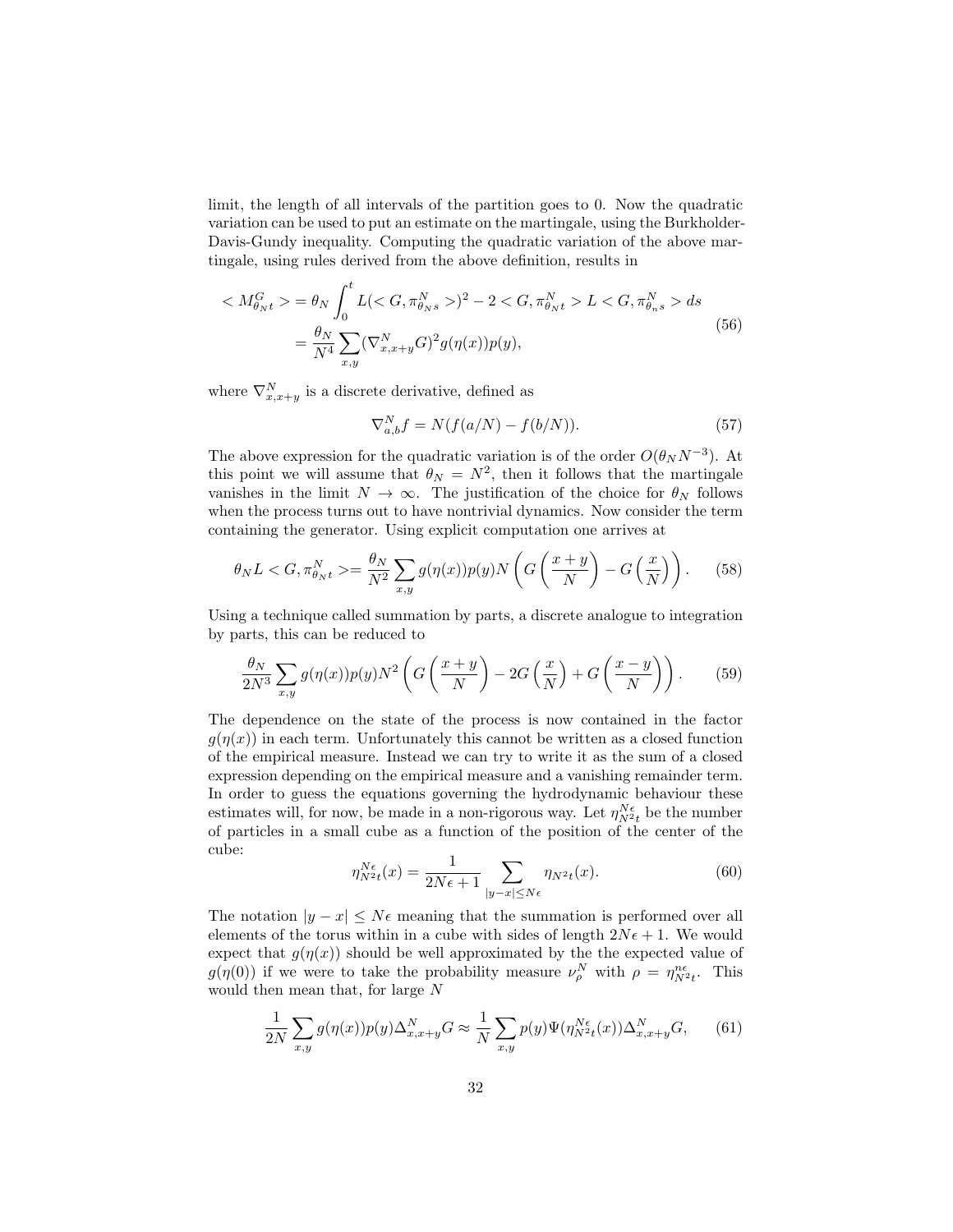with  $\Psi(\rho) = \mathbb{E}_{\nu_{\rho}^{N}}(g(\eta(0)))$  and  $\Delta_{x,x+y}$  another discrete derivative given by

$$
\Delta_{x,y}^N f = N^2 \left( f \left( \frac{x+y}{N} \right) - 2f \left( \frac{x}{N} \right) + f \left( \frac{x-y}{N} \right) \right). \tag{62}
$$

Since we can express  $\eta_{N^2t}^{N\epsilon}$ , approximately in terms of the empirical measure via

$$
\eta_{N^2t}^{N\epsilon}(x) = \langle (2\epsilon)^{-1} \mathbb{1}_{\left[\frac{x}{N}-\epsilon,\frac{x}{N}+\epsilon\right]}, \pi_{N^2t}^N > \tag{63}
$$

and subsequently, under the assumption that  $\pi_{N^2t}^N$  converges weakly to  $\pi(t, u)du$ :

$$
\eta_{N^2t}^{N\epsilon} \approx \frac{1}{2\epsilon} \int \mathbb{1}_{[-\epsilon,\epsilon]}(u-x/N)\pi(t,u)du.
$$
 (64)

Combining these results leads to

$$
\int_{\mathbb{T}} G(u)\pi(t,u)du = \int_{\mathbb{T}} G(u)\rho_0(u)du + \frac{1}{2}\int_0^t \int_{\mathbb{T}} \Delta G(u)\Psi(\pi(s,u))duds. \tag{65}
$$

This is the weak formulation of the following differential equation:

$$
\partial_t \rho(t, u) = \Delta \Psi(\rho(t, u))
$$
  
 
$$
\rho(0, u) = \rho_0(u)
$$
 (66)

#### 3.5 Entropy method for the zero range process

At this point there is a well defined system, namely the zero range model, to work with and a rigorous notion of how a continuum limit of such a system should be taken. We also have an idea about what the differential equation, governing the continuous system, should be. At this point the entropy method can finally be applied to show the correctness of the expected limiting behaviour. In this paragraph this method will be used, however not in its full rigour. The proof of several technical notions will not be discussed, a full treatment can be found in [11] and [12]. Throughout this paragraph it will be made clear whenever such a proof is omitted. Summarizing, the goal is to show the validity of the following theorem:

**Theorem 3.2.** We have for all  $G \in C^2(\mathbb{T})$  and  $\delta > 0$  that

$$
\lim_{N \to \infty} \mathbb{P}_{\nu_{\rho_0(.)}}\left( \left| \langle G, \pi^N_{N^2 t} \rangle - \int_{\mathbb{T}} G(u)\rho(t, u) du \right| > \delta \right) = 0 \tag{67}
$$

where  $\rho$  is the unique weak solution of the hydrodynamic equation

$$
\partial_t \rho = \frac{1}{2} \Delta \rho \text{ and } \rho(0, u) = \rho_0(u) \tag{68}
$$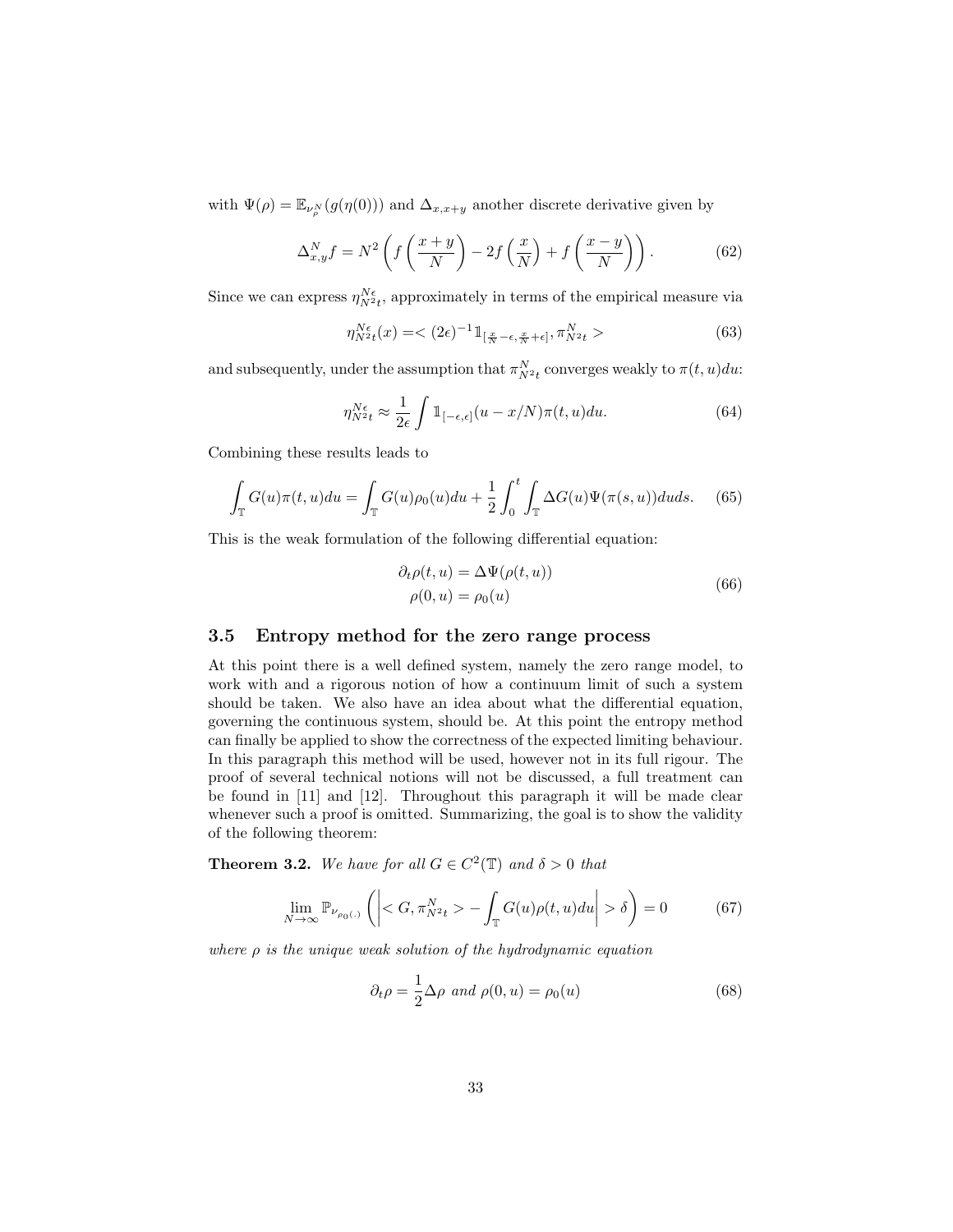First a sketch of the relevant steps. The process at hand defines, for each  $N$ , a set of probability measures  $Q^N$  on  $D([0, T], M_+(\mathbb{T}))$ . The first step of the proof is showing that the set of measures  $\{Q^N\}$  is tight. Tightness in this context means that for all  $\epsilon > 0$  there exists a compact subset K of the probability space such that  $\inf_N Q^N(K) > 1 - \epsilon$ . Here tightness implies relative compactness. This means that each sequence of measures  $\{Q^N\}$  has a weakly convergent subsequence. The proof of the tightness of  ${Q^N}$  is the first technicality that will be omitted. Instead relative compactness will be treated as a given. Then there is the second step concerning properties of the probability densities of the limit points of  $\{Q_N\}$ . This result will be stated below without proof. Then we will need another lemma, in order to make the treatment of  $\eta_{N^2t}^{N\epsilon}$  in the previous paragraph more precise. The proof of this lemma will also be omitted, however some comments will be made since in this part certain important differences will arise for the asymmetric exclusion process. Then finally based on these three lemma's the proof of the hydrodynamic behaviour can be given. So at this point tightness is assumed to be a given. Then the following lemma gives us an important property of the limit points of  $Q^N$ :

**Lemma 3.1.** All limit points of  $\{Q^N\}$  are supported on trajectories with  $L^2$  densities  $\pi(t, u)du$  such that there is a constant  $C = C(\bar{\rho})$ , where  $\bar{\rho} = \sup_{u \in \mathbb{T}} \rho_0(u)$ , and

$$
\mathbb{E}_Q \int_0^T \int \pi(t, u)^2 du dt < C \tag{69}
$$

In fact the trajectories are absolutely continuous for each time  $t \in [0, T]$ . This has an interesting interpretation in that it implies that particles cannot pile up in such a way they behave, macroscopically, as a point mass. Finally a replacement theorem is needed, for  $\Psi(\rho) = \mathbb{E}_{\nu_{\rho}}(g(\eta(0)))$  and  $\tau_x$  the shift operator we have

#### Lemma 3.2.

$$
\limsup_{\epsilon \downarrow 0} \limsup_{N \uparrow \infty} \mathbb{E}_{\nu_{\rho_0(\cdot)}} \left( \int_0^T \frac{1}{N} \sum_{x \in \mathbb{T}_N} \tau_x V_{N\epsilon}(\eta_{N^2 s}) ds \right) = 0 \tag{70}
$$

where

$$
V_l(\eta) = \left| \frac{1}{(2l+1)} \sum_{|y| \le l} g(\eta(y)) - \Psi(\eta^l(0)) \right| \tag{71}
$$

The above theorem is used to estimate the martingale equation of the previous paragraph by a closed expression in terms of the empirical measure. Some aspects of this lemma will be discussed after the proof of the theorem.

*Proof of Theorem 3.2.* Let  $G \in C^2([0,T] \times \mathbb{T})$ , note that we allow G to depent on time.

$$
M_{\theta_N t}^G = \langle G(t,.) , \pi_{\theta_N t}^N \rangle - \langle G(0,.) , \pi_0^N \rangle - \theta_N \int_0^t L \langle G(s,.) , \pi_{\theta_N s}^N \rangle ds
$$
\n(72)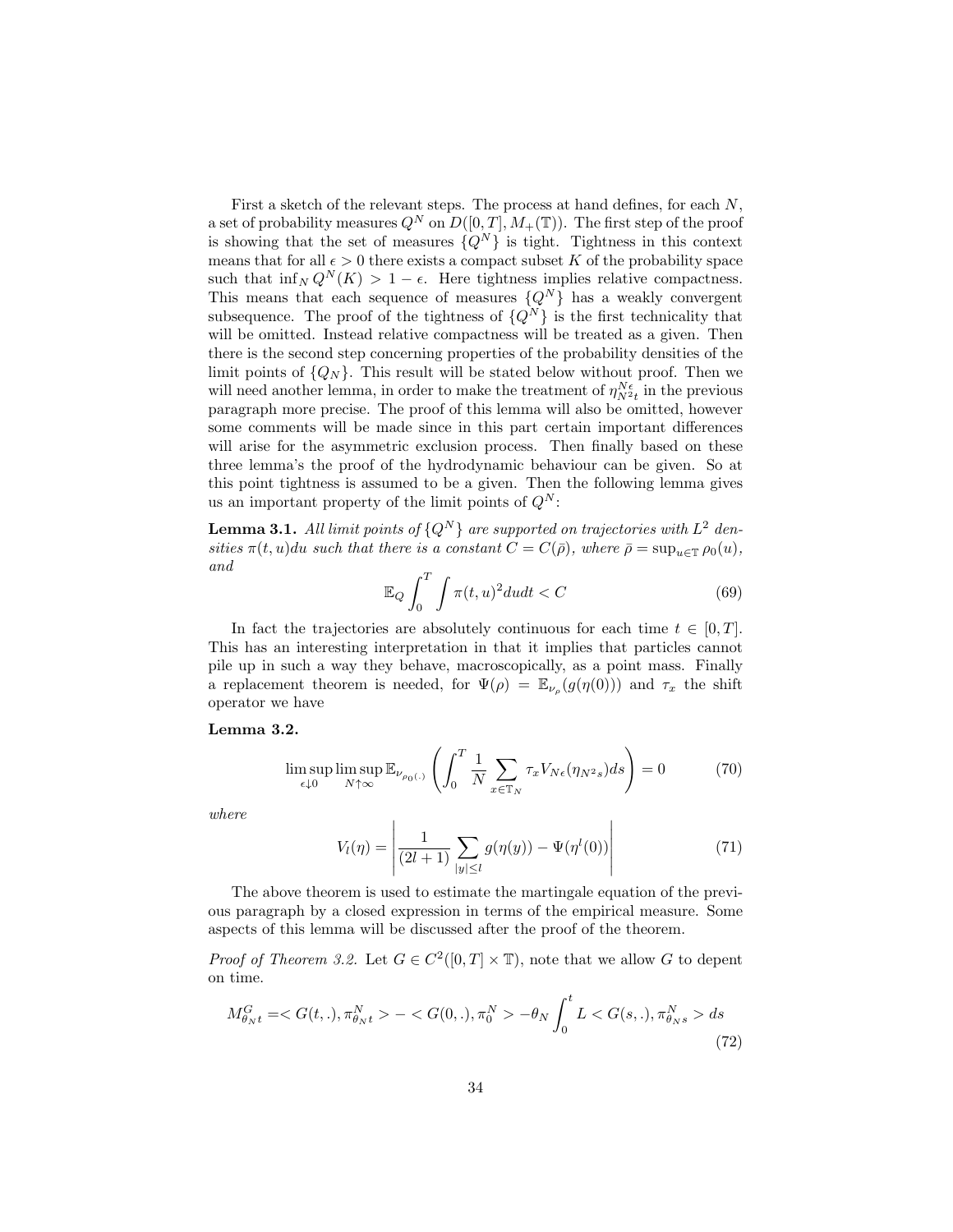Using partial summation again the following equality is obtained.

$$
M_{N^2t}^G = \langle G(t,.) , \pi_{\theta_Nt}^N \rangle - \langle G(0,.) , \pi_0^N \rangle +
$$
  
- 
$$
\int_0^t \frac{1}{N} \sum_{x \in \mathbb{T}_N} \left( \frac{\partial}{\partial s} G(s, x/N) \eta_{N^2s}(x) + \frac{1}{2} \Delta G(s, x/N) g(\eta_{N^2s}(x)) \right) ds + o(1)
$$
(73)

Due to the assumptions on  $q$  and the conservation of particle number the quadratic variation of the martingale vanishes. Using Doob's inequality we can estimate the supremum over  $t \in [0, T]$  of the expectations of the martingales squared by the expectation at time  $T$ :

$$
\sup_{t \in [0,T]} \mathbb{E}_{\nu_{\rho_0(.)}} < M_{N^2t}^G >^2 \le \mathbb{E}_{\nu_{\rho_0(.)}} < M_{N^2T}^G >^2 = O(N^{-1}).\tag{74}
$$

The problem is now to close the expression in terms of the empirical measure, using the replacement lemma we have the following estimate for the integral term in the martingale

$$
\lim_{\epsilon \downarrow 0} \lim_{N \uparrow \infty} \mathbb{E}_{\nu_{\rho_0(.)}} \int_0^T \frac{1}{N} \sum_{x \in \mathbb{T}_N} \Delta G(s, x/N) \left| g(\eta_{N^2 s})(x) - \Psi(\eta^{N\epsilon}(x)) \right| ds = 0, (75)
$$

where  $\eta^{N_{\epsilon}}(x)$  again denotes the particle density in a small box around x, with the corresponding subscript omitted. Combining this replacement with the vanishing of the martingale we obtain

$$
\lim_{\epsilon \downarrow 0} \lim_{N \uparrow \infty} \mathbb{E}_{\nu_{\rho_0(.)}} \mid < G, \pi_{N^2 T} > - < G, \pi_0 > +
$$
\n
$$
-\int_0^T < \frac{\partial}{\partial s} G, \pi_{N^2 s} > ds - \frac{1}{2} \int_0^T \int_{\mathbb{T}} \Delta G(s, u) \Psi(\pi_{N^2 s}^{(\epsilon)}(u)) du ds \bigg| = 0,
$$
\n(76)

where the following notation was used  $\pi_s^{(\epsilon)}(u) = \langle (2\epsilon)^{-d} 1\mathbb{1}_{[-\epsilon,\epsilon]}(-u), \pi_s \rangle$ . The quantity in between the absolute value brackets is, in the Skorokhod topology, a continuous function. Now Fatou's lemma gives an upper bound to the expectation under a limit point Q of  $\{Q^N\}$ . Note that the sequence  $\{Q^N\}$  takes care of the acceleration of the process and that therefore the factor  $N^2$  can be dropped:

$$
\lim_{\epsilon \downarrow 0} \mathbb{E}_Q \vert < G, \pi_T > - < G, \pi_0 > + \\
-\int_0^T < \frac{\partial}{\partial s} G, \pi_s > ds - \frac{1}{2} \int_0^T \int_{\mathbb{T}} \Delta G(s, u) \Psi(\pi_s^{(\epsilon)}(u)) du \, ds \vert = 0. \tag{77}
$$

Using lemma (3.1) and the fact that  $\Psi$  is bounded and continuous dominated convergence can be used to estimate the above quantity by a closed function of  $\pi$ . The following equality makes the replacement explicit:

$$
\lim_{\epsilon \downarrow 0} \mathbb{E}_Q \int_0^T \int_{\mathbb{T}} |\Psi(\pi_s^{(\epsilon)}) (u) - \Psi(\pi(u, s))| du ds = 0.
$$
 (78)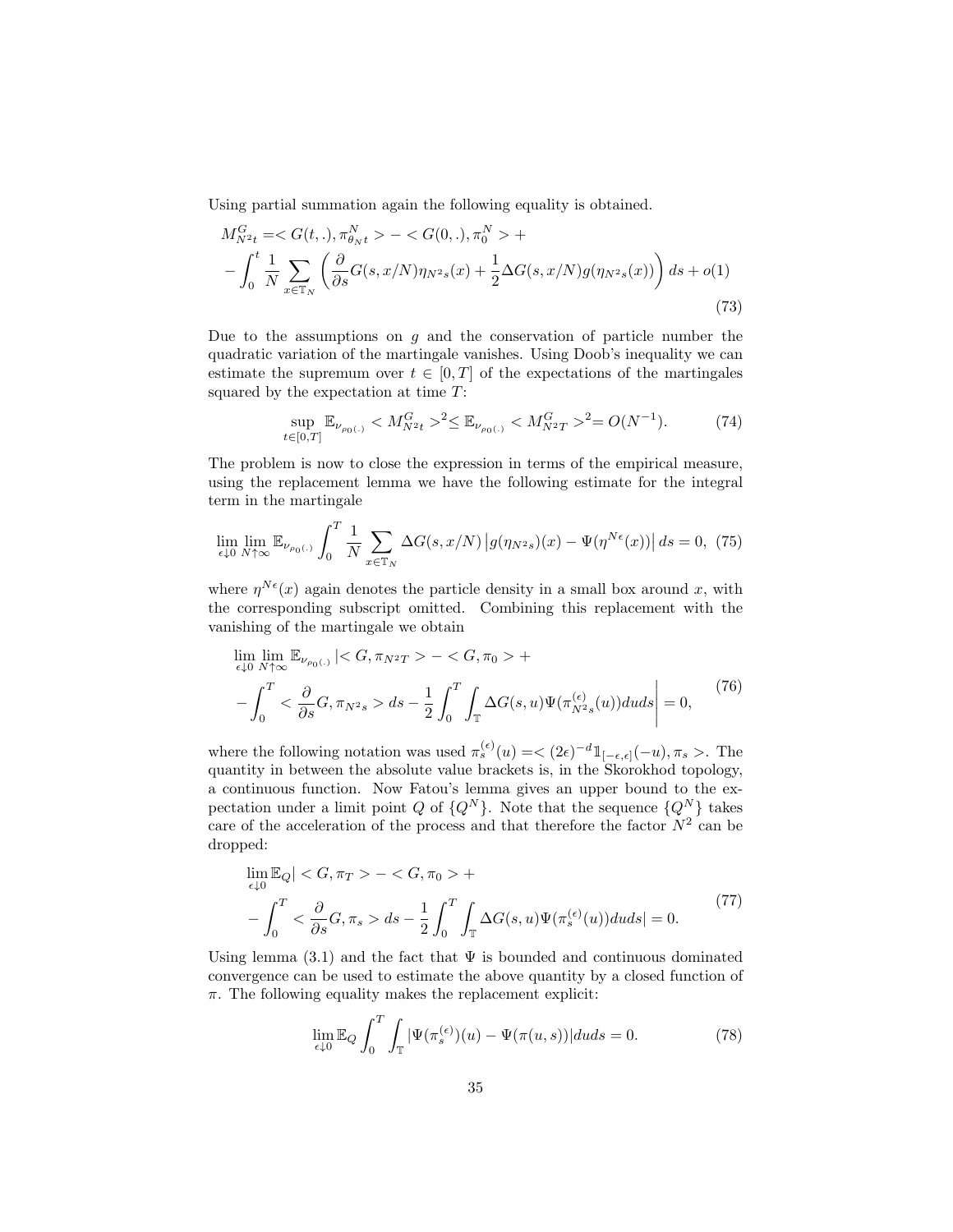The conclusion is that  $Q$  is supported on trajectories such that

$$
\langle G, \pi_T \rangle =
$$
  

$$
\langle G, \pi_0 \rangle + \frac{1}{2} \int_0^T \int_{\mathbb{T}} \langle G_s, \pi_s \rangle ds + \frac{1}{2} \int_0^T \int_{\mathbb{T}} \Delta G(s, u) \Psi(\pi(s, u)) du ds. \tag{79}
$$

Form the literature it is known that the weak solution with  $L^2$  integrable density, satisfying the known conditions, is unique. So the limit points of  ${Q^N}$  are supported on trajectories with deterministic densities  $\pi(t, u)$  satisfying the above weak differential equation. Now let  $h_t$  be a projection operator that sends a trajectory  $\langle \gamma_t \rangle$  in  $D([0,T], M_+(\mathbb{T}))$  to  $\gamma_t \in M_+(\mathbb{T})$ . This projection is not continuous, however it is continuous restricted to the support of limit points Q of  $\{Q^N\}$ , since these points are supported on continuous trajectories. It now follows that  $Q^N \circ h_t^{-1} \to Q \circ h_t^{-1}$  and thus that  $\pi_{N^2t}^N$  converges, in probability, to  $\rho(t, u)du$  where  $\rho$  is the unique solution to the above differential equation  $\square$ 

#### 3.6 Comments on lemma's of the entropy method

In the previous paragraph the outline of the proof of the hydrodynamic behaviour was discussed, however the concept entropy was not used. In fact it was hidden in the lemma's and the assumptions made for the particular system at hand. It can be shown that, in the zero range process in d dimensions  $H(\nu_{\rho_0(\cdot)}^N | \nu_{\rho}^N) = O(N^d)$ . Because  $\nu_{\rho}^N$  is an invariant measure the above estimate on the original entropy implies that

$$
H(\nu_{\rho_0(.)}^N S_N(t)|\nu_{\rho}^N) \le H(\nu_{\rho_0(.)}^N|\nu_{\rho}^N) = O(N^d),\tag{80}
$$

where  $S_N$  is the semigroup related to the process accelerated by a factor of  $N^2$ . In the proof on the tightness of  ${Q_N}$  the first inequality can be used. Lemma (3.1) can be broken down in a part that puts estimates on the trajectories in  $D([0,T], \mathcal{M}_+)$  at a given time t, assuming an entropy inequality at that time. Then the remainder of the lemma follows from the original entropy inequality and its evolution in time. In order to prove the replacement lemma two rather technical lemma's, called the one block estimate and the two block estimate respectively, have to be proven. It is also in this proof that estimates on relative entropy are used in addition to some estimates on Dirichlet forms. In the adjusted zero range process, to be discussed later, several changes must be made to keep the proof of the replacement lemma valid. It is beyond the scope of this text to give more then rough indications about what changes. For more details the reader could go to [11] for the adjustments and [12] for the background material.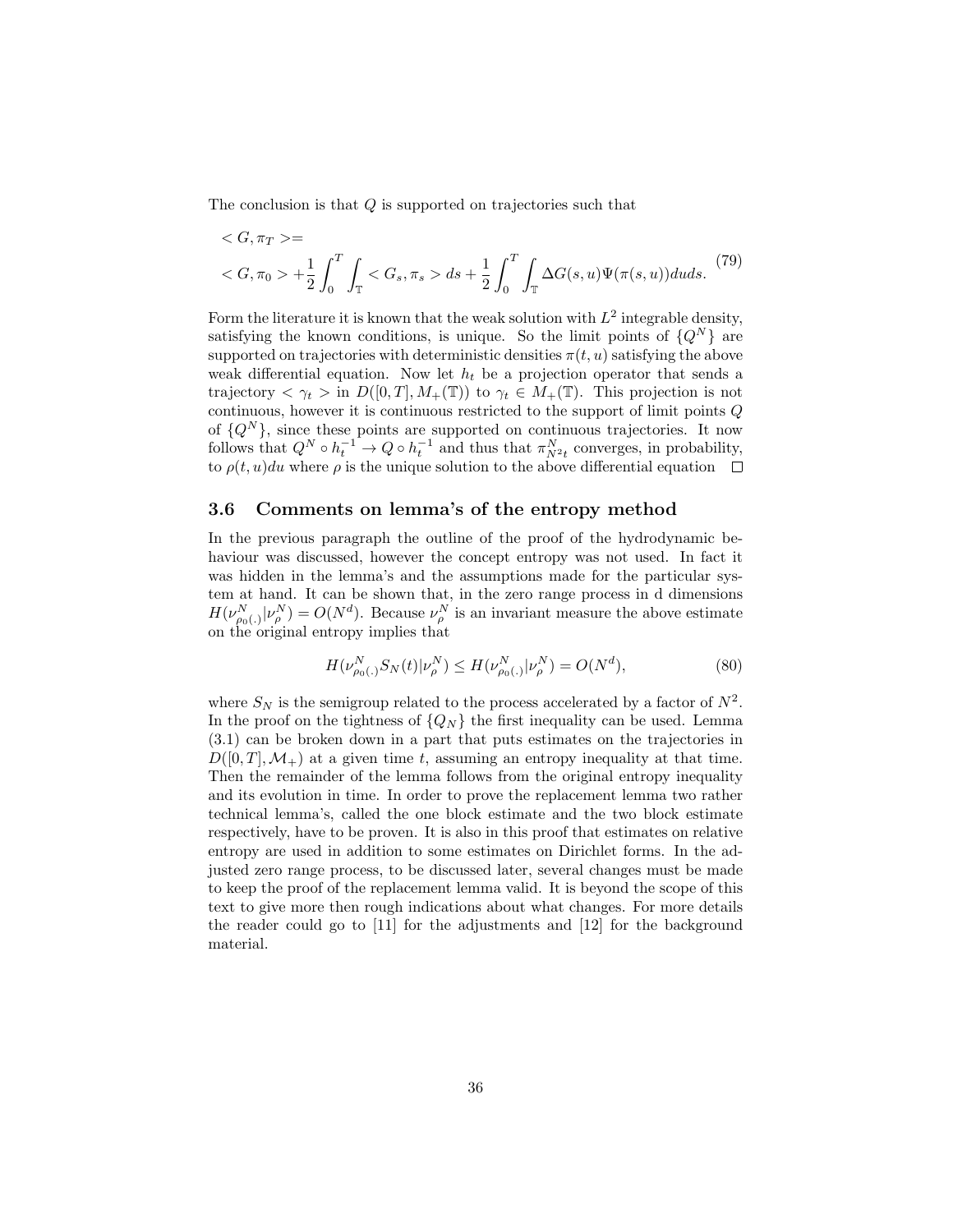## 4 The driven tracer particle in the exclusion process

In this chapter we will discuss the behaviour of a tagged particle in the exclusion process when it experiences a small force. This topic is treated in [13], where the validity of the Einstein relation for this system is proven. The content of this chapter is largely derived from that article. First the results, concerning the long term behaviour of the tagged particle, will be introduced and discussed. Then the Einstein relation, as stated in this article, will be treated and it will be shown that this indeed corresponds to the notions introduced in earlier chapters. The underlying proofs, as given in [13], will be postponed to the next chapter, but, as was done for the entropy method, they will not be treated in their entirety. An interesting aspect of the approach that will be used is the introduction of an invertible transformation, changing the exclusion process to a variety of the zero range process. Because of this approach several quantities in this chapter may look unnatural at first, however, in the context of this transformation they make a lot more sense.

#### 4.1 Defining the exclusion process

As was done for the zero range process in the chapter on hydrodynamic limits we should settle on some definitions and notations for the exclusion process. Specifically we should have a notation that makes the existence of a tagged particle experiencing a force apparent. In the exclusion process the particles are distributed on Z, for convenience let us call the direction with increasing values "right" and the other direction "left". Without loss of generality we can now assume that the force acting on the tagged particle is directed to the right. This force can be modelled by saying that an attempt to jump to the right happens with probability  $\frac{1}{2} < p \leq 1$ , while a jump to the left happens with probability  $q = 1 - p$ . This can be justified on physical grounds and more specifically by the Arrhenius equation. The argument goes as follows, if we apply a force to a particle that can jump to neighboring sites then this force corresponds to a change in the potential of the system. This then implies a change in jump rate between sites i and j scaling as  $e^{-\frac{\Delta E_{ij}}{k_B T}}$ , with  $\Delta E_{ij}$  the change in potential between the sites. In a first order approximation this leads to a change in jump rate with a factor of  $1 + \frac{F}{k_B T}$  with F the force in that direction. So approximately the jump rates become  $p = \frac{1}{2}(1 + \frac{F}{k_B T})$  and  $q = \frac{1}{2}(1 - \frac{F}{k_B T})$ . We now need a way to describe the states of the system, define the state space  $S$ as a collection of pairs  $(X, \xi)$ . Here  $X \in \mathbb{Z}$  denotes the position of the tagged particle and  $\xi \in \{0,1\}^{\mathbb{Z}}$  will indicate for each site of  $\mathbb{Z}$  whether it is occupied by a particle that is not the tracer particle. If it is, then  $\xi$  will assign that site a 1 otherwise a 0, note that since  $\xi$  does not consider the position of the tagged particle occupied, automatically  $\xi(X) = 0$ . The probability space is then the set of càdlàg functions from  $\mathbb R$  to S. We can now define this Markov process via its infinitesimal generator. Let  $\xi^{z,z+1}$  denote the state one obtains by interchanging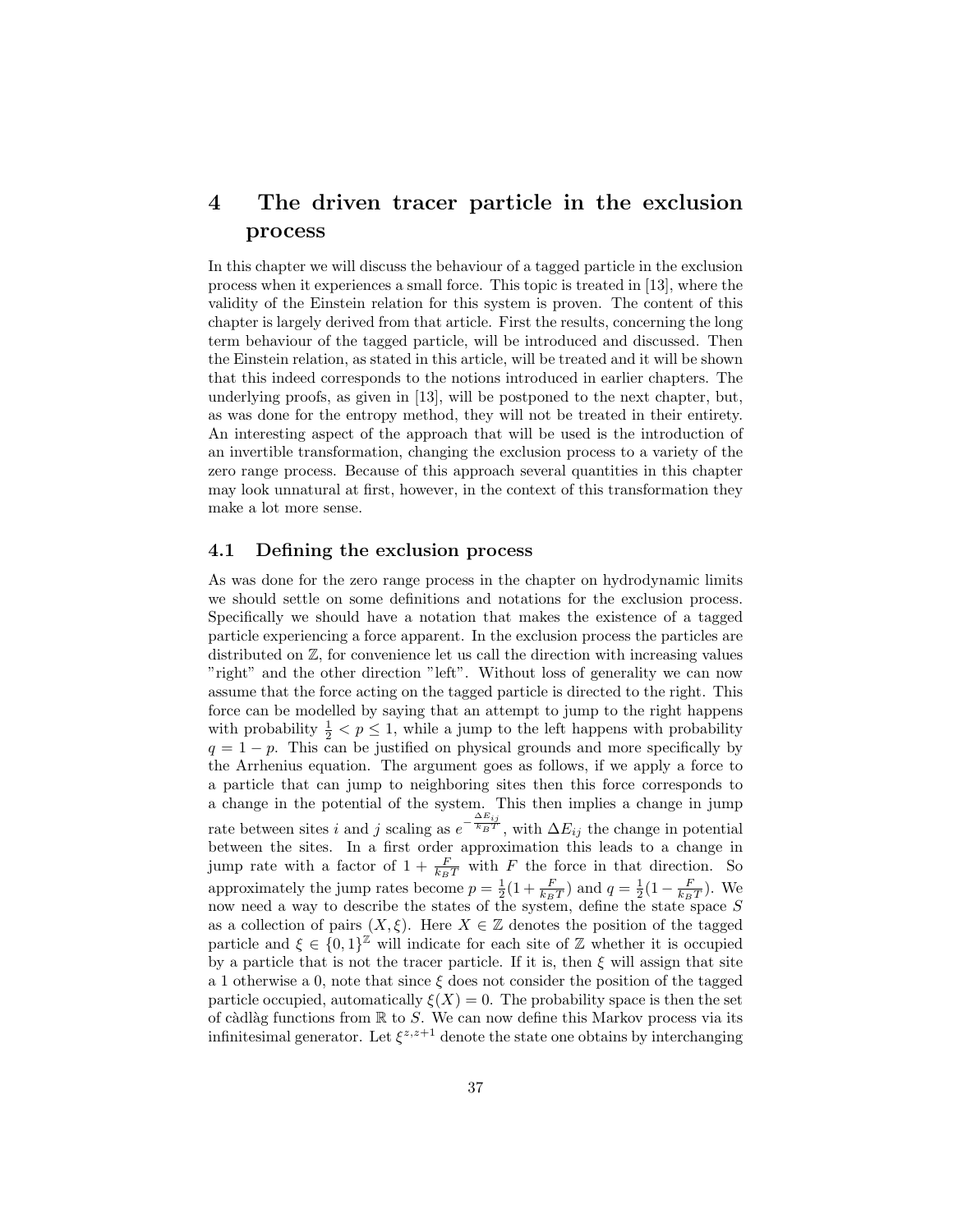the values of  $\xi(z)$  and  $\xi(z+1)$  in  $\xi$ , then define the exclusion process via its generator as follows

Definition 4.1. The exclusion process with right jump probability p is a Markov process with state space  ${0,1}^{\mathbb{Z}}$  and the following generator

$$
\mathcal{L}f(X,\xi) = \frac{1}{2} \sum_{z \neq X-1,X} (f(X,\xi^{z,z+1}) - f(X,\xi)) +
$$
  
\n
$$
p(1 - \xi(X+1))(f(X+1,\xi) - f(X,\xi))
$$
  
\n
$$
q(1 - \xi(X-1))(f(X-1,\xi) - f(X,\xi))
$$
\n(81)

with  $(X,\xi) \in \{0,1\}^{\mathbb{Z}}$  as described above and  $f : \mathbb{Z} \times \{0,1\}^{\mathbb{Z}}$  a local function

The generator in this definition consists of three terms. The first part,  $\frac{1}{2} \sum_{z \neq X-1,X} (f(X,\xi^{z,z+1}) - f(X,\xi))$ , describes the contribution due to jumps of the particles that do not experience any force. The factor  $\frac{1}{2}$  is the rate at witch particles jump in a both directions. The summation is over all possible jumps except the ones of the tagged particle, while the summand reflects the change in the value of a function due to the interchange of  $\xi(z)$  and  $\xi(z+1)$ . This sum contains a lot of terms where nothing happens, but naturally these vanish since  $f$  does not change for such a jump. The second term accounts for jumps of the tagged particle to the right, happening at rate  $p(1 - \xi(X + 1))$ . In this term the rate  $p$  is reduced to 0 if the target site is already occupied. Likewise the third term describes jumps to the left.

#### 4.2 The behaviour of the tagged particle

The results discussed in this section are based on taking hydrodynamic limits of the systems at hand. As mentioned before the derivation uses the hydrodynamic limit of a zero range process, this will make the results for the tagged particle look relatively inelegant. In the previous paragraph the exclusion process was defined, we will continue by defining the quantities needed to formulate the main theorems of this chapter. First some relevant measures will be introduced, then two functions will be defined that are actually remnants of the transformation between the two processes. These functions describe how to transform densities between the exclusion process and the zero range process. As such they will appear in the sets of differential equations governing the hydrodynamics of the zero range process and also in the expression for the position of the tagged particle. The differential equations used in this chapter actually describe the particle density in the zero range process rather then the densities of the exclusion process. So let us start with the relevant measures, what we need are candidates for the initial distribution of the exclusion process. Define  $\mathbb{Z}_* \equiv \mathbb{Z} - 0$ we can then define an initial measure for the non tagged particles on  $\{0,1\}^{\mathbb{Z}_{*}}$ . Let  $x \in \mathbb{Z}$  and  $0 \leq \alpha \leq 1$ , then

$$
\mu_{\alpha}(\xi : \xi(x) = 1) = \alpha. \tag{82}
$$

This would be a system where each site has a probability  $\alpha$  to be occupied. We can generalise this approach by considering product measures with slowly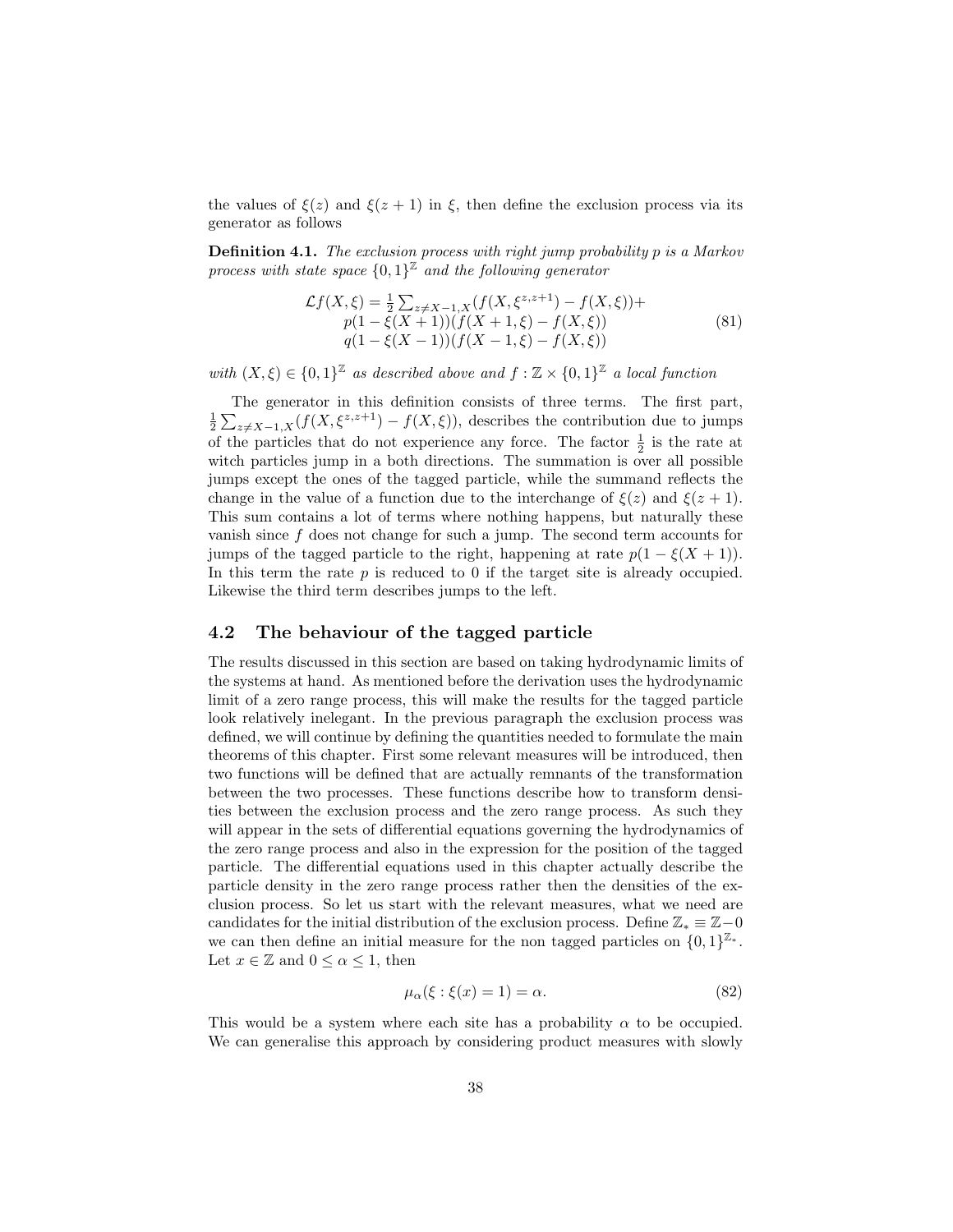varying parameter associated to a density profile  $\kappa_0 : \mathbb{R} \to [0, 1]$ . For this system this is done by defining

$$
\mu_{\kappa_0}^N(\{\xi:\xi(x)=1\}) = \kappa_0(x/N). \tag{83}
$$

Now the measure  $\mu_{\kappa_0}^N$  assigns a probability  $\kappa_0(x)$  to the site  $xN$  being occupied. This of course is similar to how initial conditions were chosen by for the zero range process. Sequences of associated measures will indeed give proper hydrodynamic behaviour initially. The probability measures corresponding to this process will be denoted by  $\mathbb{P}_{\mu_{\kappa_0}^N}$  defined on  $D_S$ . Aside from the above probability measures we need the functions  $H : \mathbb{R} \to \mathbb{R}$  and  $F : \mathbb{R} \to \mathbb{R}$  defined as

$$
H(x) \equiv \int_0^A \kappa_0(u) du; \tag{84}
$$

$$
F(y) \equiv \frac{1}{\kappa_0 (H^{-1}(y))} - 1.
$$
 (85)

The inverse of H is well-defined since  $\kappa_0$  is positive on its domain. The last definition we will need for the main results consists of two sets of differential equations. In the first case we will use the following definition

**Definition 4.2.** Let  $\rho : \mathbb{R}_+ \times \mathbb{R}_+ \to \mathbb{R}$  be the unique weak solution of

$$
\begin{cases}\n\partial_t \rho = \frac{1}{2} \Delta \Phi(\rho) \\
\rho(t, 0) = 0 \\
\rho(0,.) = F_+(\mathbf{.})\n\end{cases}
$$
\n(86)

Here  $F_+$  denotes the restriction of F to  $\mathbb{R}_+$  and  $\Phi(\rho) \equiv \frac{\rho}{1+\rho}$ .

The precise meaning of a weak solution to this equation will be discussed in the proof. For now it is sufficient to know that  $\rho$  corresponds to the particle density in the zero range process. The function  $F$  appears here because, given a density  $\kappa_0$  of the exclusion process then F is the corresponding density of the zero range process. The restriction to the positive real numbers is made because this equation describes a special case where the tagged particle always moves to the right, that is  $p = 1$ . In the second case, for  $p < 1$  we use another definition:

**Definition 4.3.** Let  $\rho : \mathbb{R}_+ \times \mathbb{R} \to \mathbb{R}$  be the unique weak solution of

$$
\begin{cases}\n\partial_t \rho = \frac{1}{2} \Delta \Phi(\rho) \\
p\Phi(\rho(t, 0+)) = q\Phi(\rho(t, 0-)) \\
\partial_u \Phi(\rho(t, 0+)) = \partial_u \Phi(\rho(t, 0-)) \\
\rho(0, .) = F(.)\n\end{cases}
$$
\n(87)

This set of equations covers the (more relevant) cases where  $p < 1$ . We can now state the two main theorems as given in [13].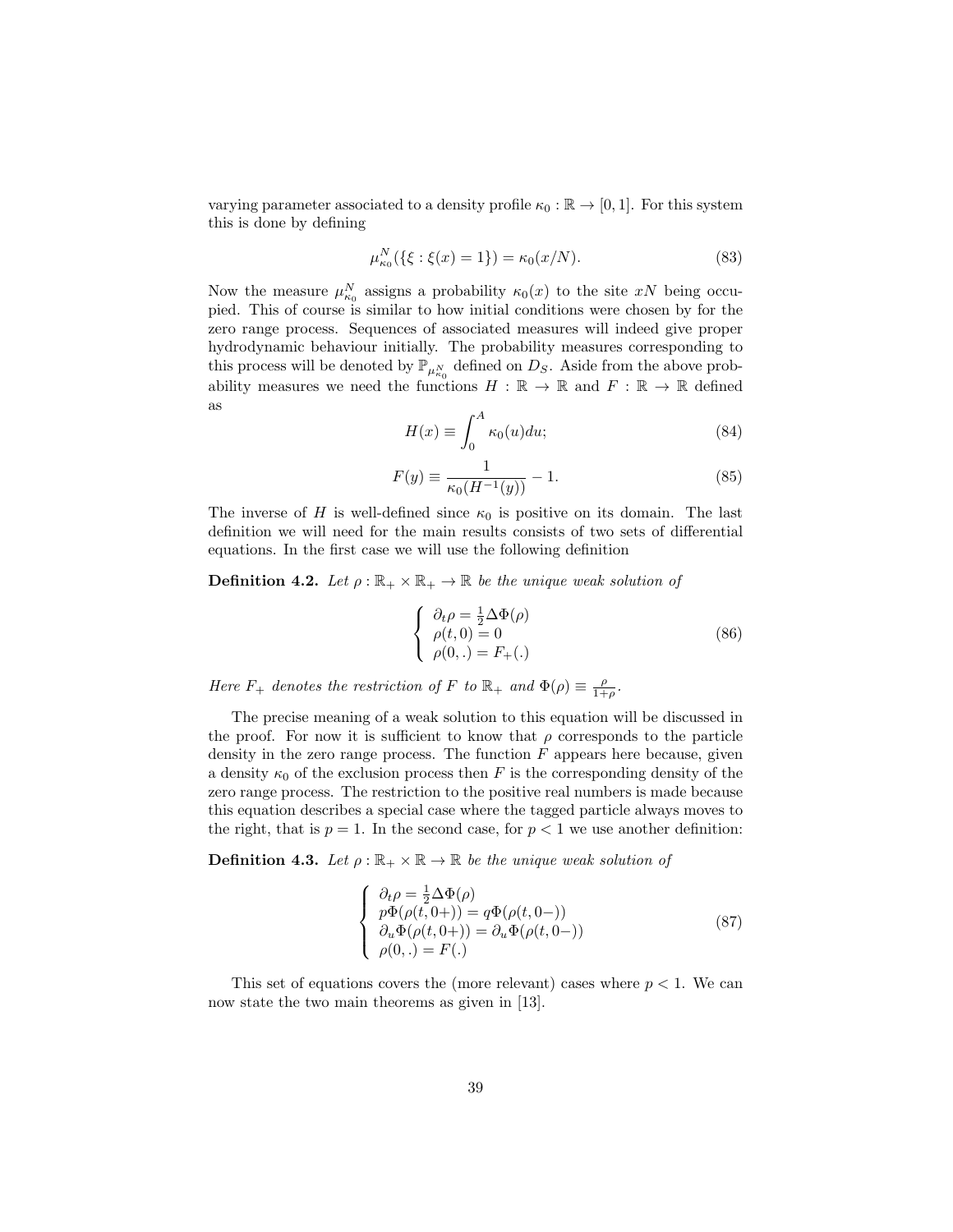**Theorem 4.1.** Assume  $p = 1$ . Fix a profile  $\kappa_0 : \mathbb{R}_+ \to [0,1]$  such that  $\sigma \leq$  $\kappa_0 \leq 1 - \sigma$  for some  $\sigma > 0$ . Then, for every  $\delta > 0$ ,

$$
\lim_{N \to \infty} P_{\mu_{\kappa_0}^N} \left[ \left| \frac{X_{tN^2}}{N} - v_t \right| > \delta \right] = 0 \tag{88}
$$

where

$$
v_t = \int_0^\infty \{F(x) - \rho(t, x)\} dx
$$
\n(89)

with  $\rho$  the solution of equation (86).

This theorem describes the behaviour of the tagged particle on large time scales. As before time is rescaled to preserve dynamics. This case does not correspond to the situation where a small force acts on the particle, however it does provide insight in the behaviour of the exclusion process. One complication in the theorem is the convergence of the integral in (89). For it to make sense it must be defined defined in a slightly unexpected manner. Let the set of real functions  $\{H_n : n \geq 1\}$  be defined as

$$
H_n(x) = \left(1 - \frac{x}{n}\right)^+.
$$
\n(90)

Then the limit for  $n \to \infty$  of  $\int_0^\infty H_n(x) \{ F(x) - \rho(t,x) \} dx$  converges and this is what is meant by the right hand side of equation (89). For  $p < 1$  a similar results can be derived and is stated below.

**Theorem 4.2.** Assume  $p < 1$ . For  $\alpha < 1$  define  $\psi_{\alpha}(x) = \alpha \mathbb{1}\{x < 0\}$  +  $(q\alpha/p)\mathbb{1}\{x>0\}$ . Let  $\kappa_0:\mathbb{R}\to[0,1]$  such that  $\psi_\alpha\leq\kappa_0\leq 1-\sigma$  for some  $\sigma>0$ ,  $0 < \alpha < 1$ . Then, for every  $\delta > 0$ , (88) holds if  $v_t$  is given by (89) where  $\rho$  is now the solution of differential equation (87) instead of equation (86), that was used in the previous theorem.

So once again we get a result for  $\frac{x_{tN^2}}{N}$  as long as the initial conditions are sufficiently homogeneous. From this we can derive the Einstein relation for this system.

#### 4.3 The Einstein relation

In [13] the Einstein relation is formulated as the third theorem in the following form

**Theorem 4.3.** If the initial state, for the case  $p < 1$  is given by  $\mu_{\alpha}$ , then

$$
\lim_{p-q \to 0} \frac{v_t}{p-q} = \frac{1-\alpha}{\alpha} \sqrt{\frac{2t}{\pi}}
$$
\n(91)

Note that in this case the system is required to start out homogeneously, whereas in the previous theorems the systems were allowed to deviate from homogeneity to a certain extent. Let us look at why this indeed corresponds to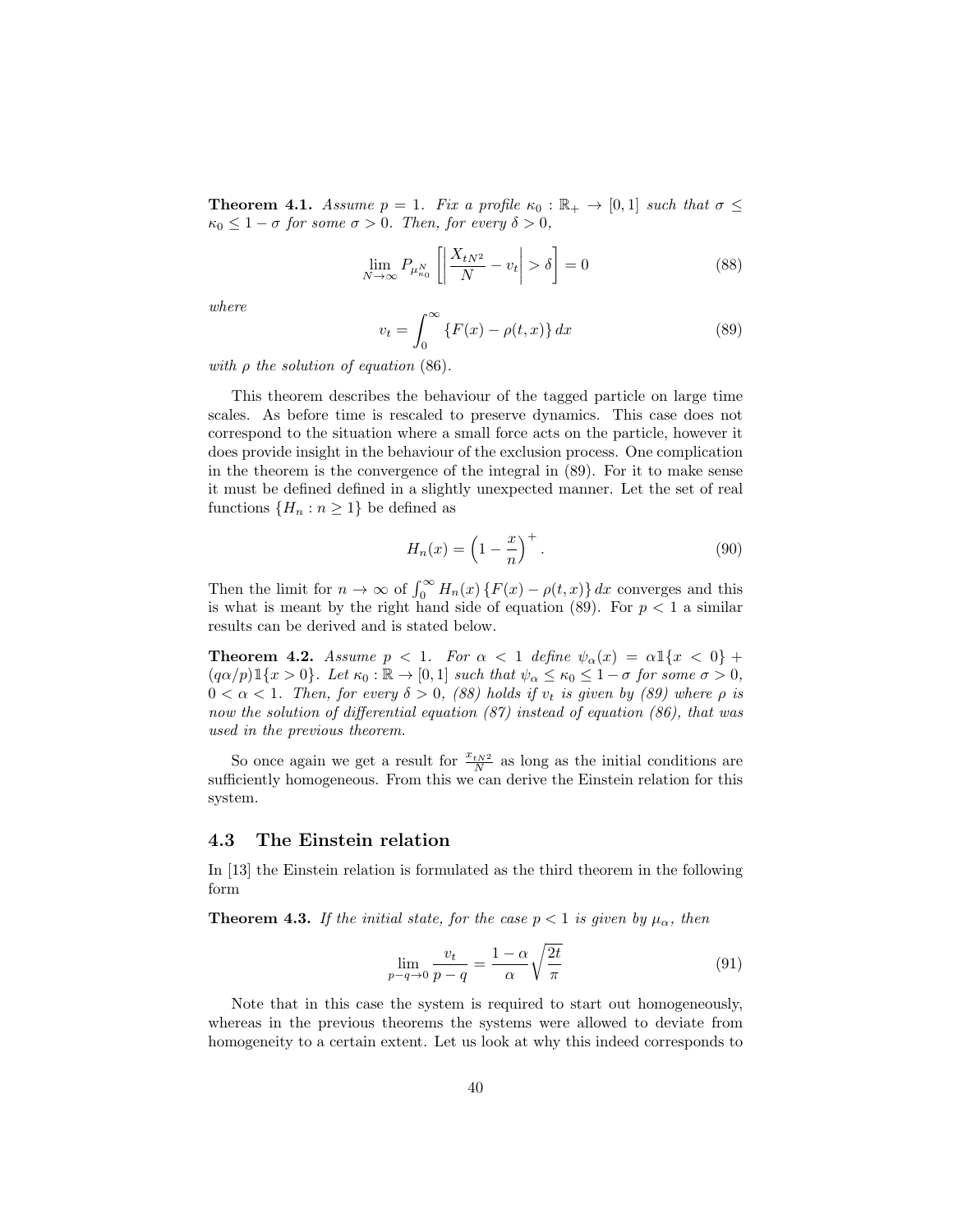the Einstein relation as it was formulated earlier. The Einstein relation uses the diffusion coefficient of a system when no force is present. For this system the coefficient can be found in the literature. Let  $\mu_{\alpha}$  be the distribution for a set of particles in the exclusion process without a force. From [10] we know that, if we choose a tracer particle in this system, then  $\frac{X_t}{t^{1/4}}$  has a distribution that converges to a Gaussian distribution with variance  $\frac{1-\alpha}{\alpha}\sqrt{2/\pi}$ . This expression leads, in our one-dimensional system, to

$$
D = \frac{\langle X_t^2 \rangle}{2t} = \frac{1 - \alpha}{\alpha} \frac{1}{\sqrt{2\pi t}}.
$$
\n(92)

Now the other quantity we need is mobility, let us denote it by  $\mu$ . It is defined as

$$
\mu = \lim_{F \downarrow 0} \frac{V(F, t)}{F}
$$

Where  $V$  is the velocity of the particle as a function of the force  $F$  and time t. In our lattice model we should interpret velocity as a derivative to time of the expected position of the tracer particle:  $\langle V(F,t) \rangle = \frac{\partial \langle X_t \rangle}{\partial t}$ . Now the theorems of the previous paragraph come in handy. From these it can be derived, by solving equation (87), that for a homogeneous initial state  $\lim_{t\to\infty} \frac{X_t}{\sqrt{t}} = v$ , with v a constant. From this limit we see that for  $t \gg 0$  we get the following approximation for  $V$ :

$$
V = \frac{\partial < X_t}{\partial t} = \lim_{s \to 0} \frac{\langle X_{t+s} \rangle - \langle X_t \rangle}{s} = \lim_{s \to 0} \frac{\sqrt{t+s} - \sqrt{t}}{s} v = \frac{1}{2\sqrt{t}} v. \tag{93}
$$

And so, using the relation between  $p$  and  $F$ , namely that up to first order in  $F$ the probability to jump to the right is given by  $p = \frac{1}{2} + \frac{F}{2k_BT}$ , we obtain

$$
\lim_{p-q \to 0} \frac{v_t}{p-q} = \lim_{F \to 0} k_B T \frac{v_t}{F} = 2\mu k_B T \sqrt{t}
$$
\n(94)

Using these results in theorem 4.3, we can rewrite that equality as

$$
D(t) = \mu(t)k_B T.
$$
\n(95)

This approximation is good for large times and small forces and thus the Einstein relation holds in this system. What remains to be shown is the validity of the theorems describing the position of the tagged particle and to solve the differential equations for the situation where a small force is applied.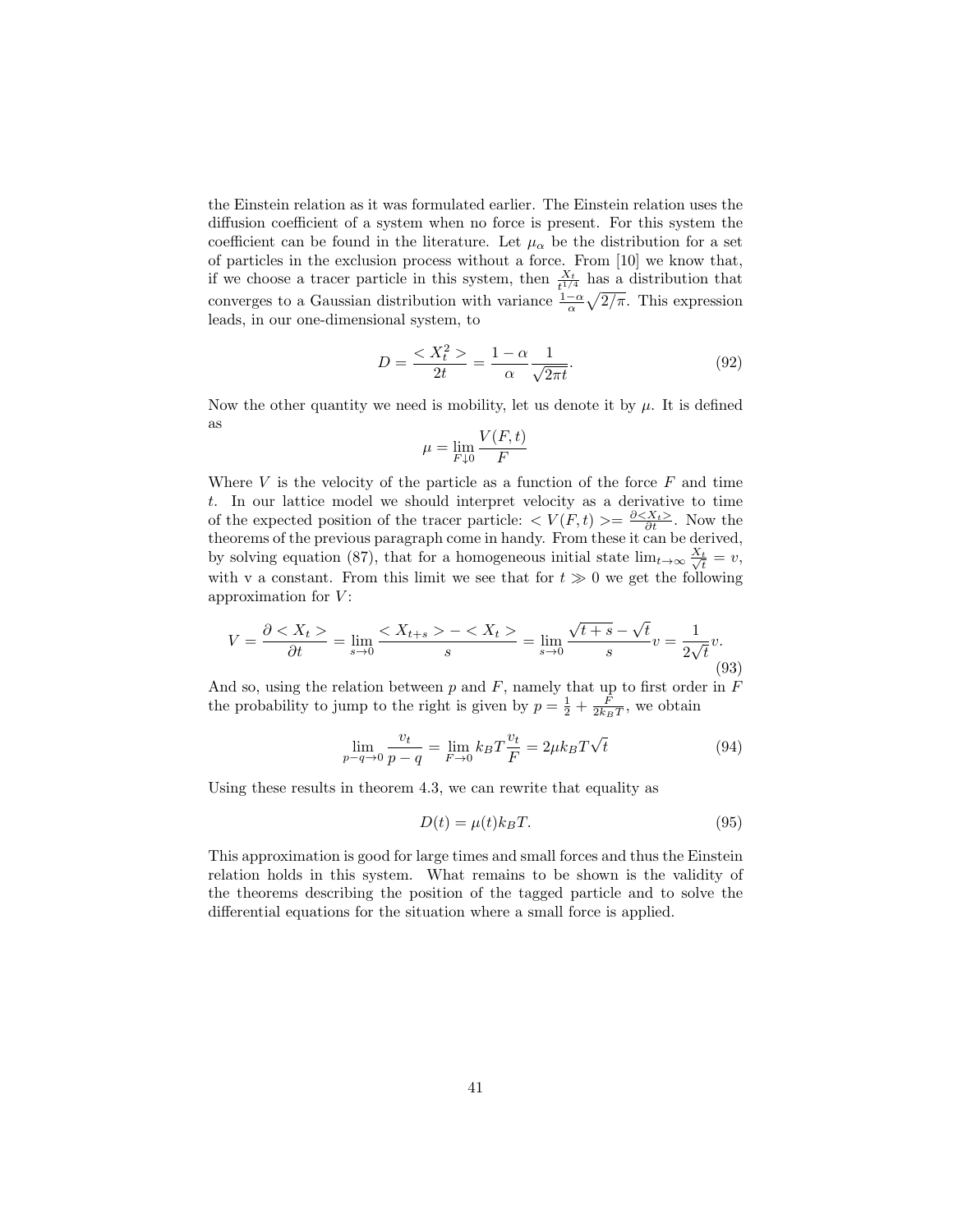### 5 The structure of the proof for the  $p = 1$  case

In the previous chapter some strong statements were made about the behaviour of the tagged particle, in this chapter the focus will lie on proving their validity. First the proof of Theorem 4.1 will be discussed, then a few comments will be made about the proof of theorem 4.2 and how it is different. As mentioned several times a transformation will be defined, changing the the exclusion process to a variety of the zero range process. Then, for this system, we can prove the existence of a hydrodynamic limit and this result can then be transformed back to prove the theorems.

#### 5.1 Transforming to the zero range process

The transformation can best be described by an invertible map

$$
\mathcal{T}: \mathbb{Z} \times \{0,1\}^{\mathbb{Z}} \to \mathbb{N}_{0}^{\mathbb{Z}}.
$$
\n(96)

This map sends states of the exclusion process to states of the zero range process. Let  $(X, \xi)$  be a state of the exclusion process, we can then attach numbers to each particle in the following way. The tagged particle is given a 0, the  $x^{th}$ particle to its right is labelled by x and the  $y^{th}$  particle to its left is labelled by  $-y$ . We can now define  $\eta(x)$  to be the number of empty sites between particle x and particle  $x + 1$ . So given a state in the exclusion process we can assign to each integer  $x$  a natural number corresponding to the number of holes between particles x and  $x + 1$  in the exclusion process. The dynamics of this process follow from the dynamics of the exclusion process. We will prove that we do obtain the zero range process using the notation of [13].



Figure 5: An illustration of how the exclusion process transforms into the zero range process. The first figure shows how to assign particles to each number, the second then illustrates the connection in the dynamics of the two systems.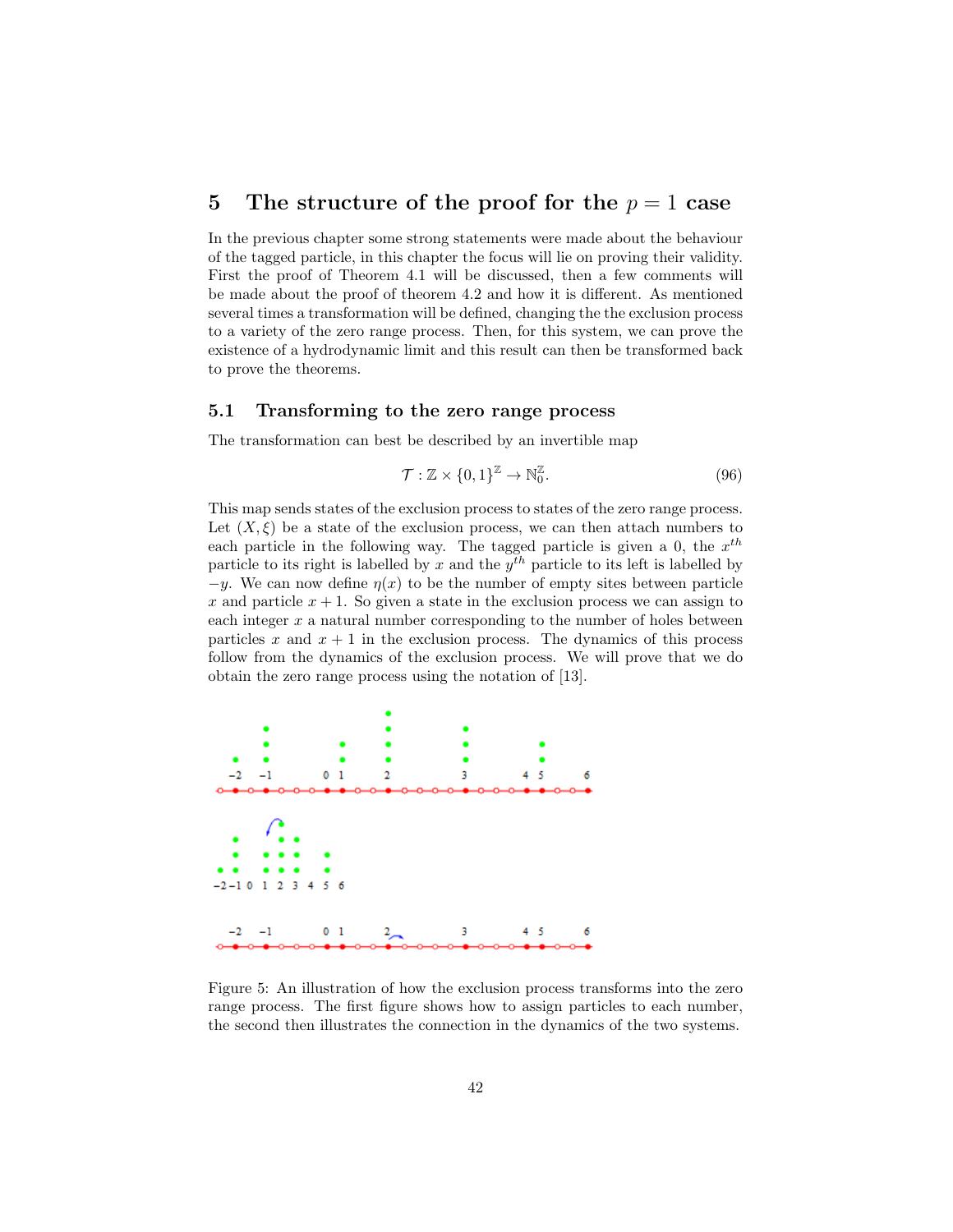Let  $\delta_x$  denote the state with no particles except for one at position x. Furthermore let subtraction on states be defined by  $(\eta_1 - \eta_2)(x) = \eta_1(x) - \eta_2(x)$ for any two states  $\eta_1, \eta_2$  for which this is nonnegative for all  $x \in \mathbb{N}_0$ . Addition can be defined similarly, the only difference is that the nonnegativity constraint becomes trivial. Then let  $\sigma^{x,y}\eta = \eta - \delta_x + \delta_y$  be the operator that takes one particle from position x to position y. Denote by  $L_{x,y}$  the following operator on bounded functions on the state space:

$$
L_{x,y}h = \frac{1}{2}g(\eta(x))(h(\sigma^{x,y}\eta) - h(\eta)).
$$
\n(97)

The following lemma gives the desired property of the transformation

**Lemma 5.1.** The transformation  $\mathcal T$  defined above transforms the exclusion process with generator (81) into a zero range process with generator (103) given below.

*Proof.* It is trivial that the transformation maps a state  $(X, \xi)$  in the state space of the exclusion process into a state  $\eta$  of the zero range process. In order to show that the dynamics of this new process is, up to a slight adjustment, the dynamics of the zero range process, as we encountered it before, we will look at the generators. First note that for any  $z \neq -1, 0$  we have that, if either z or  $z+1$  is occupied, the state  $\mathcal{T}(X,\xi^{z,z+1})$  corresponds to

$$
g(\eta(x))\sigma^{x,x+1}\eta + g(\eta(x+1))\sigma^{x+1,x}\eta \tag{98}
$$

where x and  $x+1$  are the labels of the gaps to the left and right of the jumping particle respectively. If neither  $z$  nor  $z + 1$  is occupied there is no contribution in the generator so no corresponding value of x has to be found. If both  $z$  and  $z+1$  are occupied then the contribution to the original generator vanishes, while the terms  $g(\eta(x))\sigma^{x,x+1}\eta + g(\eta(x+1))\sigma^{x+1,x}\eta$  cancel each other. As such the summation

$$
\frac{1}{2} \sum_{z \neq X-1, X} (f(X, \xi^{z, z+1}) - f(X, \xi)) \tag{99}
$$

in the generator of the exclusion process results under the transformation, in the following contribution to the generator of the zero range process:

$$
\sum_{z \neq -1} (L_{z,z+1} + L_{z+1,z}). \tag{100}
$$

Note that only  $z = -1$  is excluded because both  $\sigma^{-1,0}\eta$  and  $\sigma^{0,-1}\eta$  would only occur in that term. The behaviour of the tagged particle, given by

$$
p(1-\xi(X+1))(f(X+1,\xi)-f(X,\xi)) + q(1-\xi(X-1))(f(X-1,\xi)-f(X,\xi)) \tag{101}
$$

similarly translates into

$$
2pL_{0,-1} + 2qL_{-1,0}.\tag{102}
$$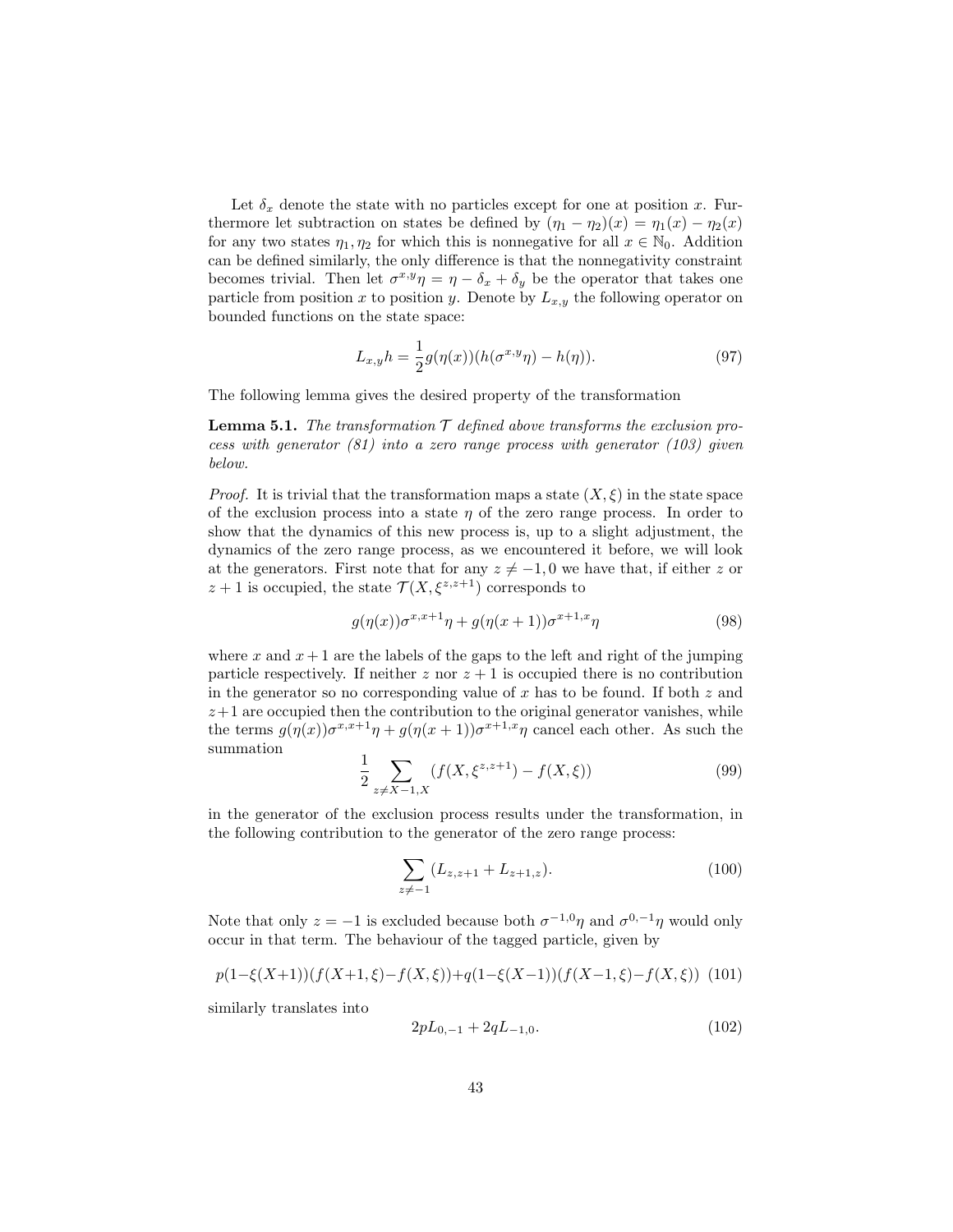This then results in the full generator being given by

$$
L = 2pL_{0,-1} + 2qL_{-1,0} + \sum_{z \neq -1} (L_{z,z+1} + L_{z+1,z}).
$$
 (103)

This, with  $g = \mathbb{1}_{[1,\infty)}$ , is indeed a generator of the zero range process as we encountered it before, except for slightly different behaviour in the origin.  $\Box$ 

The anomaly in the origin is the main difficulty in determining the hydrodynamic limit of this process. However we do have a nice feature that helps in recovering the limiting behaviour of the tagged particle. As it turns out it is possible to give an expression for  $X_t$ , the position of the tagged particle, in terms of the states  $\eta$  of the zero range process at times 0 and t:

$$
X_t = \sum_{x \ge 0} (\eta_0(x) - \eta_t(x))
$$
\n(104)

This equality will turn out to be a crucial step in translating the results for the zero range process in results for the exclusion process. Other important quantities of the two process that can be related to each other are the sets of distributions of these processes. For the exclusion process consider a product Bernoulli measure  $\mu_{\alpha}$ , with parameter  $\alpha$ . The probability for the length of the gap between particle x and  $x + 1$  to be k is given by  $p_k = \alpha(1 - \alpha)^k$ . The expected length of the gap is then given by  $\beta = \frac{1}{\alpha} - 1$ , since  $\beta$  corresponds to the particle density in the zero range process it seems to be a natural parameter to use for probability measures in this process. The product measure for the zero range process corresponding to the homogeneous distribution in the exclusion process has marginals given by

$$
\nu_{\beta}^{+}(\{\eta : \eta(x) = k\}) = \frac{1}{1+\beta} \left(\frac{\beta}{1+\beta}\right)^{k}.
$$
 (105)

The expectation of  $\eta(x)$  indeed equals  $\beta$ , also this measure is reversible with respect to  $L_{x,x+1}+L_{x+1,x}$ . The latter condition was of course expected, because in the absence of a force on the tagged particle, the homogeneous distribution is invariant for the exclusion process. The main theorems that we wish to prove have weaker restrictions on their initial measures then for them to be homogeneous. In the case of theorem 4.1 the constraint is only that the initial distribution consists of a sequence of Bernoulli product measures associated to a density profile  $\sigma \leq k_0 \leq 1 - \sigma$ , for some  $\sigma > 0$ . Ideally this translates into a sequence of measures in the corresponding zero range processes that have a nice limiting behaviour. For this theorem we have  $p = 1$  and thus we can reduce the complexity of the problem by disregarding what happens to the left of the tagged particle. This is justified by the fact that, since the tagged particle never attempts to jump to the left the only interaction, namely blocking the path of another particle, is absent for the tagged particle and hence for all other particles to its right. In the zero range process this feature can be implemented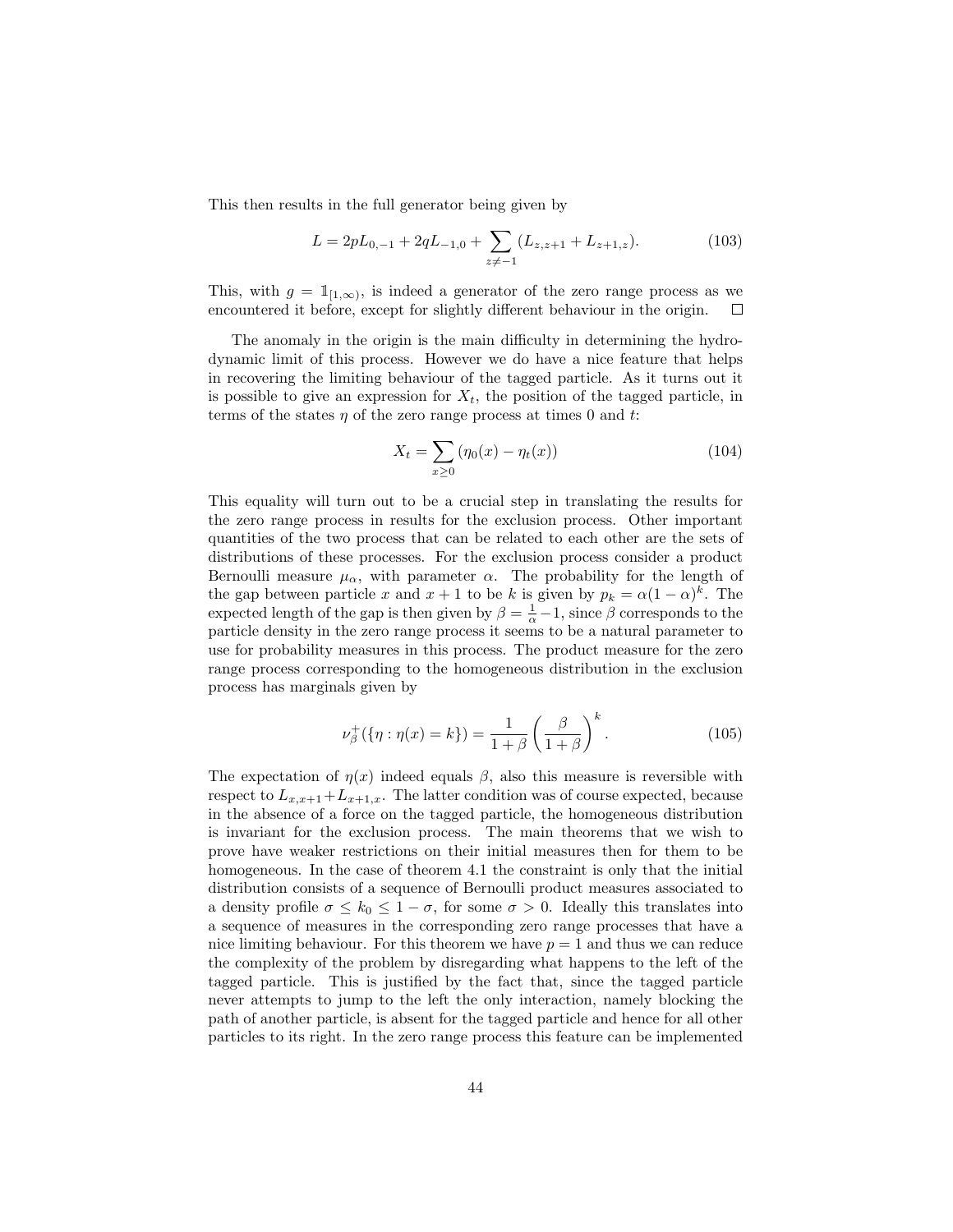by only looking at the dynamics on the nonnegative numbers and to consider −1 as an absorption point. In this case the generator reduces to

$$
L = L_b + \sum_{z \neq -1} (L_{z,z+1} + L_{z+1,z})
$$
\n(106)

where

$$
L_b h(\eta) = g(\eta(0))(h(\eta - \delta_0) - h(\eta)).
$$
\n(107)

For this simplified system, let  $\{\lambda_{\rho_0(.)}^N\}$  be a sequence of distributions in the zero range process corresponding to  $\{\mu_{\kappa_0}^N\}$ . We expect the process to have proper hydrodynamic behaviour. So there should exist a bounded function  $\rho_0 : \mathbb{R}_+ \to \mathbb{R}_+$  such that for each continuous  $G : \mathbb{R}_+ \to \mathbb{R}$  with compact support and each  $\delta > 0$ ,

$$
\lim_{N \to \infty} \mathbb{P}_{\lambda_{\rho_0}}^N \left( \left| \frac{1}{N} \sum_x G(x/N) \eta(x) - \int G(u) \rho_0(u) du \right| > \delta \right) = 0. \tag{108}
$$

Furthermore we expect  $\rho_0(u) = F(u)$  for almost all  $u \in \mathbb{R}_+$ . Later on we will prove both these statements and the corresponding restrictions for the case  $p < 1$ .

#### 5.2 Weak solutions for the transformed system

Previously two differential equations (86) and (87) were introduced and in addition to that weak solutions to differential equations were discussed. However, since we are dealing with an infinite system do not have a precise definition of what counts as a weak solution to these equations. We will discuss this now for equation (86). Let  $\rho_0 : \mathbb{R}_+ \to \mathbb{R}$  be an initial density profile.

**Definition 5.1.** A weak solution of equation (86), in the layer  $[0, T] \times \mathbb{R}_+$ , with initial condition  $\rho_0$ , is a bounded function  $\rho : [0, T] \times \mathbb{R}_+ \to \mathbb{R}$  satisfying the following conditions

1.  $\Phi(\rho(t, u))$  is absolutely continuous in the space variable and

$$
\int_0^T ds \int_{\mathbb{R}_+} du e^{-u} \left(\partial_u \Phi(\rho(s, u))\right)^2 < \infty
$$

- 2.  $\rho(t, 0) = 0$  for almost every  $0 \le t \le T$
- 3. For every smooth function with compact support  $G : \mathbb{R}_+ \to \mathbb{R}$  vanishing at the origin and every  $0 \le t \le T$

$$
\int_{\mathbb{R}_+} du \rho(t, u) G(u) - \int_{\mathbb{R}_+} du \rho_0(u) G(u) = -\frac{1}{2} \int_0^t ds \int_{\mathbb{R}_+} du \frac{dG}{du}(u) \partial_u \Phi(\rho(s, u))
$$

With  $\Phi(\rho) = \frac{\rho}{1+\rho}$ .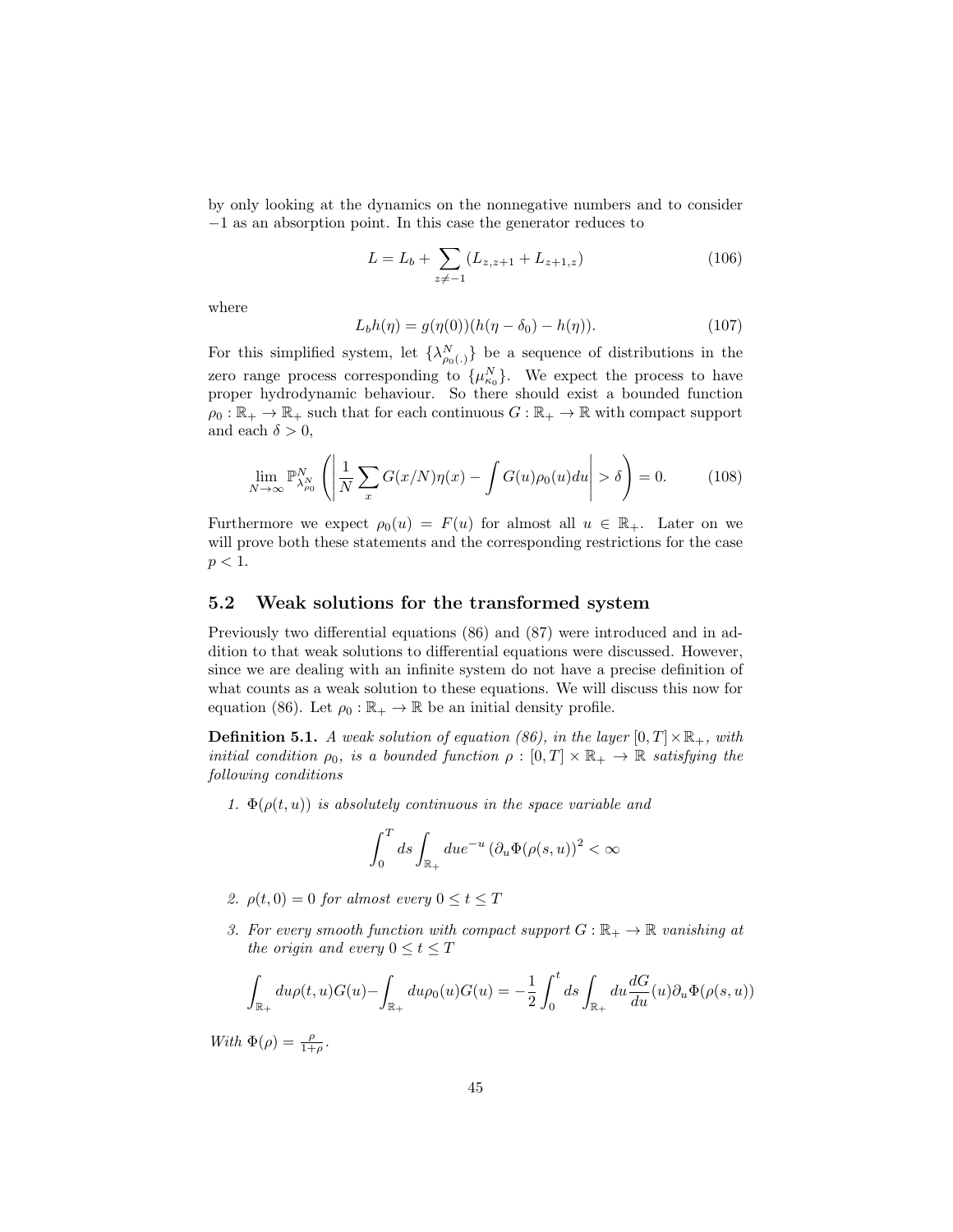In the usual definitions for weak differential equations the solution is defined on a bounded set, now only time is bounded. Space however is not and therefore there is the first requirement, namely a convergence restriction. The second requirement corresponds to  $\rho(t, 0) = 0$ , enforced for almost every  $0 \le t \le T$ . The last requirement is where we find back both the equation  $\partial_t \rho = \frac{1}{2} \Delta \Phi(\rho)$ and our initial condition. The last requirement is what we expect from the definition of a weak solution as we saw it before. We can see that this is indeed a reasonable requirement by looking at the following quantity

$$
\int_{\mathbb{R}_+} du \frac{\partial \rho(t, u)}{\partial t} G(u). \tag{109}
$$

The left hand side of the third requirement follows directly from applying the fundamental theorem of calculus to (109) and filling in the boundaries. The right hand side is obtained by using the differential equation to substitute away the time derivative. The uniqueness of weak solutions to this system can be proven, arguments for this can be found in an appendix to [13].

#### 5.3 The hydrodynamic limit and its implications

In this section it will be explained how the proof of theorem 4.1 depends on the hydrodynamic behaviour of the zero range process from the previous section. Some preliminary notions will be needed, the first being a partial ordering on probability measures on the state space. This can be done if the probability space itself is equipped with a preorder. A relation  $\leq$  on a set S is a preorder if it is reflexive and transitive, so for  $a, b, c \in S$ 

- 1.  $a \leq a$ ;
- 2.  $a \leq b \wedge b \leq c \Rightarrow a \leq c$

Note that in the case of  $\mathbb{N}_0^{\mathbb{N}_0}$  a preorder can be defined as follows, if  $a =$  $(a_0, a_1, \ldots), b = (b_0, b_1, \ldots) \in S$  then  $a \leq b$  iff  $a_i \leq b_i$  for all  $i \in \mathbb{N}_0$ . This preorder allows to distinguish upward closed sets. Let  $U \subset S$  be a subset, such that if  $x \in U$  and  $y \in S$  with  $x \le y$  then  $y \in U$ , then U is called upward closed. Let  $\mu$ and  $\nu$  be two measures on the same probability space, such that  $\mu(U) \leq \nu(U)$ for all upward closed sets  $U \subset S$ , then we say that  $\mu \leq \nu$ . This ordering on measures on  $\mathbb{N}_0^{\mathbb{N}_0}$  can now be used to introduce lower and upper bounds on a sequence of measures, a precondition needed to prove the hydrodynamic limit. We now come back to the set of product measures  $\nu^+_{\alpha}$  with marginals given by

$$
\nu_{\alpha}^{+}\{\eta:\eta(x)=k\}=\frac{1}{1+\alpha}\left(\frac{\alpha}{1+\alpha}\right)^{k}.\tag{110}
$$

Given a measure with constant parameter in the exclusion process these are precisely the corresponding measures in the zero range process. To show the existence of a hydrodynamic limit, for a time interval  $[0, T]$ , the sequence of initial measures  $\mu^N$  musts satisfy the following two conditions.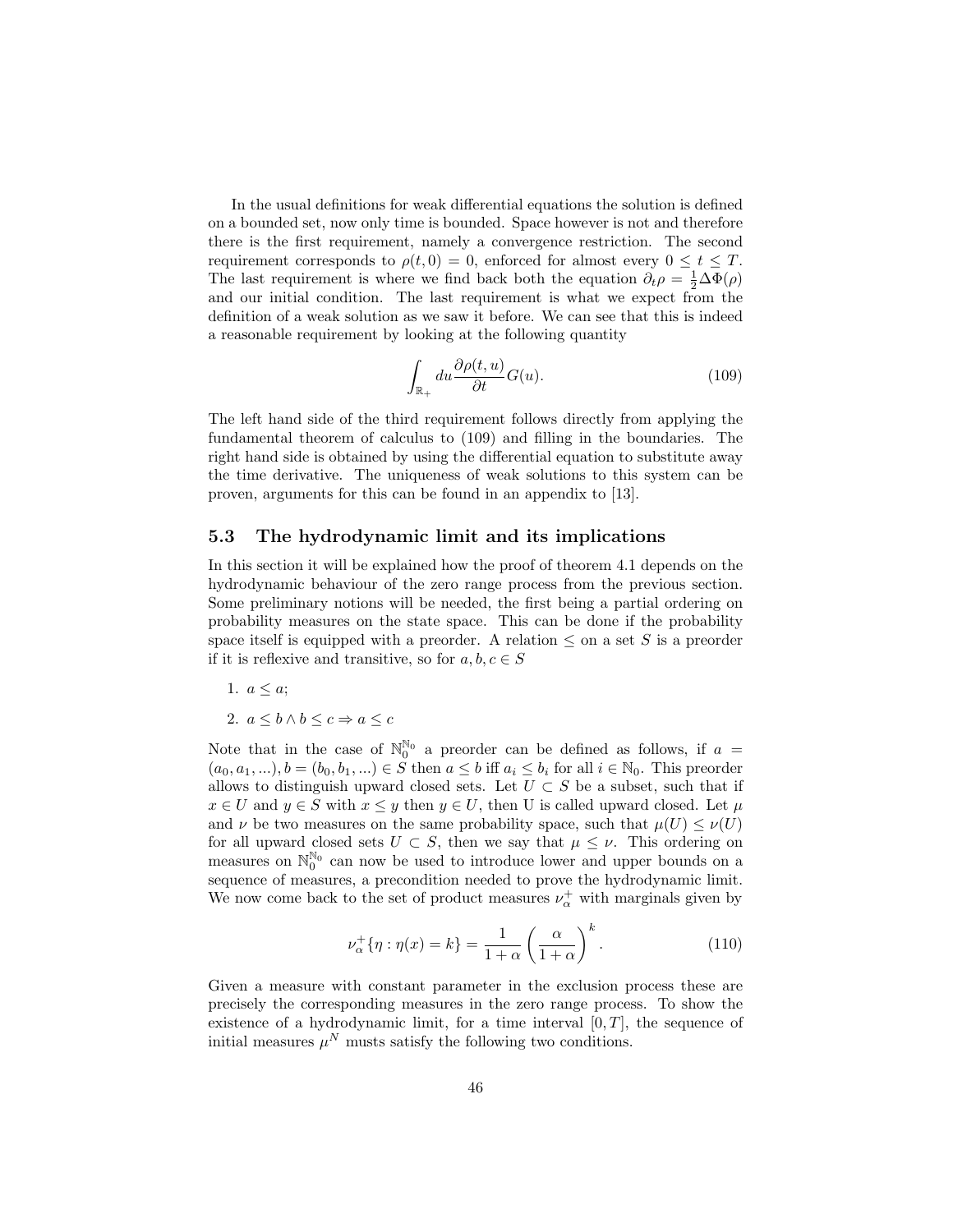- I There exists  $0 < \lambda < \alpha$  such that  $\nu_{\lambda}^+ \leq \mu^N \leq \nu_{\alpha}^+$  for all  $N \geq 1$
- II There exists a bounded function  $\rho_0 : \mathbb{R}_+ \to \mathbb{R}_+$  such that for each continuous function  $G : \mathbb{R}_+ \to \mathbb{R}$  with compact support and each  $\delta > 0$ ,

$$
\lim_{N \to \infty} \mu^N \left( \left| \frac{1}{N} \sum_x G(x/N) \eta(x) - \int du G(u) \rho_0(u) \right| \ge \delta \right) = 0 \qquad (111)
$$

In words the second requirement is that at time  $t = 0$  the system has a proper hydrodynamic limit. At this point we have to consider the Skorokhod spaces to account for time dependence. For each probability measure  $\mu$  on  $\mathbb{N}_0^{\mathbb{N}_0}$  define a probability measure  $\mathbb{P}_{\mu}^{N}$  on the space  $D(\mathbb{R}_{+}, \mathbb{N}_{0}^{\mathbb{N}_{0}})$  induced by the Markov process with generator (106) accelerated by  $N^2$  and initial measure  $\mu$ . Expectations with respect to this measure are denoted by  $\mathbb{E}_{\mu}^{N}$ . Now the theorem that actually describes the dynamics of the system is the following

**Theorem 5.1.** Given a sequence  $\{\mu^N, N \geq 1\}$  satisfying the requirements 1 and II above, a continuous function  $G : \mathbb{R}_+ \to \mathbb{R}$  with compact support and a constant  $\delta > 0$  we have

$$
\lim_{N \to \infty} \mathbb{P}_{\mu^N}^N \left( \left| \frac{1}{N} \sum_x G(x/N) \eta_{tN^2}(x) - \int G(u) \rho(t, u) du \right| > \delta \right) = 0 \qquad (112)
$$

where  $\rho$  is the unique solution of (86).

Applying the entropy method to prove this theorem involves showing the convergence of a sequence  $Q^N$  on the path space of this Markov process. In the next paragraph this will be discussed and it will be shown how 5.1 follows from it. Comparing this theorem with the hydrodynamics we previously encountered we see that the only way in which this expression deviates is in it satisfying a different differential equation. More importantly the expression in Theorem 4.1 follows from it. The crucial equality to relate this result to the exclusion process is equation (104). This equation expresses the displacement of the tagged particle in terms of states of the zero range process. If we multiply time with a factor  $N^2$  and divide the expression by N it reads as follows:

$$
\frac{X_{tN^2}}{N} = \frac{1}{N} \sum_{x \ge 0} \eta_0(x) - \eta_{tN^2}(x). \tag{113}
$$

From this it follows that, if the transformed measures from theorem 4.1 satisfy the requirements put on the measures for theorem 5.1, that

$$
\lim_{N \to \infty} \mathbb{P}^{\mathbb{N}}_{\mu^{\mathbb{N}}} \left( \left| \frac{X_{tN^2}}{N} - \frac{1}{N} \sum_{x \ge 0} \eta_0(x) + \int \rho(t, u) du \right| > \delta \right) = 0. \tag{114}
$$

To show that this plausibly reduces to theorem 4.1 a non-rigorous argument will be given. Later in this chapter we will come back to this problem. Assuming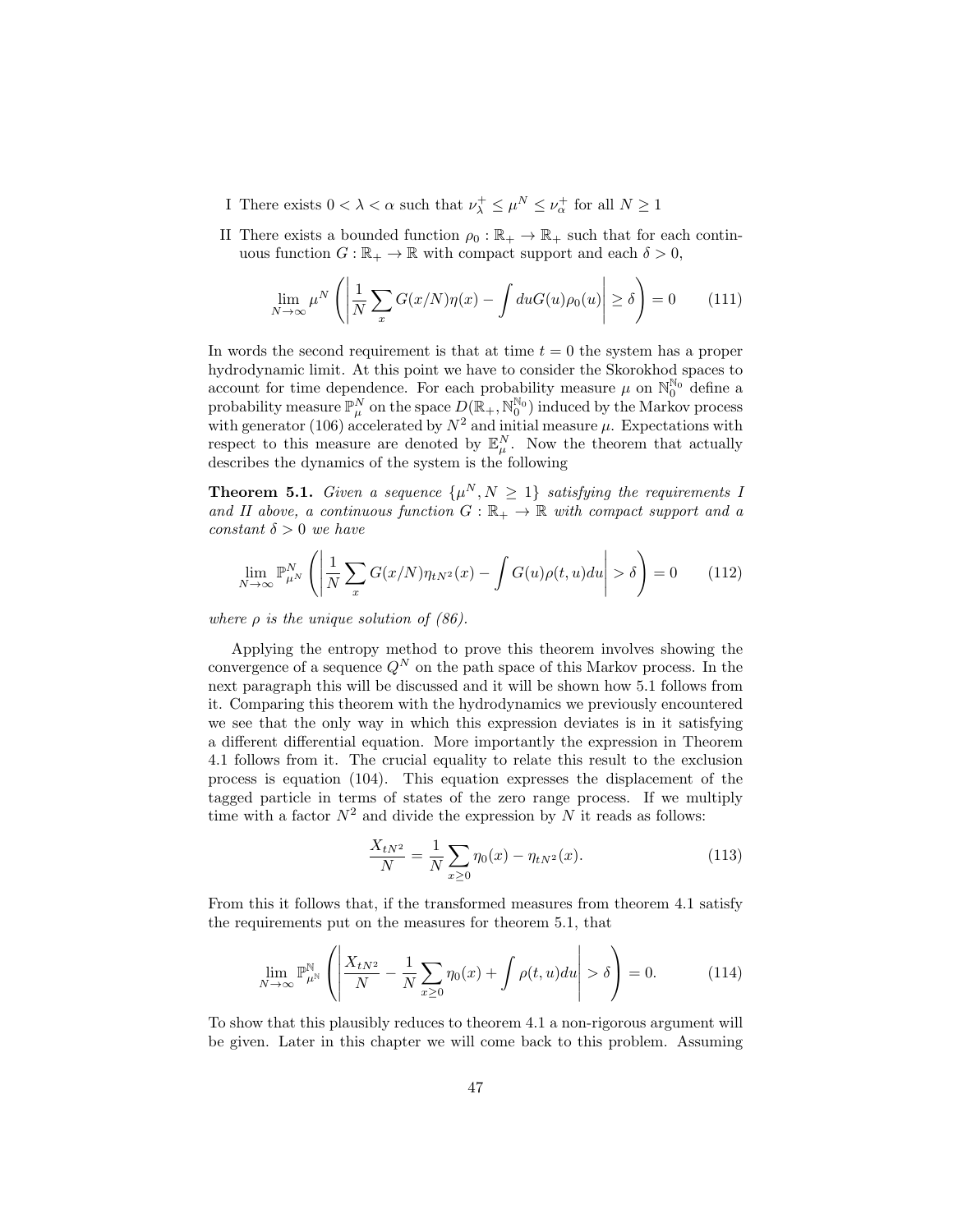hydrodynamic behaviour of the transformed measures at  $t = 0$ , we can rewrite the summation in the above expression as

$$
\frac{1}{N} \sum_{x \ge 0} \eta_0(x) = \int \rho(0, u) du.
$$
 (115)

The right hand side of this expression refers to the particle density in the continuum limit of the zero range process. Given a particle density  $\kappa_0$  in the exclusion process then it seems plausible that, for  $N \to \infty$ , the average width of a gap is given by the function

$$
\sum_{n\geq 1} nP(n) = \sum_{n\geq 1} n(1 - \kappa_0)^n \kappa_0 = \frac{1}{\kappa_0} - 1.
$$
 (116)

Furthermore a position in the exclusion process translates to a position in the zero range process by counting the number of particles from the origin and determining the proper sign. In the continuum limit the position  $x$  in the exclusion process therefore seems to correspond to a position

$$
u = \int_0^x \kappa_0(z) dz \tag{117}
$$

in the zero range process. Combining these equation leads to the expression in theorem 4.1

$$
\lim_{N \to \infty} \mathbb{P}_{\mu^{\mathbb{N}}}^{\mathbb{N}} \left( \left| \frac{X_{tN^2}}{N} - \int \mathcal{F}(u) - \rho(t, u) du \right| > \delta \right) = 0 \tag{118}
$$

with  $F(u) = \frac{1}{\kappa_0(H^{-1}(u))} - 1$  and  $H(x) = \int_0^x \kappa_0(z) dz$ .



Figure 6: Two illustrations of the behaviour of  $F$ , the purple graph, given a profile  $\kappa_0$ , the blue graph.

#### 5.4 Entropy method

The entropy method was previously discussed for the normal zero range process, this time an adjustment is needed for the different behaviour at the origin. Also we do not work on the torus but on R, here a sketch will be given on how these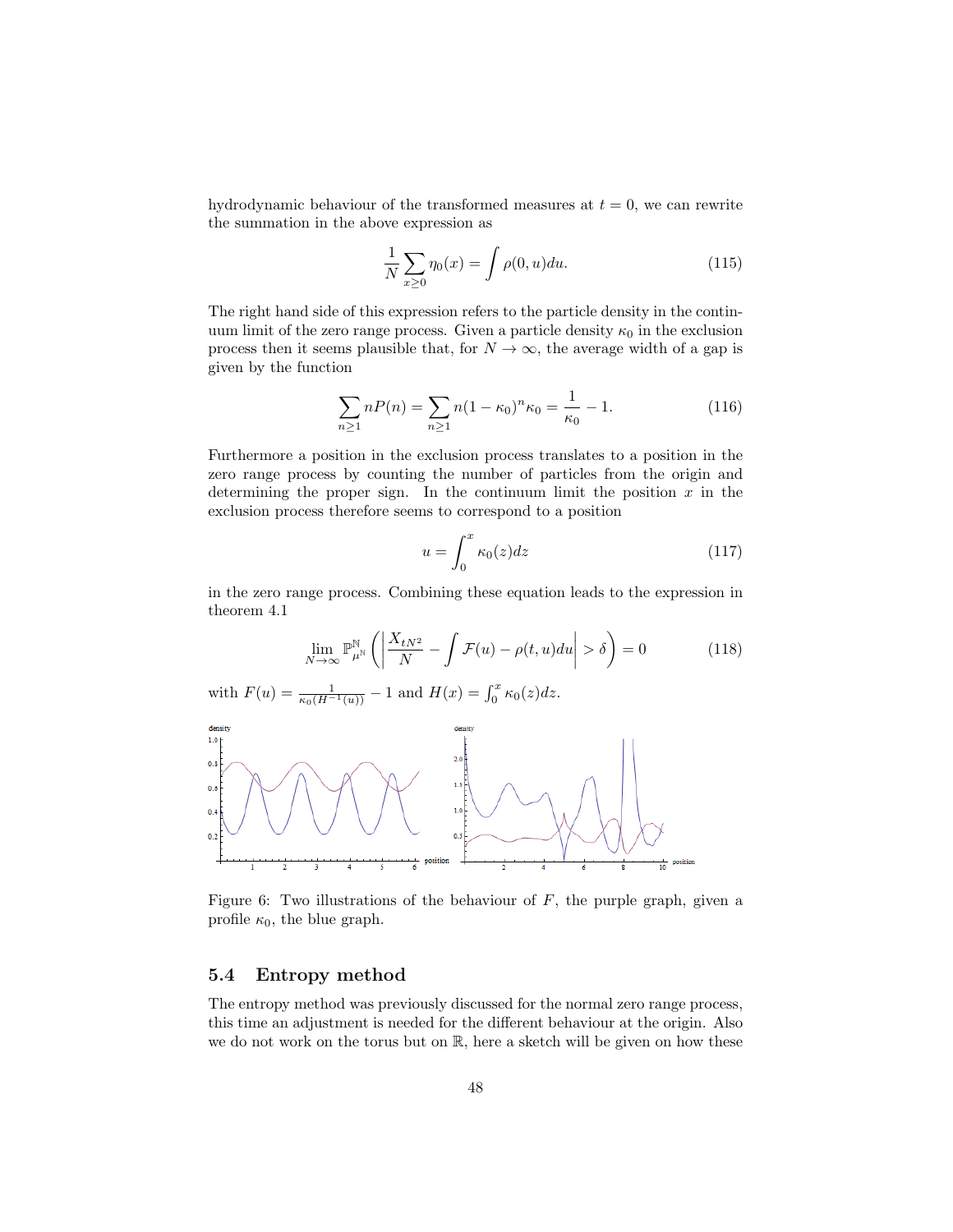problems can be tackled. However, as is the case for the entropy method itself we will not give a full proof. To start off, denote by  $Q_{\mu}^{N}$  the probability measure on the path space  $D([0, T], \mathcal{M}_+)$  corresponding to the accelerated process. Here  $\mathcal{M}_+$  denotes the space of positive Radon measures on  $\mathbb{R}_+$ . Like before the statement regarding the hydrodynamic limit is reduced to the following statement.

**Theorem 5.2.** The sequence  $\mathbb{Q}_{\mu^N}^N$  converges to the probability measure Q concentrated on the absolutely continuous path  $\pi(t, du) = \rho(t, u)du$  whose density is the solution of (86)

The argument to reproduce the equality in theorem 5.1 is also the same as before. One can take a projection operator  $h_t$  sending a path  $\langle \pi_{N^2t}^N :$  $t \in [0,T] >$  to  $\pi_{N^2t}^N$ .  $h_t$  is continuous on the support of Q and thus we have the following convergence  $Q^N \circ h_t^{-1} \to Q \circ h_t^{-1}$ . Therefore  $\pi_{N^2t}^N$  converges in law to  $\rho(t, u)du$  and thus the convergence in theorem 5.1 follows. So up to this point the difference with the entropy method as it was discussed before is rather limited. Now however we encounter the first problem, caused by the different behaviour in the origin. The problem being that we only have one invariant measure at hand,  $\delta_0$ . The entropy of any relevant measure on a torus relative to this measure would be infinite. However the problem is much worse since we try to work on  $\mathbb{N}_0$ , meaning that we would get infinite entropy, even if we had a nice invariant measure. To circumvent the lack of a nice invariant measure we can look at a measure that is, in some sense, close to the invariant measure. First if we assume that  $H(\mu^N|\nu_{\beta}^+) \leq C_0N$ . Then for  $x \geq 0$  Let  $\gamma_x = \beta(1+x)/N$ for  $0 \le x \le N-1$  and  $\gamma_x = \beta$  for  $x \ge N$ . Let the product measure  $\nu_{\gamma(.)}^N$  be defined via its marginals as

$$
\nu_{\gamma(.)}^N \{ \eta : \eta(x) = k \} = (1 - \gamma_x) \gamma_x^k. \tag{119}
$$

The relative entropies of the measures  $\mu^N$  with respect to these measures is, under our assumptions bounded, one can compute that  $H(\mu^N|\nu^N_{\gamma(.)}) \leq C_1 N$ where the constant  $C_1$  only depends on  $\alpha, \beta$  and the constant  $C_0$ . However the assumption that  $H(\mu^N|\nu_{\beta}^+)$  is bounded is false. In [11] a coupling argument is given that shows that the behaviour of measures restricted to finite subsets (scaling with  $N$ ) of  $\mathbb{N}_0$  is similar enough to that of the actual measures. Thereby allowing usage of the entropy method as long as the relative entropy of the measures on these sets is bounded. These measures have a relative entropy scaling with  $N$  and are finite as long as  $N$  is finite. Now based on this construction one can work towards proposition 5.1. If  $D_{\gamma}(f)$  is the Dirichlet form of the probability density f with respect to  $\nu^N \gamma(.)$ , given by

$$
D_{\gamma}(f) = D_{\gamma,b}(f) + \sum_{x \ge 0} D_{x,x+1}(f)
$$
 (120)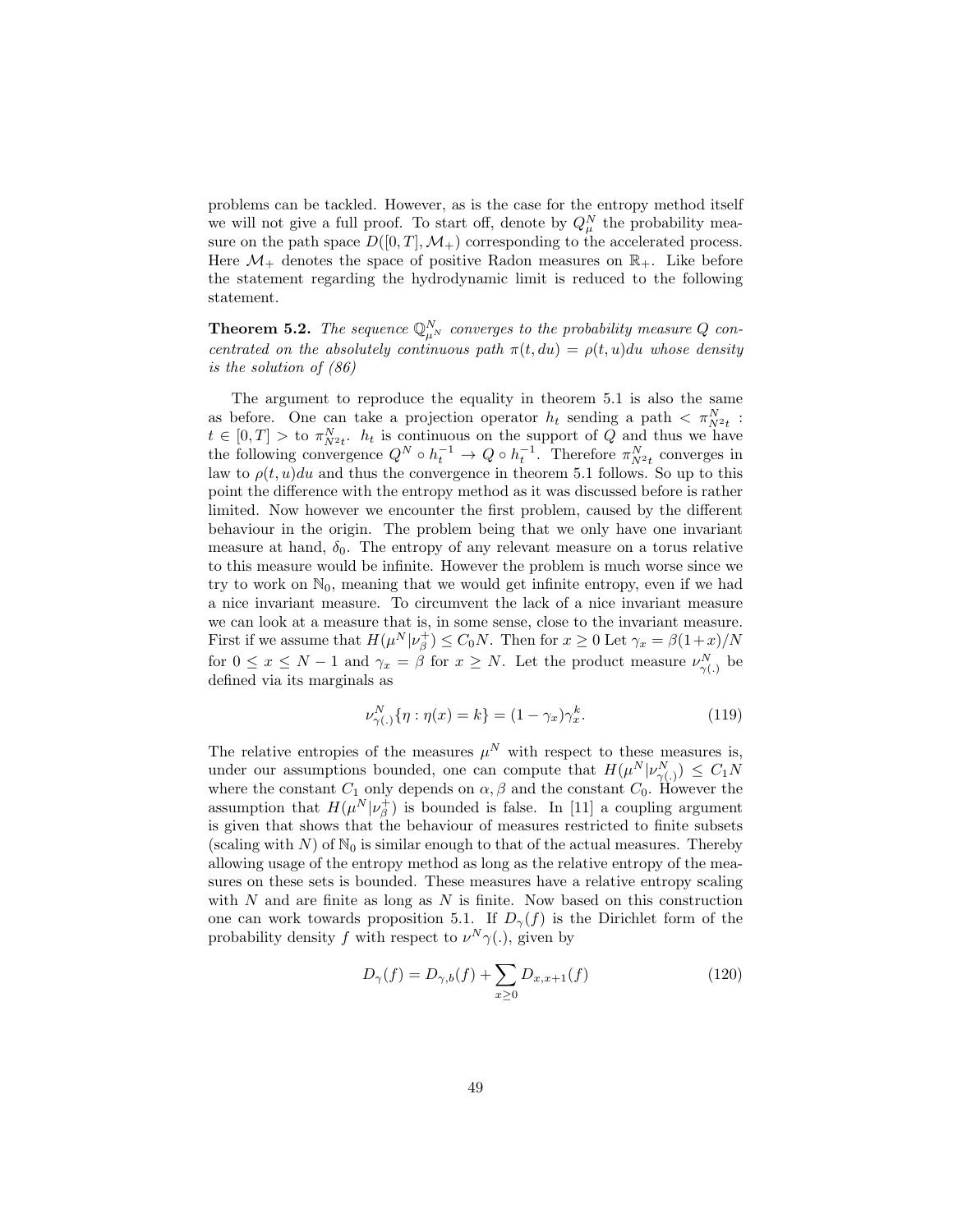where

$$
D_{\gamma,b}(f) = \frac{1}{2} \int g(\eta(0)) \left(\sqrt{f(\eta - \delta_0)} - \sqrt{f(\eta)}\right)^2 d\nu_{\gamma(.)}^N
$$
  

$$
D_{x,x+1}(f) = \frac{1}{2} \int g(\eta(x)) \left(\sqrt{f(\eta + \delta_{x+1} - \delta_x)} - \sqrt{f(\eta)}\right)^2 d\nu_{\gamma(.)}^N
$$
(121)

Then finally in the next proposition, the proof of which can be found in [11], the last needed estimates on the entropy are given.

**Proposition 5.1.** Let  $S_t^N$  be the semigroup associated to the generator L corresponding to the accelerated process. Denote by  $f_t = f_t^N$  the Radon-Nikodym derivative of  $\mu^N S_t^N$  with respect to  $\nu_{\gamma(.)}^N$ . There exists a finite constant  $C = C(\beta)$ such that

$$
\partial_t H(\mu^N S_t^N | \nu_{\gamma(.)}^N) \le -N^2 D_\gamma(f_t) + CN \tag{122}
$$

From this point onward the differences with the entropy method for the normal zero range process largely boil down to adjustments in the (proof of the) replacement lemma which is beyond the scope of this text. So what we have seen is how one can transform the exclusion process to a zero range process and what approach can be used to determine its hydrodynamic limit in the special case  $p = 1$ . For this case we still have to show that the transformation behaves as expected in the continuum limit, this will be done in the next chapter after we have compared the  $p < 1$  case with the  $p = 1$  case.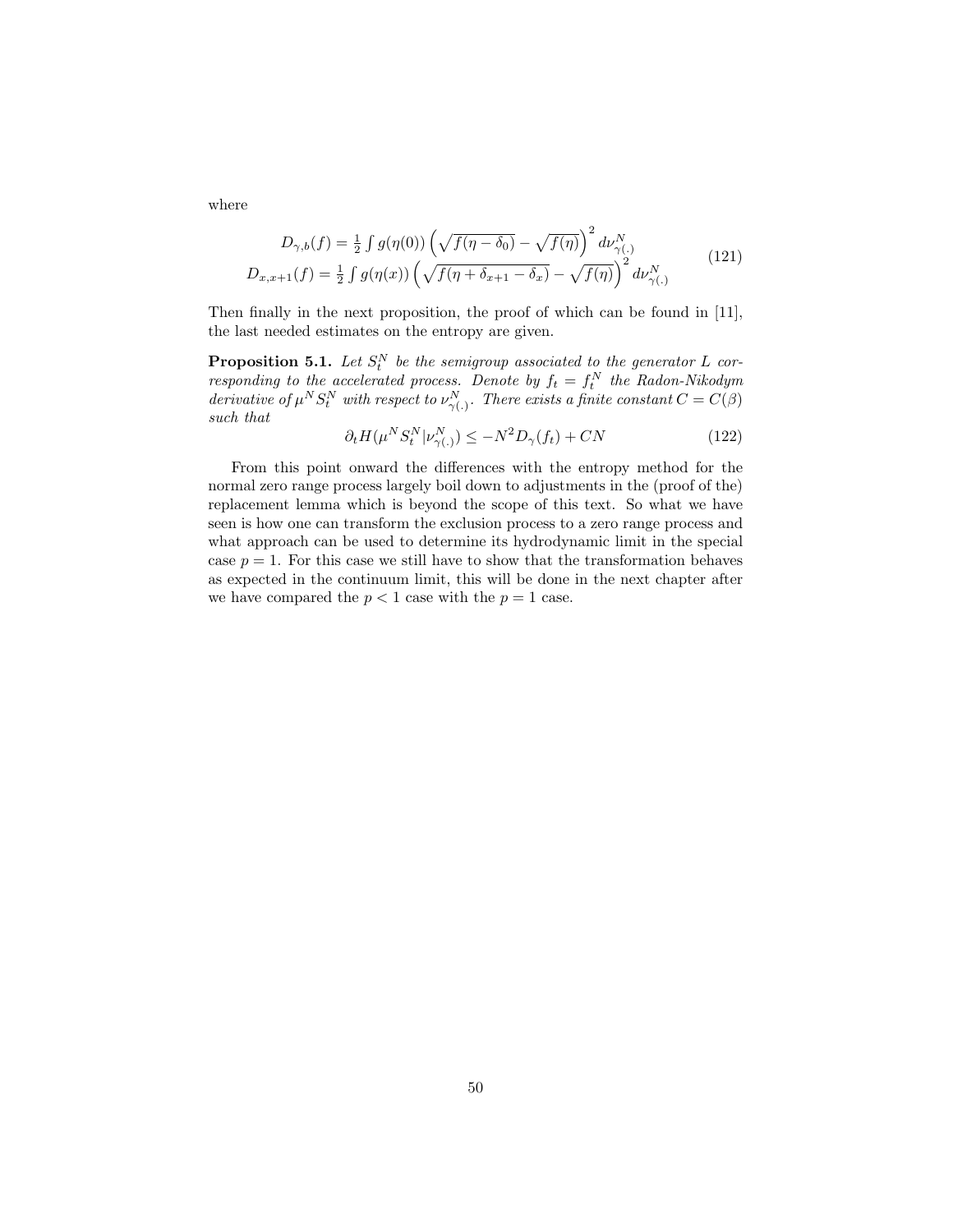## 6 The  $p < 1$  case and calculating the Einstein relation

The situation  $\frac{1}{2} < p < 1$  is quite similar to the  $p = 1$  case so our treatment here will be somewhat shorter. However for both cases we have postponed the proof that in the continuum limit the transformation (96) behaves as expected. So after the discussion of the situation with  $p < 1$  we will finish that proof. Finally we then need to obtain the validity of the Einstein relation from this theorem, that will be the last point of discussion in this chapter.

#### 6.1 The approach for the  $p < 1$  case

Recall that the state space is equal to the state space of the normal zero range process, being  $\mathbb{Z}^{\mathbb{N}_0}$ , and the generator is given by

$$
L = \sum_{x \neq -1} (L_{x,x+1} + L_{x+1,x}) + 2pL_{0,-1} + 2qL_{-1,0}.
$$
 (123)

A fortunate difference with the case that was discussed earlier is the existence of an invariant measure, namely the product measure  $\bar{\nu}_{\phi}^{i}$  with marginals given by

$$
\bar{\nu}_{\phi}^{i} \{ \eta : \eta(x_{0} = k \} = \frac{1}{Z(\phi_{x})} \frac{\phi_{x}^{k}}{g(k)!},
$$
\n(124)

where  $\phi_x = p\phi$  if  $x \le -1$  and  $\phi_x = q\phi$  if  $x \ge 0$  and Z is the normalisation factor. The hydrodynamic behaviour is assumed to be reflected by equation (87) so we have to be precise about what it means to for a function to be a weak solution to this equation.

**Definition 6.1.** A weak solution of the partial differential equation  $(87)$  is a function  $\rho : \mathbb{R}_+ \times \mathbb{R} \to \mathbb{R}$  such that

1.  $\Phi(\rho(t, u))$  is absolutely continuous in the space variable and for every  $t > 0$ 

$$
\int_0^t ds \int_{\mathbb{R}} du e^{-|u|} \left( \partial_u \Phi(\rho(s, u)) \right)^2 < \infty
$$

- 2.  $p\Phi(\rho(t, 0+)) = q\Phi(\rho(t, 0-))$  for almost every  $t > 0$
- 3. For every smooth function with compact support  $G : \mathbb{R} \to \mathbb{R}$  vanishing at the origin and every  $0 \le t \le T$

$$
\int_{\mathbb{R}} du \rho(t, u) G(u) - \int_{\mathbb{R}} du \rho_0(u) G(u) = -\frac{1}{2} \int_0^t ds \int_{\mathbb{R}} du \frac{dG}{du}(u) \partial_u \Phi(\rho(s, u))
$$

Here we have a problem because  $\rho$  is supposed to be a solution to a weak differential equation. This implies that we know it to be measurable, but not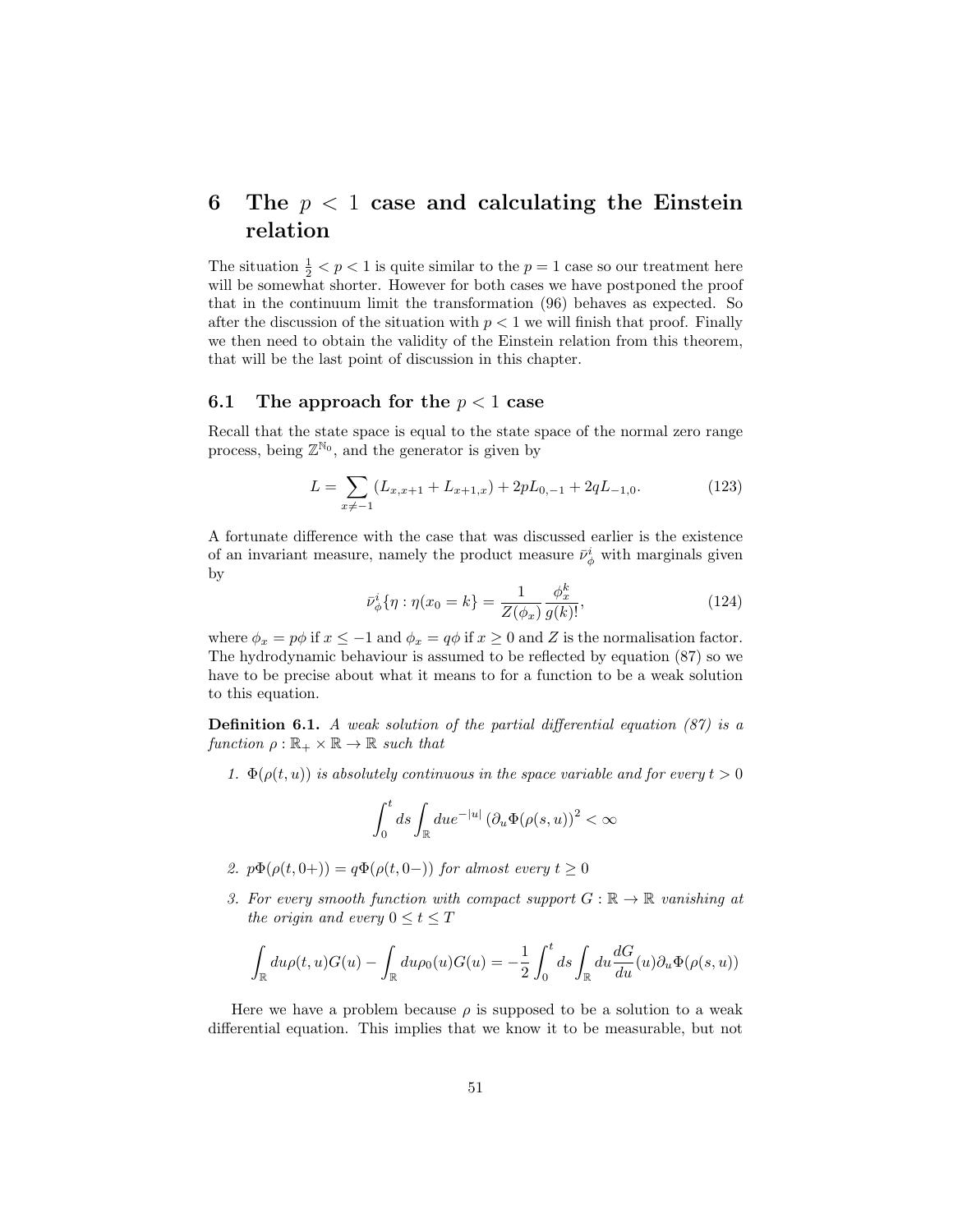that these limits are well defined. Therefore the second requirement must be interpreted as

$$
\lim_{\epsilon \to 0} \int_0^t h(s) \left( p \Phi \left( \frac{1}{\epsilon} \int_0^{\epsilon} \rho(s, u) dy \right) - q \Phi \left( \frac{1}{\epsilon} \int_{-\epsilon}^0 \rho(s, u) du \right) \right) ds = 0 \quad (125)
$$

for all continuous functions  $h$ . For uniqueness we refer again to [11]. For initial states the following requirements are imposed

- I' There exist  $0 < \lambda < \alpha$  such that  $\bar{\nu}_{\lambda}^{+} \leq \mu^{N} \leq \bar{\nu}_{\alpha}^{+}$  for all  $N \geq 1$
- II' There exists a bounded function  $\rho_0 : \mathbb{R} \to \mathbb{R}_+$  such that for each continuous function  $G : \mathbb{R} \to \mathbb{R}_+$  with compact support and each  $\delta > 0$ ,

$$
\lim_{N \to \infty} \mu^N \left( \left| \frac{1}{N} \sum_x G(x/N) \eta(x) - \int du G(u) \rho_0(u) \right| \ge \delta \right) = 0 \qquad (126)
$$

The hydrodynamic limit is then given by the usual equation

Theorem 6.1. The hydrodynamic limit of the zero range process with generator (123) on  $\mathbb{Z}^{\mathbb{N}_0}$  with a sequence of initial measures satisfying I' and II' above is given by

$$
\lim_{N \to \infty} \mathbb{P}_{\mu}^{N} \left( \left| \frac{1}{N} \sum_{x} G(x/N) \eta_t(x) - \int G(u) \rho(t, u) du \right| \ge \delta \right) = 0 \tag{127}
$$

where  $\rho$  is a weak solution to (87).

This can then be proven via an adjustment to equation (5.2) to this situation. Let  $Q_{\mu^N}^N$  be the probability measure on the path space  $D(\mathbb{R}_+,\mathcal{M}_+)$  induced by the accelerated process.

**Theorem 6.2.** The sequence  $\mathbb{Q}_{\mu^N}^N$  converges to the probability measure concentrated on the absolutely continuous path  $\pi(t, du) = \rho(t, u)du$  whose density  $\rho$  is the solution of 87

The argument to obtain theorem 6.1 from theorem 6.2 is the same as for the  $p = 1$  case. As in the  $p = 1$  case one then has to make an assumption about a bound on the entropy, namely  $H(\mu^N|\bar{\nu}^i_{\beta}) \leq C_0 N$ , for some  $\beta$  and N. A similar coupling argument, given in [13], allows to remove this assumption afterwards. From there on one has to obtain a version of the replacement lemma for the entropy method to work, details can also be found in [13].

#### 6.2 The properties of the transformation  $\mathcal T$

As for the entropy method we merely provided some of the background needed to apply it to the case of the zero range process with an anomaly in the origin. Basing the validity of the hydrodynamic limit of zero range process on the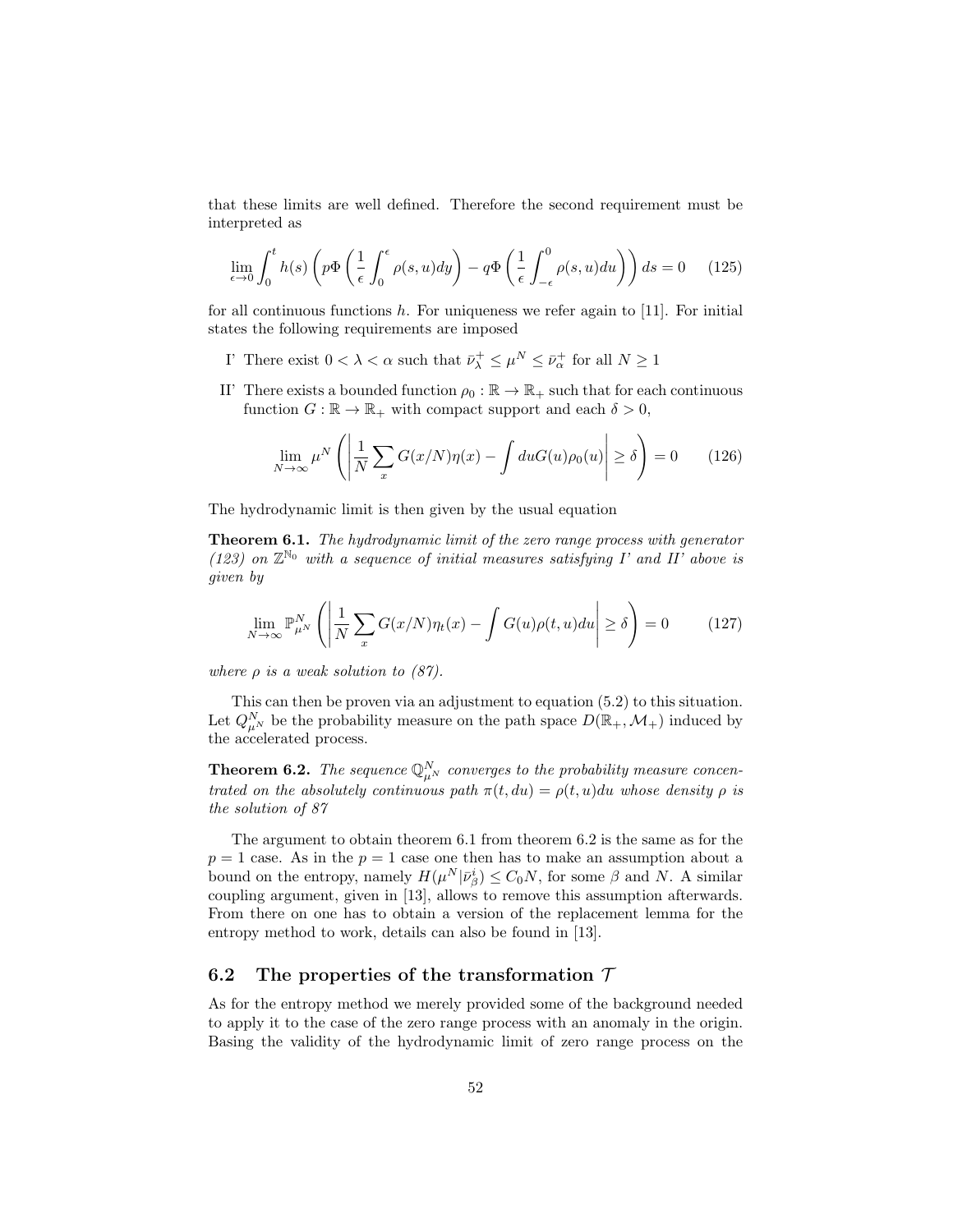results of [13] would still not be sufficient to support the conclusion that the hydrodynamic behaviour of the zero range process implies the validity of the theorems 4.1 and 4.2. The following statement is what we wish to prove in both cases, where the only difference lies in the definitions of  $\rho$  and  $F$ :

$$
\lim_{N \to \infty} \mathbb{P}_{\mu^{\mathbb{N}}}^{\mathbb{N}} \left( \left| \frac{X_{tN^2}}{N} - \int F(u) - \rho(t, u) du \right| > \delta \right) = 0. \tag{128}
$$

Proving this is the purpose of this paragraph. The key is showing the validity of the following proposition.

**Proposition 6.1.** In the case  $p = 1$ , consider a sequence of probability measures  $\mu^N$  satisfying the corresponding assumptions for the initial measures, I' and II'. Then, for every  $t \geq 0$  and  $\delta > 0$ ,

$$
\lim_{N \to \infty} \mathbb{P}_{\mu^N}^N \left( \left| N^{-1} \sum_{x \ge 0} (\eta_t(x) - \eta_0(x)) - \int_0^\infty \rho(t, u) - \rho_0(u) du \right| > \delta \right) = 0 \tag{129}
$$

where  $\rho$  is the solution of (86). In the case  $p < 1$ , consider a sequence of probability measures  $\mu^N$  satisfying the corresponding assumptions, I and II, for the initial measures. Then, for every  $t \geq 0$  and  $\delta > 0$  the same expression holds, where  $\rho$  is now the solution to (87).

This proposition follows from the hydrodynamic limit in combination with the constraints on the probability measures  $\mu^N$ . This proposition then implies the validity of theorems 4.1 and 4.2 if the measures introduced in in those theorems indeed transform to measures satisfying the constraints needed for proposition 6.1. This is made precise in the following proposition

**Proposition 6.2.** Fix a sequence of initial states  $\mu_{\rho_0(.)}^N$  satisfying the assumptions of Theorem 4.1 or 4.2. The sequence  $\mathcal{TH}_{\rho_0(\cdot)}^N$  satisfies the corresponding assumptions, I and II or I' and II' respectively, for the initial measures.

*Proof.* The proof will be given for  $p = 1$  the case  $p < 1$  is analogous. First we will check the existence of the bounds on the measures. We are given an initial profile  $\rho_0 : \mathbb{R}_+ \to [0, 1]$  for which there exists a  $\sigma > 0$  such that  $\sigma \leq \rho_0 \leq 1 - \sigma$ . We also have a product measure  $\mu_{\rho_0(.)}^N$  associated to the density profile. Now let  $\nu_{\rho_0(.)}^N$  be a product measure for the zero range model given by  $\mathcal{TH}_{\rho_0(.)}^N$ . If it can be shown that, given a product measure on  $\{0,1\}^{\mathbb{N}}$  that is bounded above by  $\mu_{\rho}^+$  for some  $0 < \rho < 1$ , then  $\mathcal{T}\mu$  is bounded below by  $\nu_{(1-\rho)/\rho}^+$ . Likewise for a lower bound  $\mu_{\rho}^-$  the image under the transformation has an upper bound  $\nu_{(1-\rho)/\rho}^{-}$ . Assume now that  $\mu \leq \mu_{\rho}^{+}$ , for  $x \geq 1$  denote by  $\gamma_x$  the probability of finding a particle at x under the measure  $\mu$ . Then  $\gamma_x \leq \rho$ . For  $j \geq 1$ we denote by  $N_j$  the random variable corresponding to the position of the  $j^{th}$ particle. Now a coupling argument will be used, if we consider the joint process on  $\{0,1\}^{\mathbb{N}_0} \times \{0,1\}^{\mathbb{N}_0}$  with distribution  $\mu \times \rho$  then  $N_1^{\mu} \geq N_1^{\rho}$  and  $N_{j+1}^{\mu} - N_j^{\mu} \geq$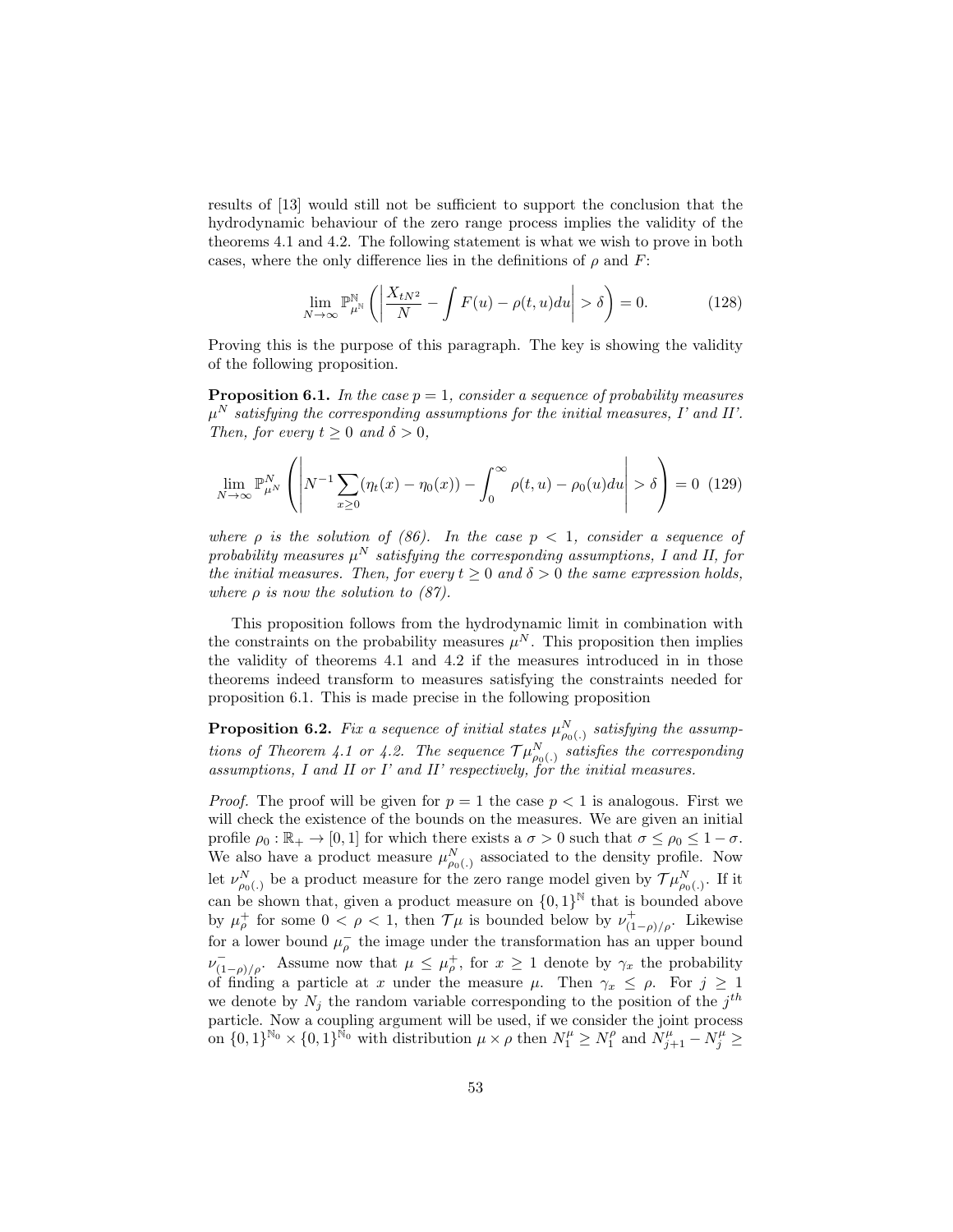$N_{j+1}^{\rho} - N_j^{\rho}$  for  $j \geq 1$ . Where the superscripts indicate that the position of the  $j<sup>th</sup>$  particle is taken under the corresponding distribution. Now applying  $\mathcal{T}$  to this coupling measure yields a measure on  $\mathbb{N}_0^{\mathbb{N}_0} \times \mathbb{N}_0^{\mathbb{N}_0}$  with first marginal given by  $\mathcal{T}\mu$  and second marginal  $\mathcal{T}\mu_{\rho}^{+} = \nu_{(1-\rho)/\rho}^{+}$ . The coupling measure is concentrated on states  $(\eta^1, \eta^2)$  below the diagonal, thus  $\mathcal{T}\mu \geq \nu_{(1-\rho)/\rho}^+$ . This then shows  $\nu_{\sigma/(1-\sigma)}^+ \leq \nu_{\rho_0(.)}^N \leq \nu_{(1-\sigma)/\sigma}^+$ , concluding the first part of the proof. It remains to show the validity of an initial hydrodynamic limit. The validity of this requirement already follows if we know that for all  $\delta > 0$ :

$$
\lim_{N \to \infty} \nu_{\rho_0(.)}^N \left( \left| \frac{1}{N} \sum_{x=0}^{\lfloor BN \rfloor} \eta(x) - \int_0^B F(u) du \right| > \delta \right) = 0. \tag{130}
$$

In order to show this note that by definition of F we have that, for all  $B > 0$ :

$$
\int_{0}^{B} F(u) du = H^{-1}(B) - B.
$$
 (131)

The total number of sites between the origin and  $n \in \mathbb{N}$  equals the number of particles plus the sum of the length of all the holes. This leads to the estimate

$$
\sum_{x=0}^{n} \xi(x) + \sum_{y=0}^{-1+\sum_{x=0}^{n} \xi(x)} \eta(y) \le n+1 \le \sum_{x=0}^{n} \xi(x) + \sum_{y=0}^{\sum_{x=0}^{n} \xi(x)} \eta(y), \qquad (132)
$$

with  $\xi$  a state in the exclusion process corresponding to the state  $\eta$  in the zero range process. The last piece of information needed is the convergence of  $\frac{1}{N}\sum_{x=0}^{\lfloor nN \rfloor} \xi(x)$  to  $\int_0^n \kappa_0(u)du$ . Using the convergence of the sum over  $\xi(x)/N$ and substituting  $n = \lfloor NH^{-1}(B) \rfloor$  in the inequality then yields an estimate from which the desired result quickly follows.  $\Box$ 

#### 6.3 Solving the differential equation

We now have rather precise results about the behaviour of the tagged particle in the exclusion process. Finally we should look how the third theorem, the Einstein relation, follows from these results. We could try to do this by solving the differential equation governing the system for a constant density profile. However it is possible to start out with a more general initial density:

$$
\rho_0(u) = \rho_+ 1_{\{x \ge 1\}}(u) + \rho_- 1_{\{x < 0\}},\tag{133}
$$

with  $\rho_+$  and  $\rho_-$  such that the requirements of theorem 4.2 are met. In [11] this problem is then solved by reducing the set of equation to a new set of equations describing a solution to the self-scaling Stefan problem. From the solution to this problem the validity of the Einstein relation follows. In this paragraph their solution to the problem will be presented, a few comments are omitted in this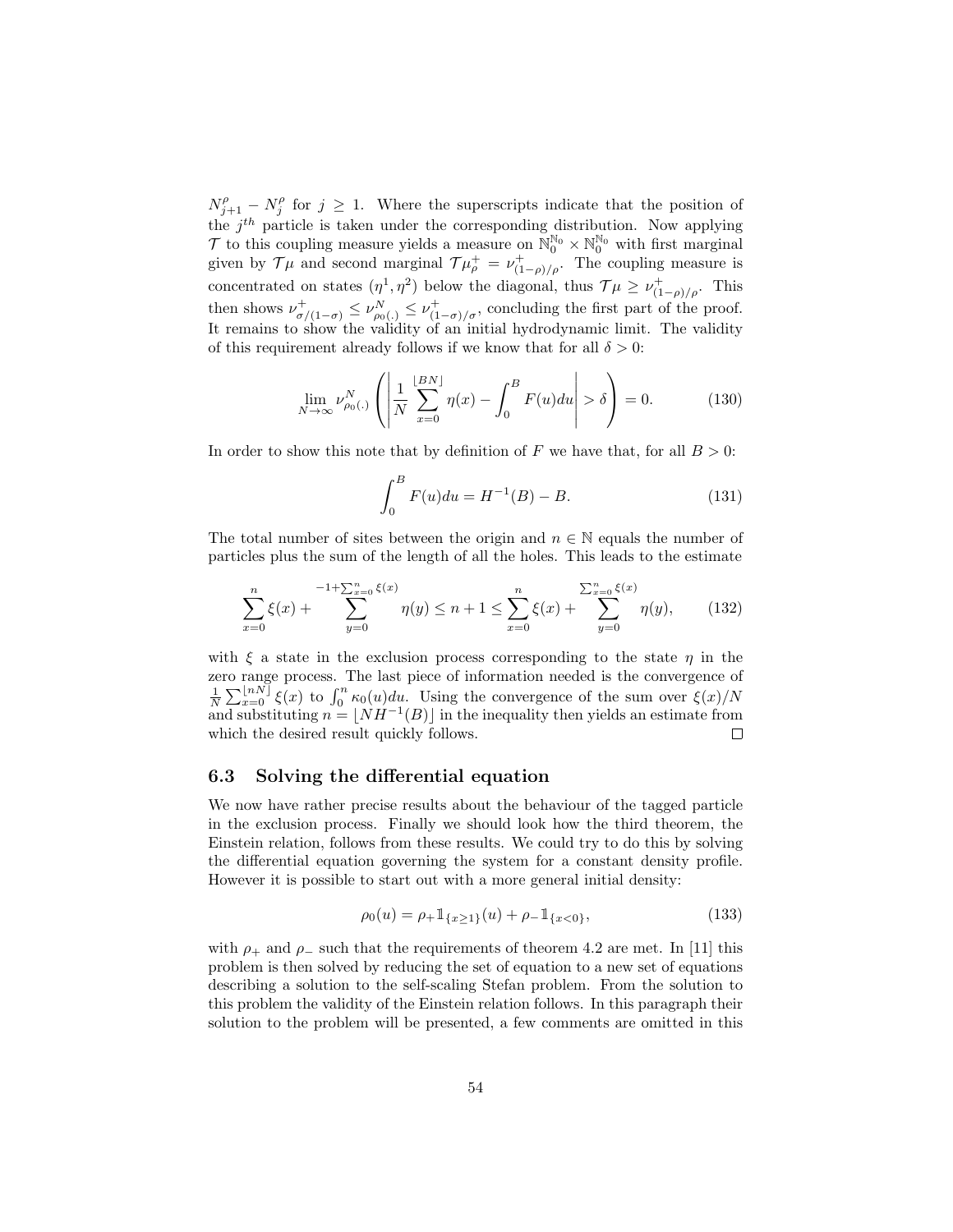text. For convenience, recall that the differential equation we wish to solve is given by:

$$
\begin{cases}\n\partial_t \rho = \frac{1}{2} \Delta \Phi(\rho) \\
p \Phi(\rho(t, 0+)) = q \Phi(\rho(t, 0-)) \\
\partial_u \Phi(\rho(t, 0+)) = \partial_u \Phi(\rho(t, 0-)) \\
\rho(0,.) = F(.)\n\end{cases}
$$
\n(134)

The first step is recognizing that the equation is solved by densities of the form

$$
\rho(t, u) = \phi(u/\sqrt{t}),\tag{135}
$$

where  $\phi : \mathbb{R} \to \mathbb{R}$  is the solution of

$$
\begin{cases}\n-z\phi'(z) = \partial_z^2(\phi(z)) \\
\frac{\phi'(0+)}{1+\phi(0+))^2} = \frac{\phi'(0-)}{(1+\phi(0-))^2} \\
\phi(\pm \infty) = \rho_{\pm} \\
p\Phi(\phi(0+)) = q\Phi(\phi(0-))\n\end{cases}
$$
\n(136)

with  $\Phi(\rho) = \frac{\rho}{1-\rho}$ . This can be checked by explicit computation. The resulting function  $v_t$  is in this case given by  $v \sqrt{t}$  where the parameter v is given by

$$
v = \int_0^\infty (\rho_+ - \phi(y)) dy.
$$
 (137)

This can be seen by using the fact that on  $\mathbb{R}_+$  the value of F is given by  $\rho_+$  and subsequently performing a coordinate transformation  $y = \frac{u}{\sqrt{t}}$ . Note that the convergence of the integral must still be understood in the way it was described in the previous chapter. The integrand of  $v$  can be written differently by using  $\phi(\infty) = \rho_+$ :

$$
\rho_+ - \phi(y) = \int_y^\infty \partial_z \phi(z) dz.
$$
\n(138)

Using the differential equation and then integration by parts leads to the derivative of  $\Phi(\phi(u))$ :

$$
v = \frac{\phi'(0+)}{1 + \phi(0+))^2}.
$$
\n(139)

The following transformation corresponds to the inverse of the transformation  $\tau$ 

$$
x(z) = \int_0^z (1 + \phi(y)) dy
$$
  
\n
$$
m(x) = \frac{1}{1 + \phi(z(x))}
$$
\n(140)

The function  $m$  introduced this way solves the following equation

$$
\begin{cases}\n m''(x) = -(x+v)m'(x) \\
-v = \frac{m'(0+)}{m(0+)} = \frac{m'(0-)}{m(0-)} \\
p(1-m(0+)) = q(1-m(0-)) \\
m(\pm \infty) = \alpha_{\pm} = \frac{1}{1+\rho_{\pm}}\n\end{cases}
$$
\n(141)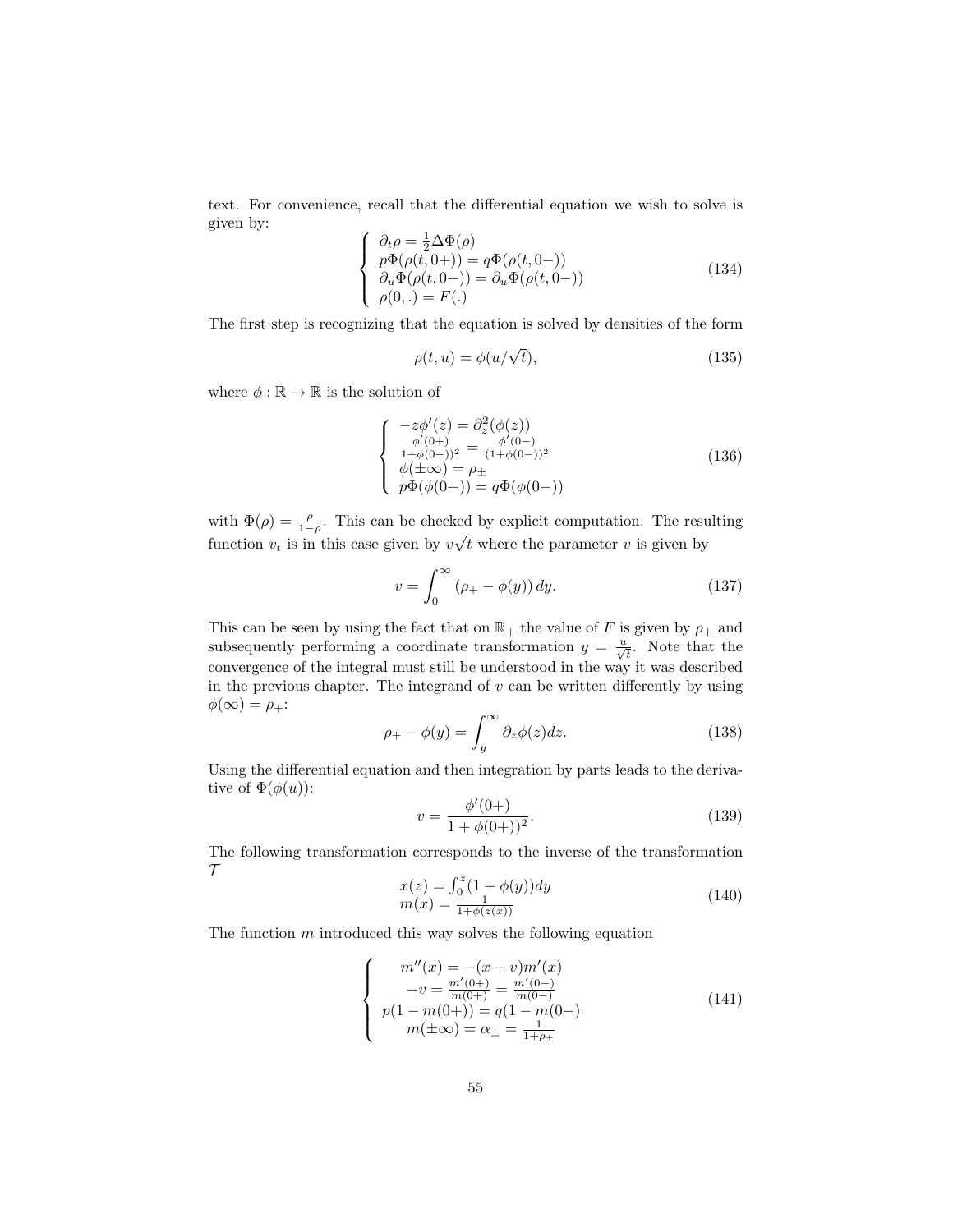This is a self-scaling Stephan problem, a solution to this problem can be found in [11], the text there is based on [20]. It is solved by

$$
m(x) = \begin{cases} A_{+} + B_{+} \int_{0} x e^{-\frac{1}{2}y^{2} - vy} dy \\ A_{+} + B_{-} \int_{0}^{x} e^{-\frac{1}{2}y^{2} - vy} dy \end{cases}
$$
(142)

with the following relations on the parameters:

$$
p(1 - A_{+}) = q(1 - A_{-})
$$
  
\n
$$
-v = \frac{B_{+}}{A_{+}} = \frac{B_{-}}{A_{-}}
$$
  
\n
$$
\alpha_{\pm} = A_{\pm}J(\pm v)
$$
\n(143)

Here *J* is defined by  $J(v) = 1 - v \int_0^\infty e^{-1/2y^2 - vy} dy$ . Then the following equality can be derived:

$$
p\left(1 - \frac{\alpha_+}{J(v)}\right) = q\left(1 - \frac{\alpha_-}{J(-v)}\right). \tag{144}
$$

This finally allows for a first order estimate in the case of a constant density profile  $(\alpha_+ = \alpha_-)$ . From the previous equality it follows that the following holds:

$$
(p-q)\frac{1-\alpha}{\alpha} = \frac{pJ(v-v) - qJ(v) - (p-q)J(v)J(-v)}{J(v)J(-v)}.
$$
 (145)

Then, when  $p - q$  is small, this leads to the first order estimate

$$
v = (p - q)\sqrt{\frac{2}{\pi}} \frac{\alpha}{1 - \alpha} + o(p - q). \tag{146}
$$

Thus concluding the validity of the Einstein relation.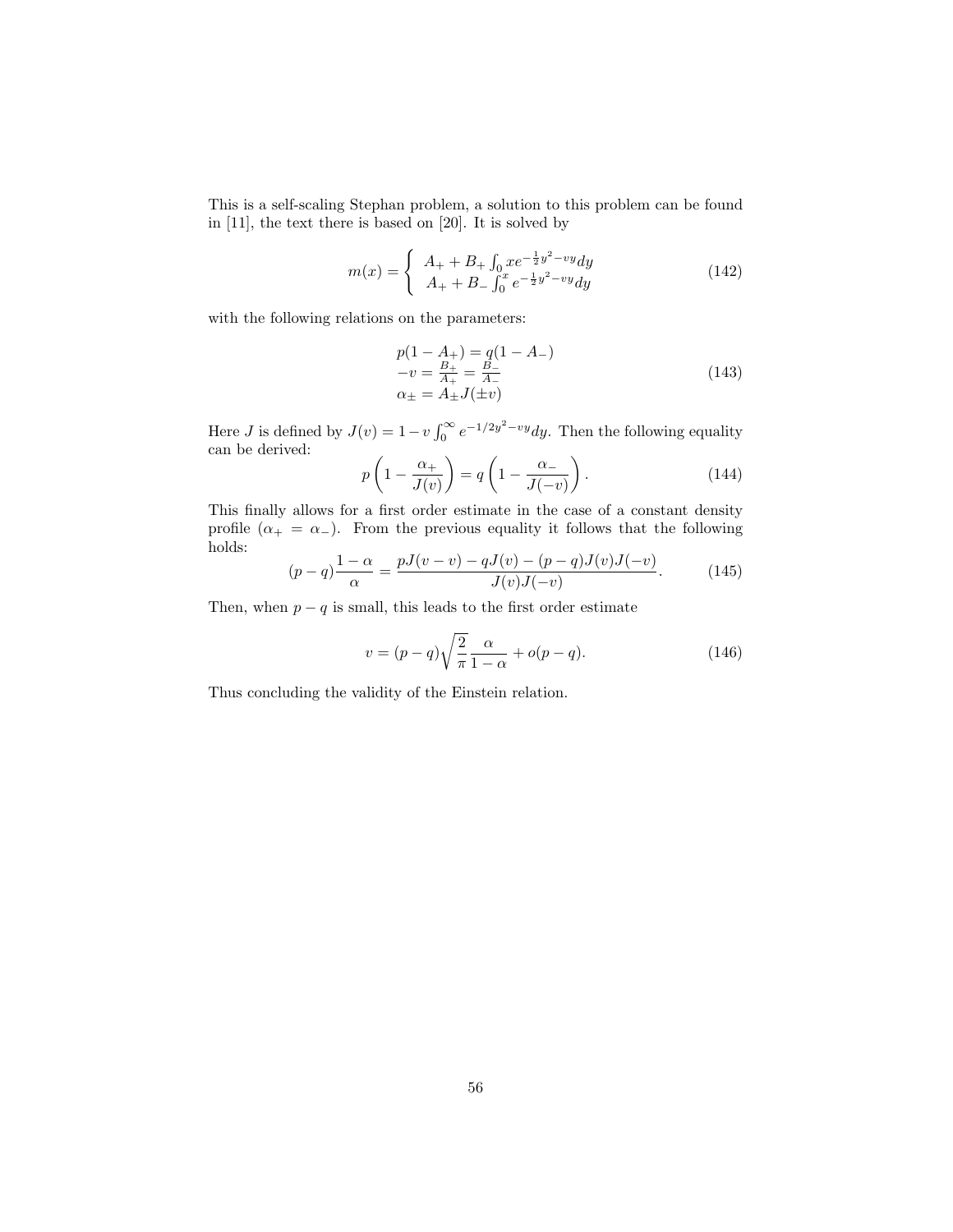## 7 Summary

We set out to discuss the Einstein relation in anomalous diffusive systems and in particular for the one dimensional exclusion process. It was shown that this relation indeed holds for this particle system. In order to obtain this result some of the theory of continuous time Markov process was discussed so that we could rigorously describe the systems at hand. Then this theory was used to introduce the concept of hydrodynamic limits of discrete particle systems. These limits were defined via weak convergence of empirical measures to a measure given by  $\rho(t, u)du$ , where  $\rho$  solves a weak partial differential equation and du is the Lebesque measure. Some background information was then given about how the existence of such a hydrodynamic limit can be shown by the entropy method. Afterwards the article by Landim, Olla and Volchan was discussed and their approach, transforming the exclusion process to the zero range process, was explained. There we saw how the hydrodynamic behaviour of this transformed process can be translated back to the behaviour of a tagged particle. We concluded by solving the differential equations describing that system. Having a solution for this system raises the question under what conditions anomalously diffusive system satisfy the Einstein relation. For now we only have results for individual systems like the exclusion process.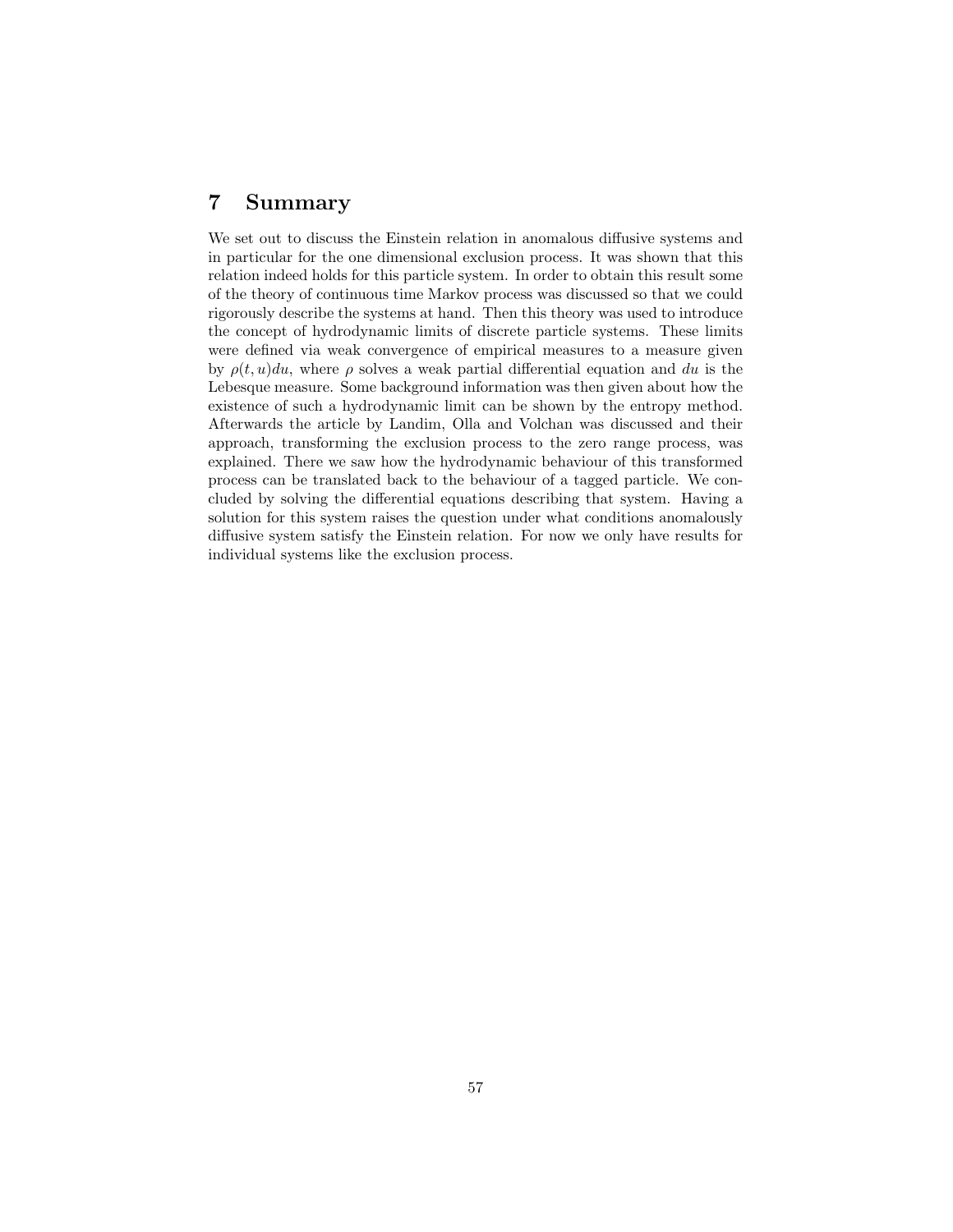## References

- [1] Einstein, A. On the movement of small particles suspended in stationary liquids required by the molecular-kinetic theory of heat (in German) Ann. d. Phys., 17 (1905), 549-560.
- [2] Philibert, J. One and a Half Century of Diffusion: Fick, Einstein, before and beyond, Diffusion Fundamentals, Vol. 4, (2011)
- [3] Snieder, R. Retrieving the Greens function of the diffusion equation from the response to a random forcing. Phys Rev E Stat Nonlin Soft Matter Phys. (2006)
- [4] Kubo, R. The fluctuation-dissipation theorem Rep. Prog. Phys. 29 255 (1966)
- [5] Panja, D. Anomalous polymer dynamics is non-Markovian: memory effects and the generalized Langevin equation formulation. J. Stat. Mech. (2010)
- [6] Richardson, L.F. Atmospheric Diffusion Shown on a Distance-Neighbour Graph. Proceedings of the Royal Society of London, Vol. 110, No. 756 (Apr. 1, 1926), pp. 709-737
- [7] Dubkov, A.A., Spagnolo, B., Uchaikin, V.V., Lévy Flight Superdiffusion: An Introduction. Intern. Journ. of Bifurcation and Chaos, Vol. 18, No. 9, (2008)
- [8] Gradenigo, G., Sarracino, A., Villamaina, D. Vulpiani, A, Einstein relation in superdiffusive systems. J. Stat. Mech. (2012)
- [9] Beijeren, H. Kehr, K.W., Kutner, R., Diffusion in concentrated lattice gases. III. Tracer diffusion on a one dimensional lattice. Physical Review B, Vol 28, Number 10, (1983)
- [10] Arratia, R. The motion of a tagged particle in the simple symmetric exclusion system in Z. Ann. Prob. 11, 362-373 (1983)
- [11] Landim, C. Hydrodynamic Limit of Interacting Particle Systems. Lecture notes, (2002)
- [12] Kipnis, C., Landim, C., Scaling limits of interacting particle systems. Springer-Verlag, Berlin, (1999)
- [13] Landim, C., Olla, S., Volchan, S.B., Driven Tracer Particle in One Dimensional Symmetric Simple Exclusion. Comm. Math. Phys. 192, 287 - 307 (1998)
- [14] Sethuraman, S., lecture notes on hydrodynamic limits available at http://math.arizona.edu/ sethuram/588